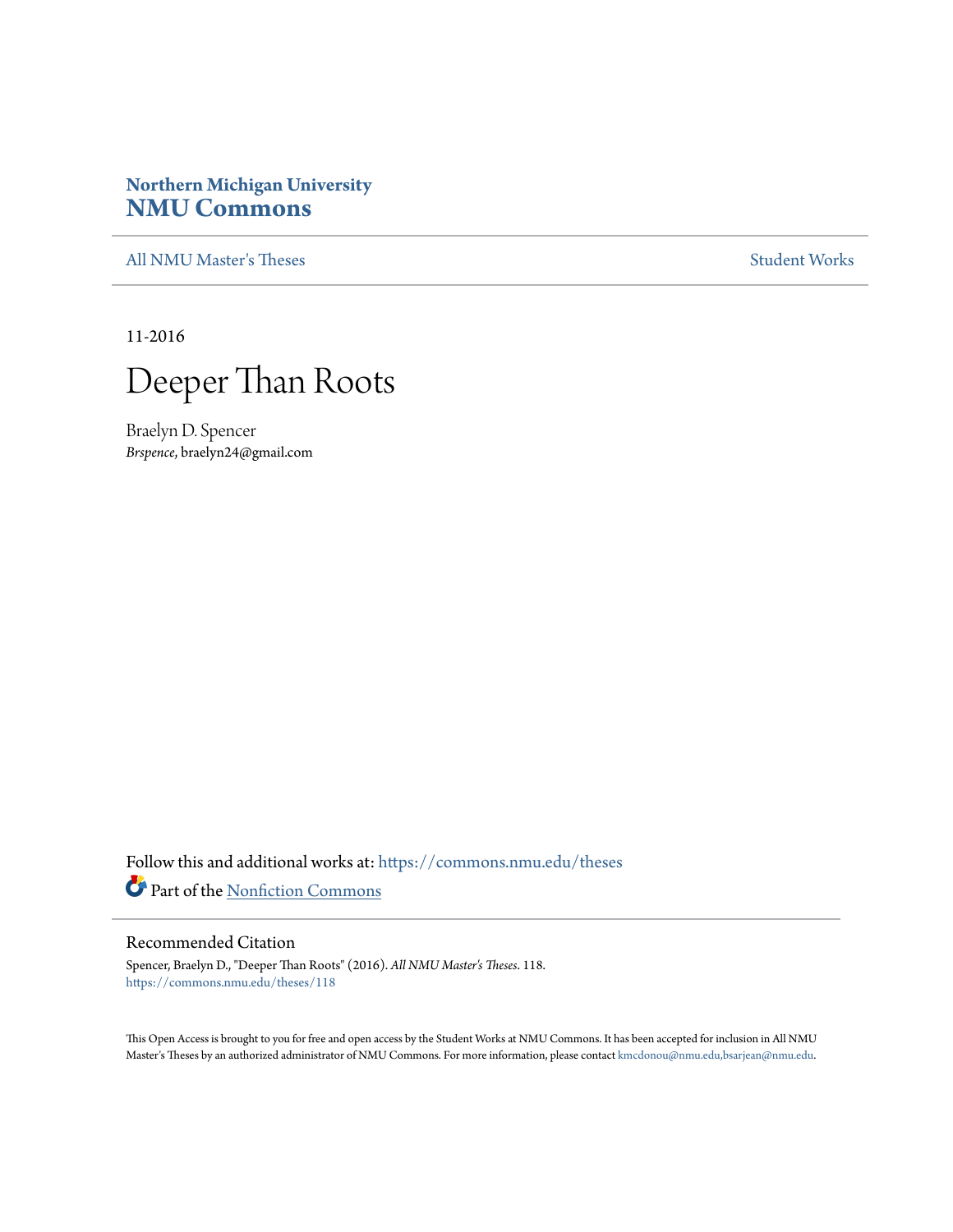## DEEPER THAN ROOTS

By

Braelyn D. Spencer

### THESIS

Submitted to Northern Michigan University In partial fulfillment of the requirements For the degree of

## MASTER OF ARTS

Office of Graduate Education and Research

November 2016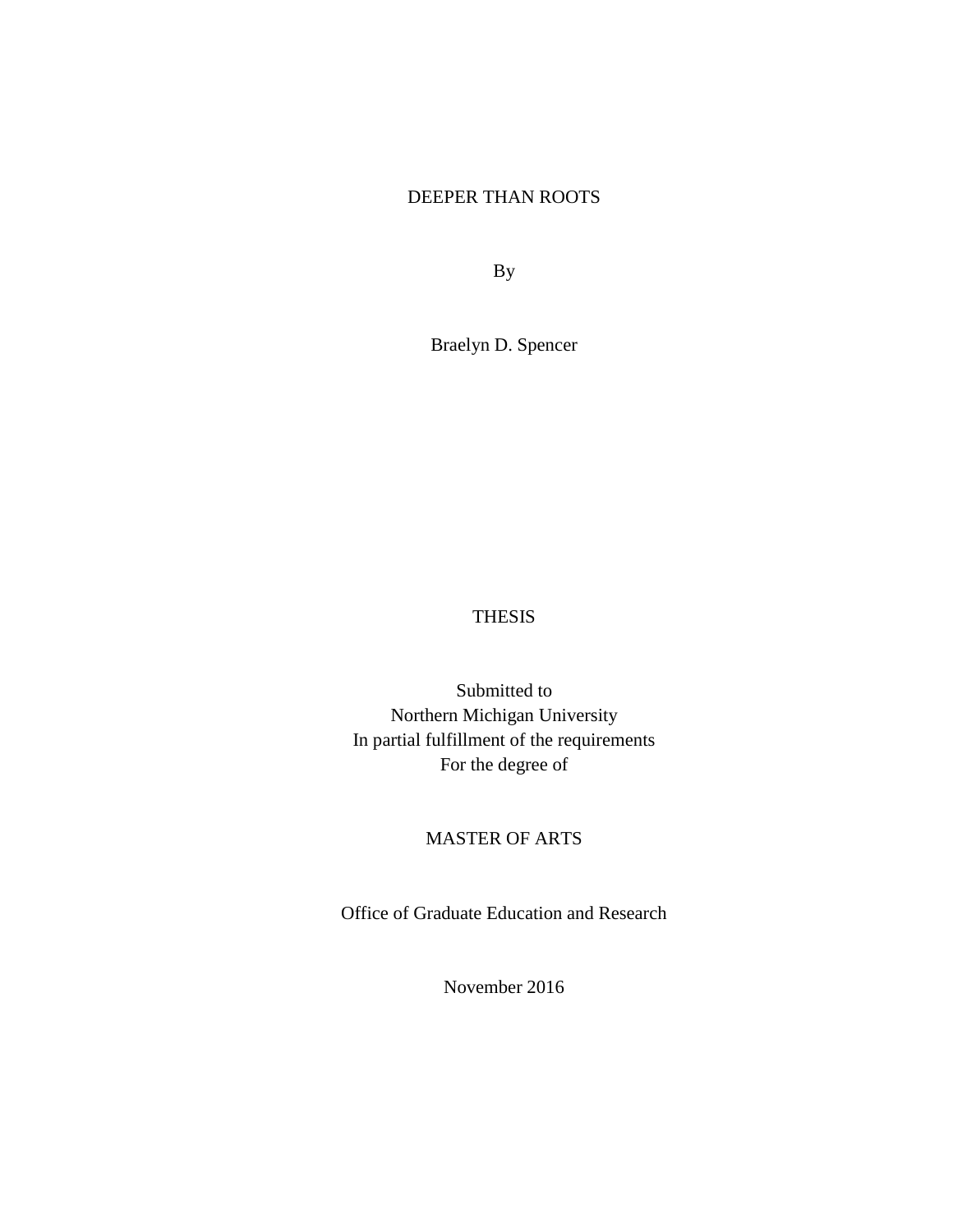### SIGNATURE APPROVAL FORM

## Title of Thesis: DEEPER THAN ROOTS

This thesis by **Braelyn Spencer** is recommended for approval by the student's Thesis Committee and Faculty Chair in the Department of English and by the Assistant Provost of Graduate Education and Research.

\_\_\_\_\_\_\_\_\_\_\_\_\_\_\_\_\_\_\_\_\_\_\_\_\_\_\_\_\_\_\_\_\_\_\_\_\_\_\_\_\_\_\_\_\_\_\_\_\_\_\_\_\_\_\_\_\_\_\_\_

\_\_\_\_\_\_\_\_\_\_\_\_\_\_\_\_\_\_\_\_\_\_\_\_\_\_\_\_\_\_\_\_\_\_\_\_\_\_\_\_\_\_\_\_\_\_\_\_\_\_\_\_\_\_\_\_\_\_\_\_

\_\_\_\_\_\_\_\_\_\_\_\_\_\_\_\_\_\_\_\_\_\_\_\_\_\_\_\_\_\_\_\_\_\_\_\_\_\_\_\_\_\_\_\_\_\_\_\_\_\_\_\_\_\_\_\_\_\_\_\_

\_\_\_\_\_\_\_\_\_\_\_\_\_\_\_\_\_\_\_\_\_\_\_\_\_\_\_\_\_\_\_\_\_\_\_\_\_\_\_\_\_\_\_\_\_\_\_\_\_\_\_\_\_\_\_\_\_\_\_\_

Committee Chair: Jennifer Howard Date

First Reader: Matthew Frank Date

Second Reader (if required): N/A Date

Department Head: Dr. Lynn Domina Date

Dr. Robert J. Winn Date Interim Assistant Provost of Graduate Education and Research

\_\_\_\_\_\_\_\_\_\_\_\_\_\_\_\_\_\_\_\_\_\_\_\_\_\_\_\_\_\_\_\_\_\_\_\_\_\_\_\_\_\_\_\_\_\_\_\_\_\_\_\_\_\_\_\_\_\_\_\_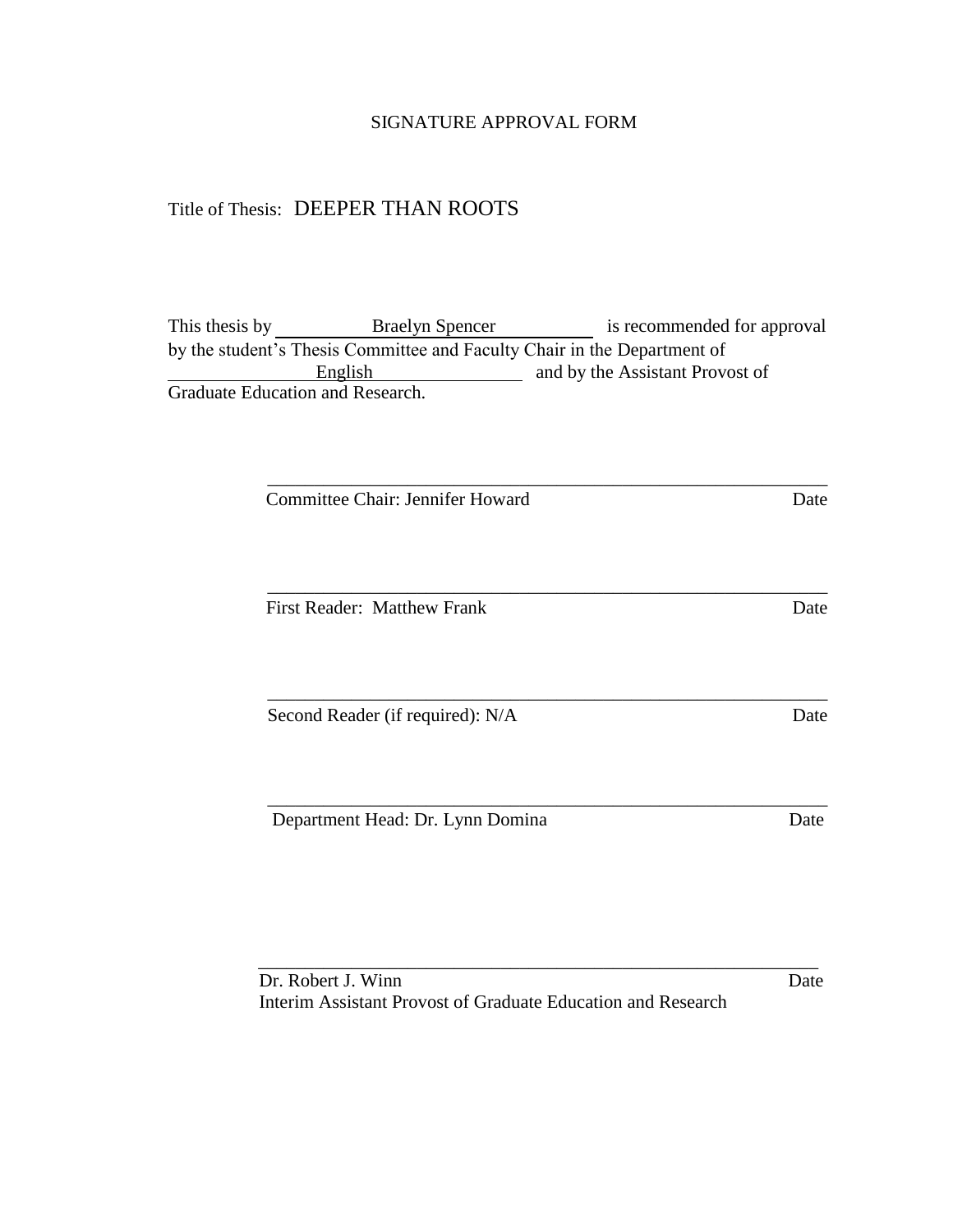## ABSTRACT

## DEEPER THAN ROOTS

By

## Braelyn D. Spencer

This collection of essays explores the author's relationship with home. The author works through family, death, relationships, illness, and growth. The essays consist of an analysis of rooms within a house, the act of burying loved ones, and discovering what it is to move away. These essays aim to mix retellings of everyday events and relationships with deep personal turmoil and the growth that result from it.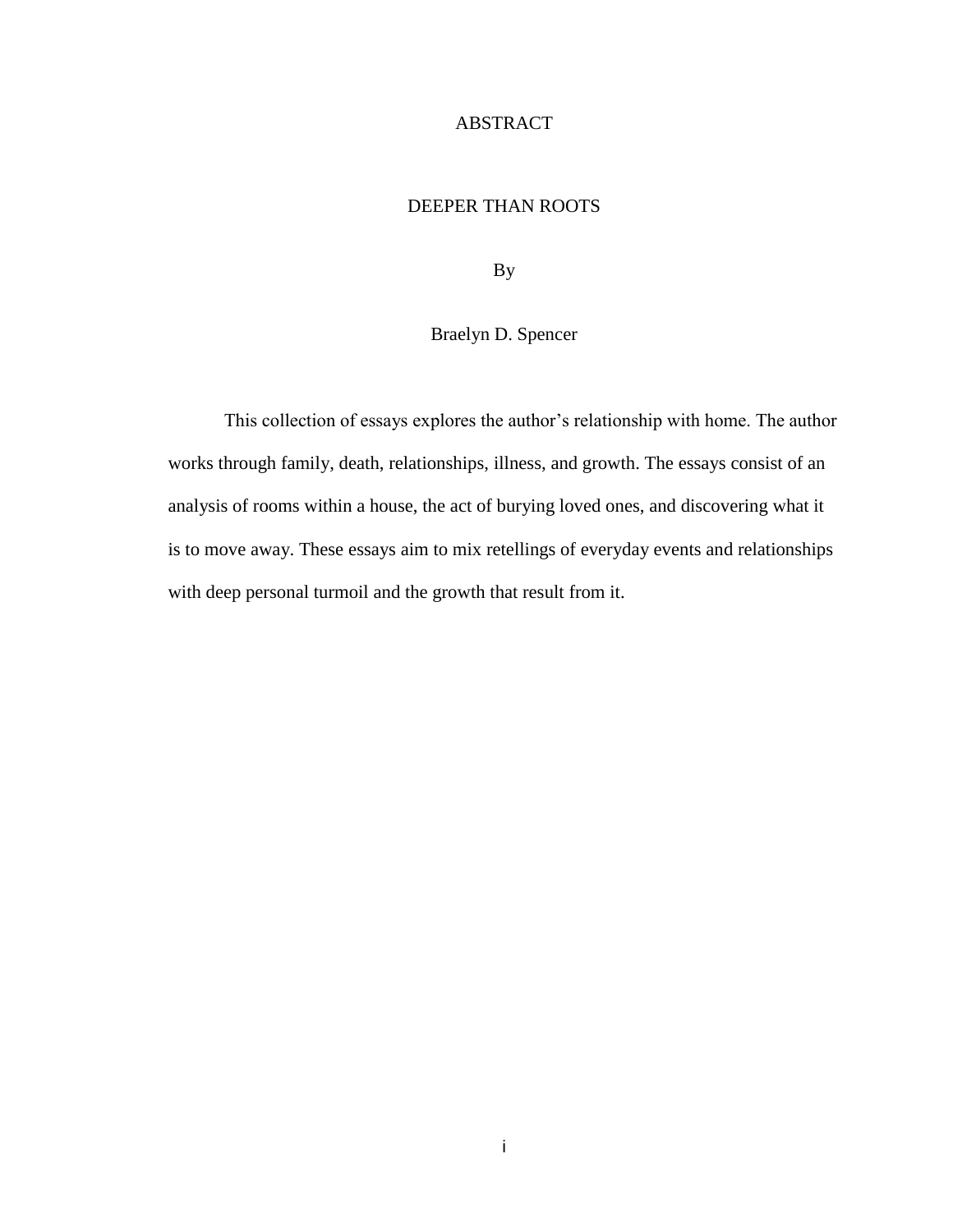Copyright by BRAELYN D. SPENCER November 2016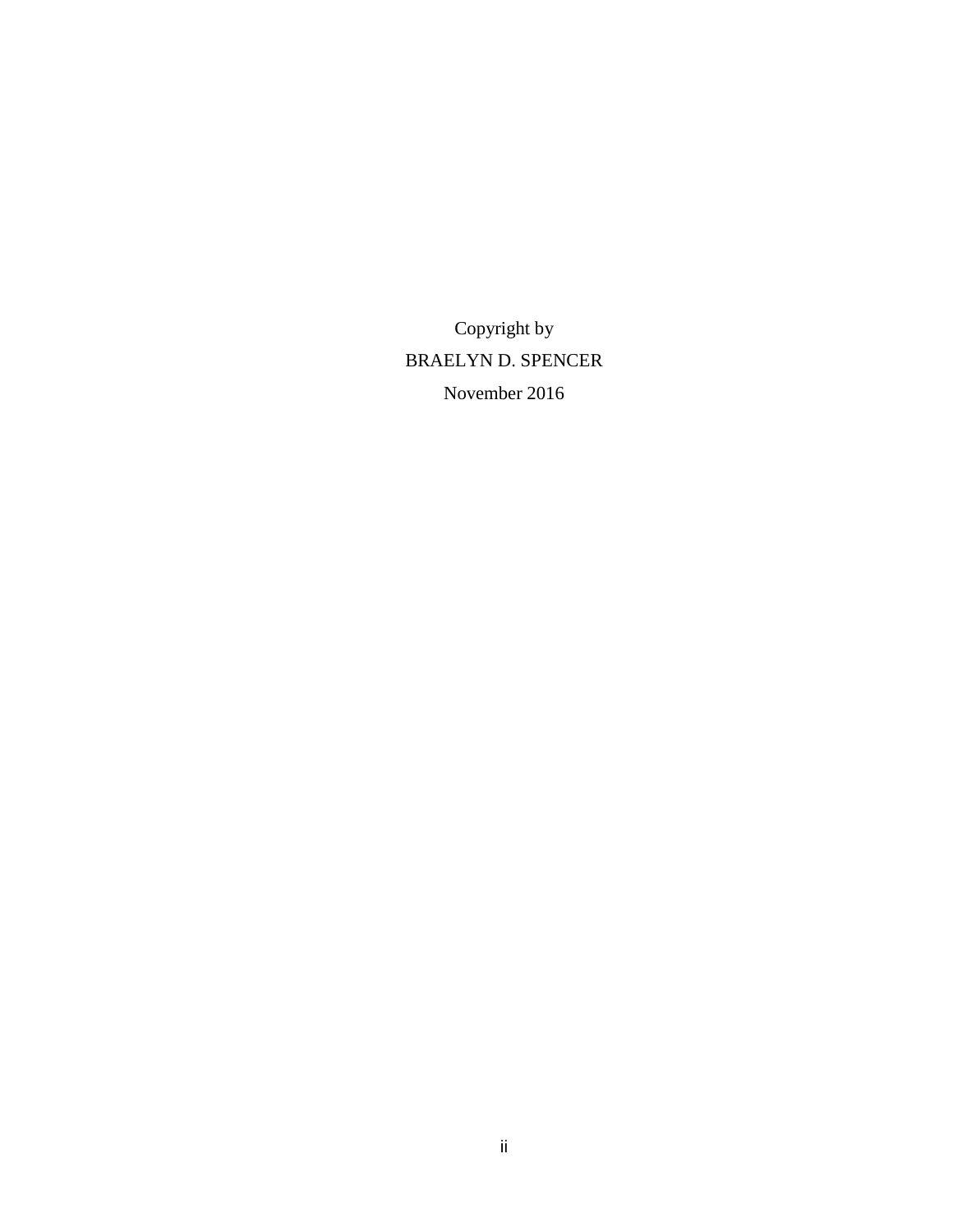# DEDICATION

To my mom.

To my pets.

To new beginnings.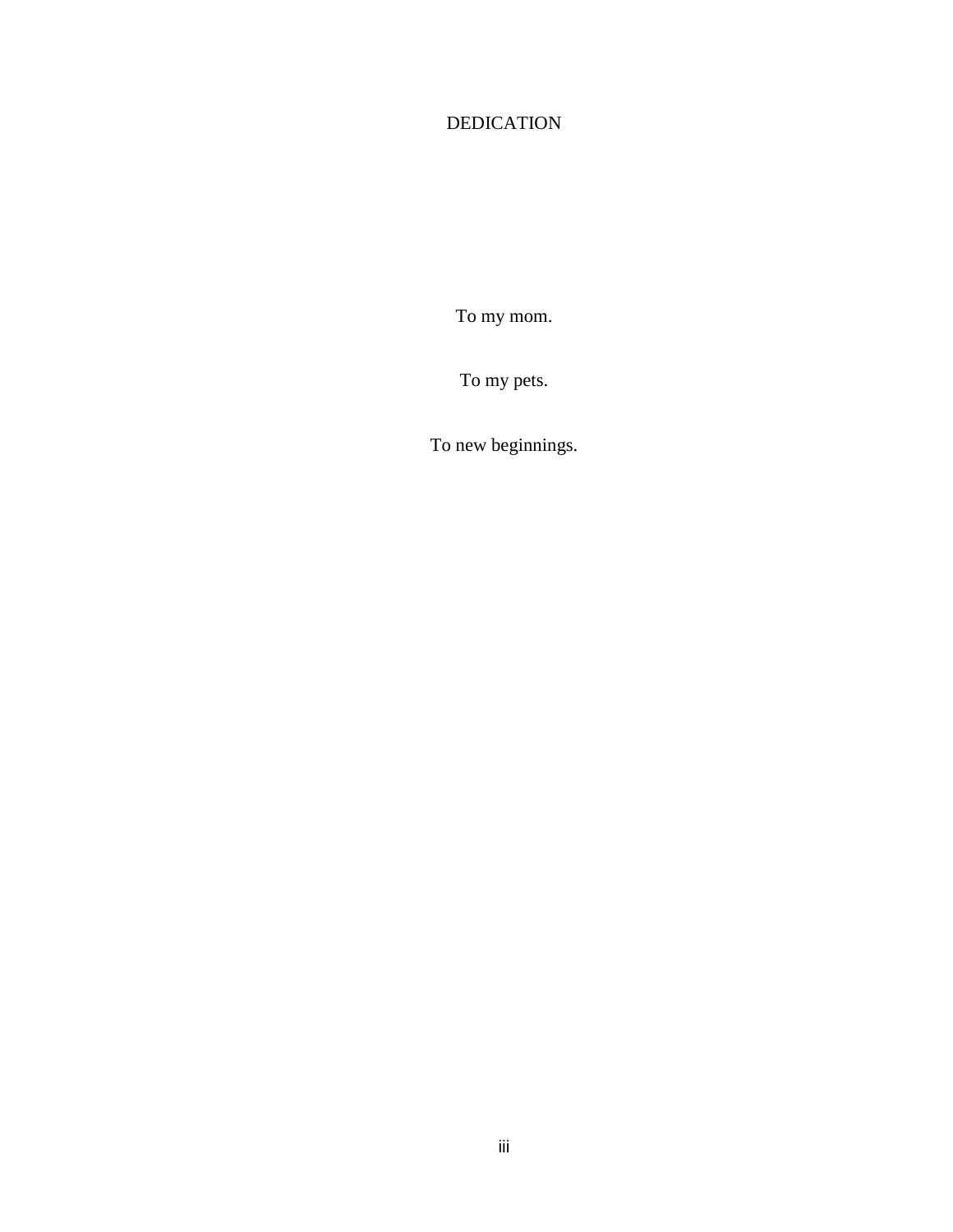#### ACKNOWLEDGEMENTS

I'd like to start by thanking my mother. You raised two girls by yourself while constantly battling the darker parts of life. We laugh together, and cry together. You gave me your love of animals and your flair for the making things with not just my hands, but my mind and my heart. And, for this piece, you gave me the permission and confidence to write my story even if it meant revealing things about you and your life to do it. I know how hard that can be for you. Thank you to my boyfriend of eight years, Ged. It's very easy for me to get overwhelmed and anxious when having to multitask with numerous deadlines hovering over me. You have been there for me through emotional breakdowns and waves of self-doubt. I am my best self when you are with me.

Thank you to my thesis advisor, Jennifer Howard, for always telling me the facts and being more patient than I thought humanly possible. You could have turned me away, but you took me on for a second semester. For that, I'm eternally grateful. Thank you to Matt Frank, Dan Gocella, Jason Markle, and Josh MacIvor-Andersen, for helping me build my voice and my confidence throughout our years in workshops. Thank you to my friends, near and far, for being there when I need you. And, last but not least, thank you to the animals that have gotten me through the good and bad memories. I love you all.

This thesis follows the format described by the *MLA Style Manual* and the Department of English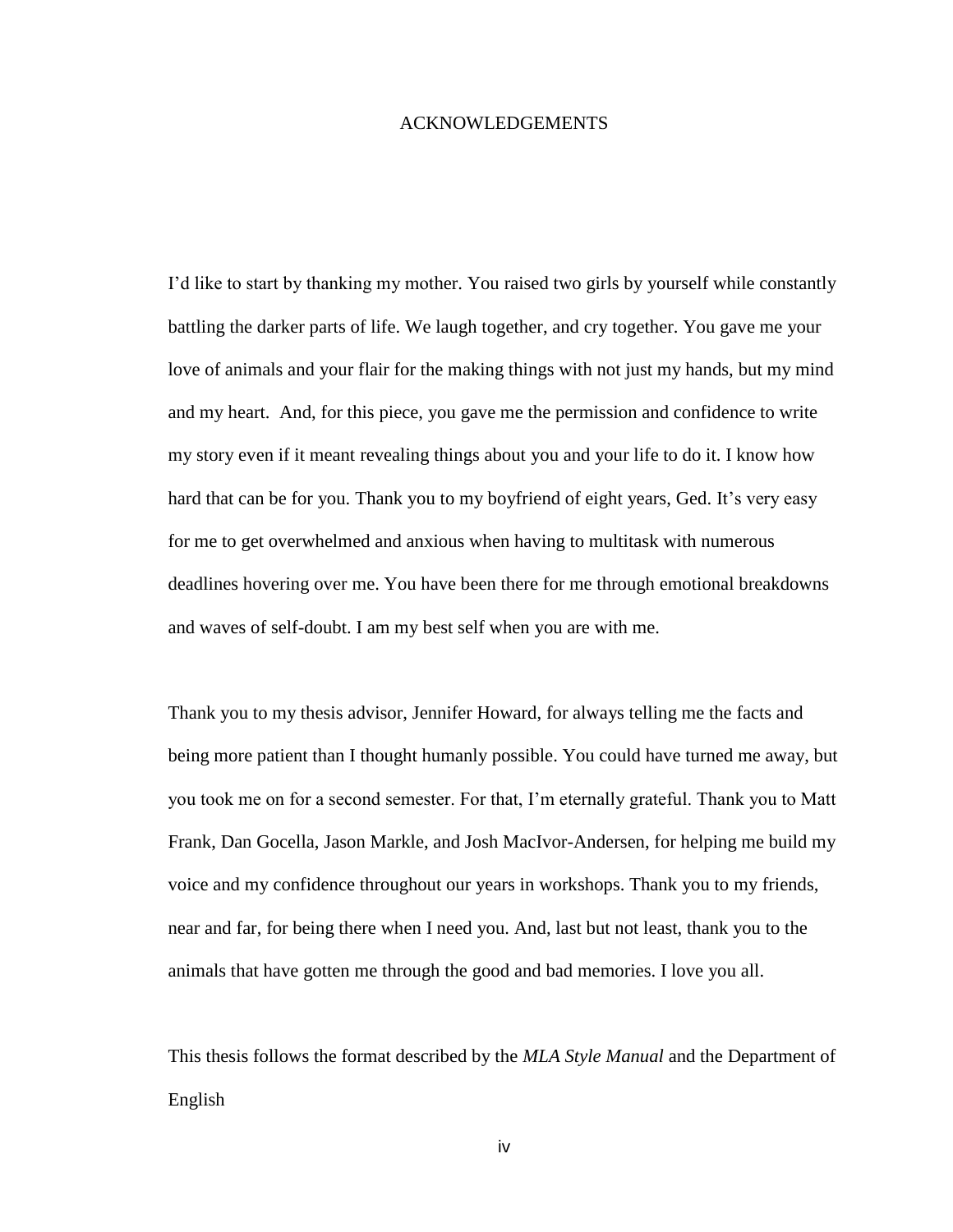# TABLE OF CONTENTS

| Part Three: "From Afar"36 |  |
|---------------------------|--|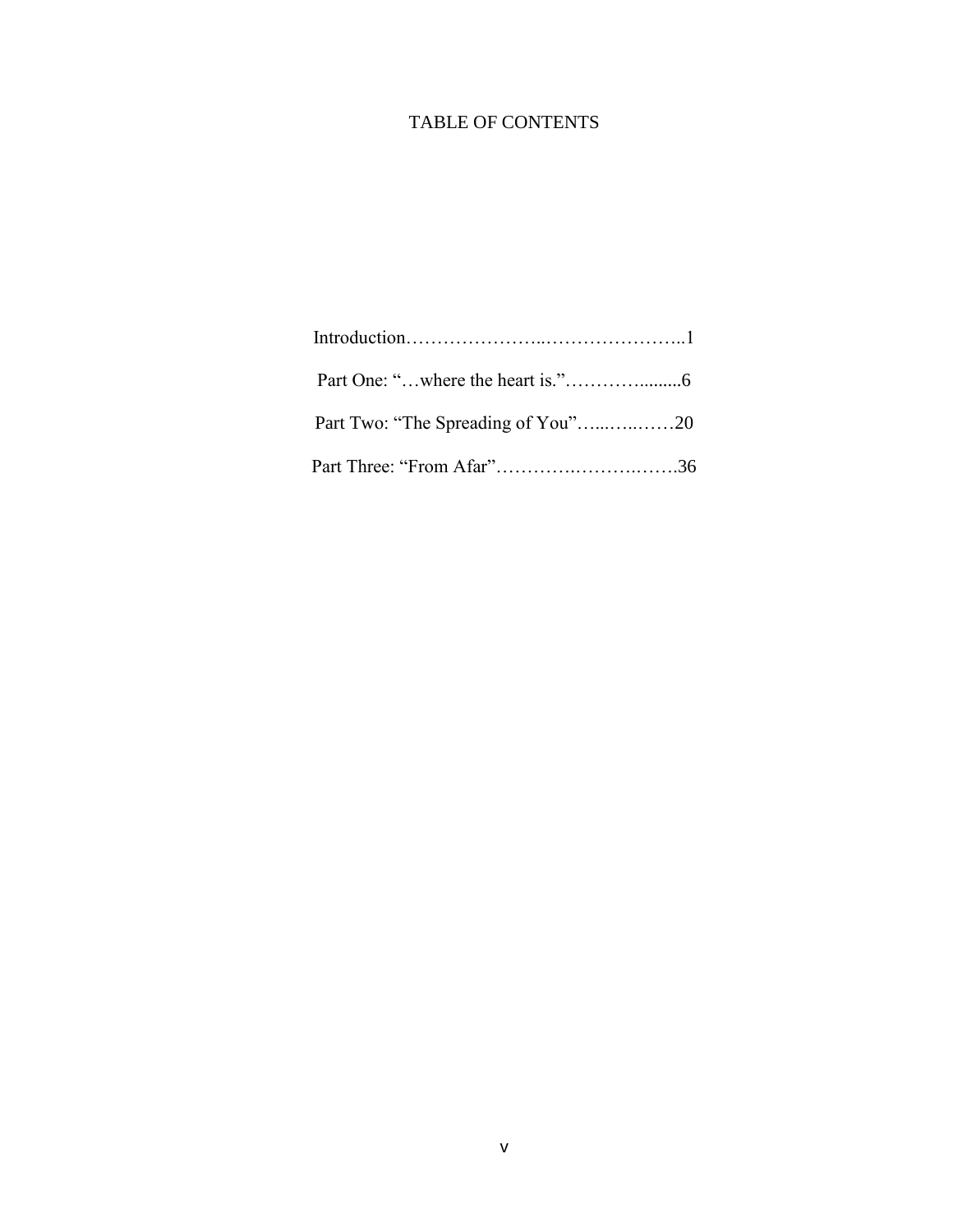### INTRODUCTION

There is a home for everyone in the world. Sometimes it's the back seat of a white Bonneville as it races down the interstate. Other times, it's the palm of your maternal grandmother's hand as she cups your cheeks and her eyes overflow with pride. Some people have a home from the moment they take their first steps to the time they're laid to rest. Others have to charter ships, buy plane tickets, hike, bike, and swim the world just to have a slight chance of finding where they belong.

In my case, I had to come to terms with the fact that the home I had lived in wasn't what I thought it was. I knew for years that my house and my family weren't like everyone else's, but I lived there till I was twenty-four. Then, I moved out and, without warning, saw where I'd come from in a different light. I would compare the life I left on Valley Road in Negaunee, Michigan to the one I was creating in Luxemburg, Wisconsin. . Instead of waking up to the barks of hungry dogs and the bites of thirsty cats, I woke to the sound of a white table fan and the alarms on my boyfriend's phone as he got up for work. I noticed the difference between living with my mother who suffers from anxiety, severe depression, OCD, and hoarding, and living with a man from a house of five athlete siblings and two all American parents. Models of suburban life. For the first time in my life, I was the one bringing baggage and bad habits home. The daily struggles my mother,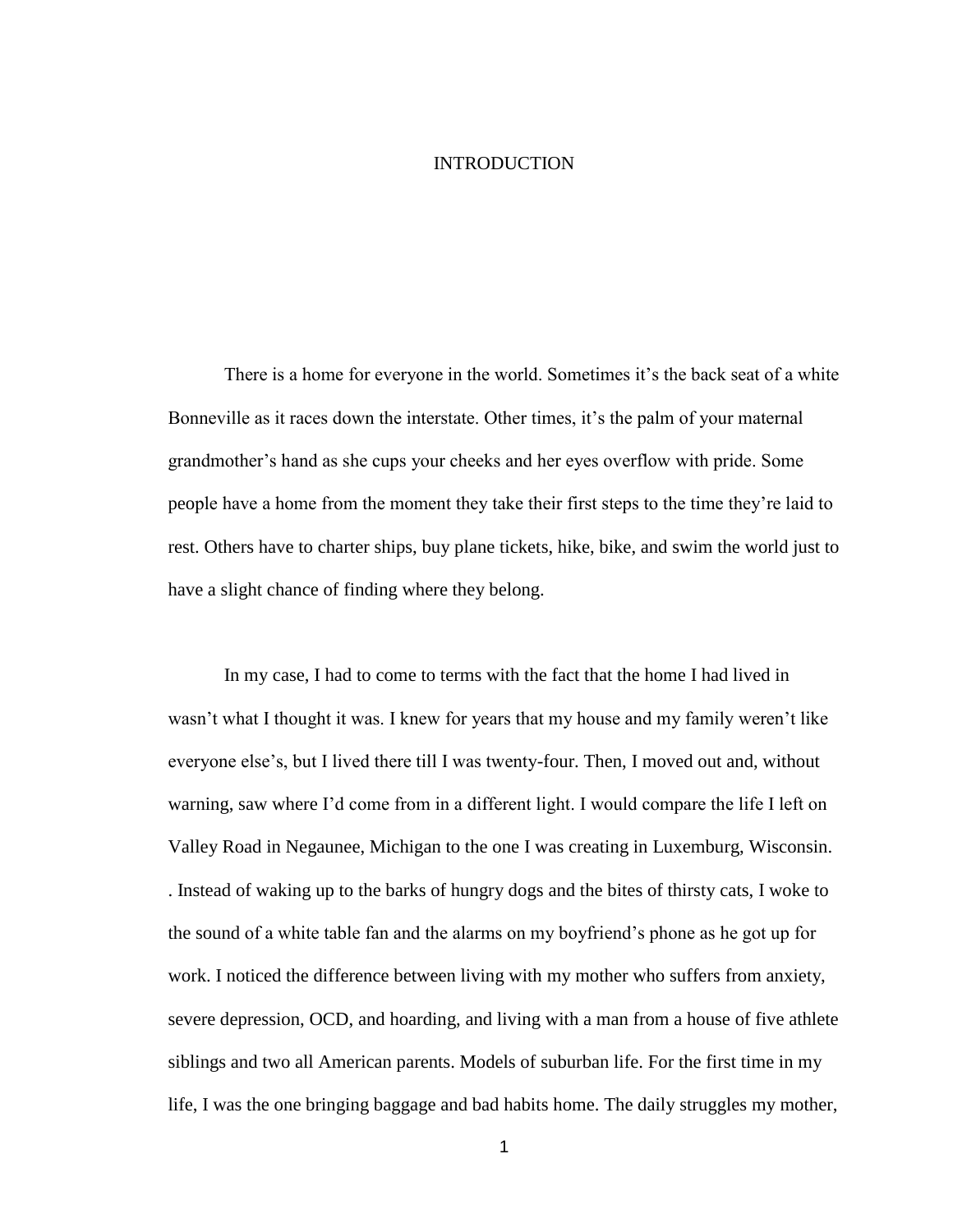sister, and I experienced when I was growing up weren't an inconvenience, but a catastrophe. From leaking foundation to dilapidated roof, my home continues to fall apart around and beneath my family. It's still the place I run back to when I need somewhere safe, but I've accepted that I not only needed my independence from my mother and older sister, but I need a calm and consistent place to go to at the end of the day.

The property the house sits on has been in the family for a few generations. There's a rule: you can't sell your share of the property to non-family. So, in those generations, it's been carved for profit, sliced down the middle three times over, trashed, abandoned, rediscovered, and rebuilt. There are temporary homes appearing in the woods as family flocks back to nest. The old barn between my cousin's house and my own is even getting electricity for first time. But the new projects and dreams flooding into the acres can't change the history that my house, my yard, and my paths have. Some of the history is good, like family reunions held in the front yard of "The Farm House" (the name everyone in the extended family knows my house by) while my grandmother greeted everyone with homemade bread and pasties. Other memories can't be written down as history because, apart from my mom, sister, and myself, not all of the aunts, uncles, and cousins want to admit to the world that we aren't perfect. My mother has confided in me for years about her depression, the pets killed because they weren't wanted anymore, the sexual abuse from her father, and the ignorance, the indifference of her mother , but I will never know everyone else's side of the story. I could blame differences in age (me being the youngest of the nine cousins by as little as eight years to more than twenty) or distance (four of the cousins live across the country while two others might as well when it comes to my relationship with them). No matter what the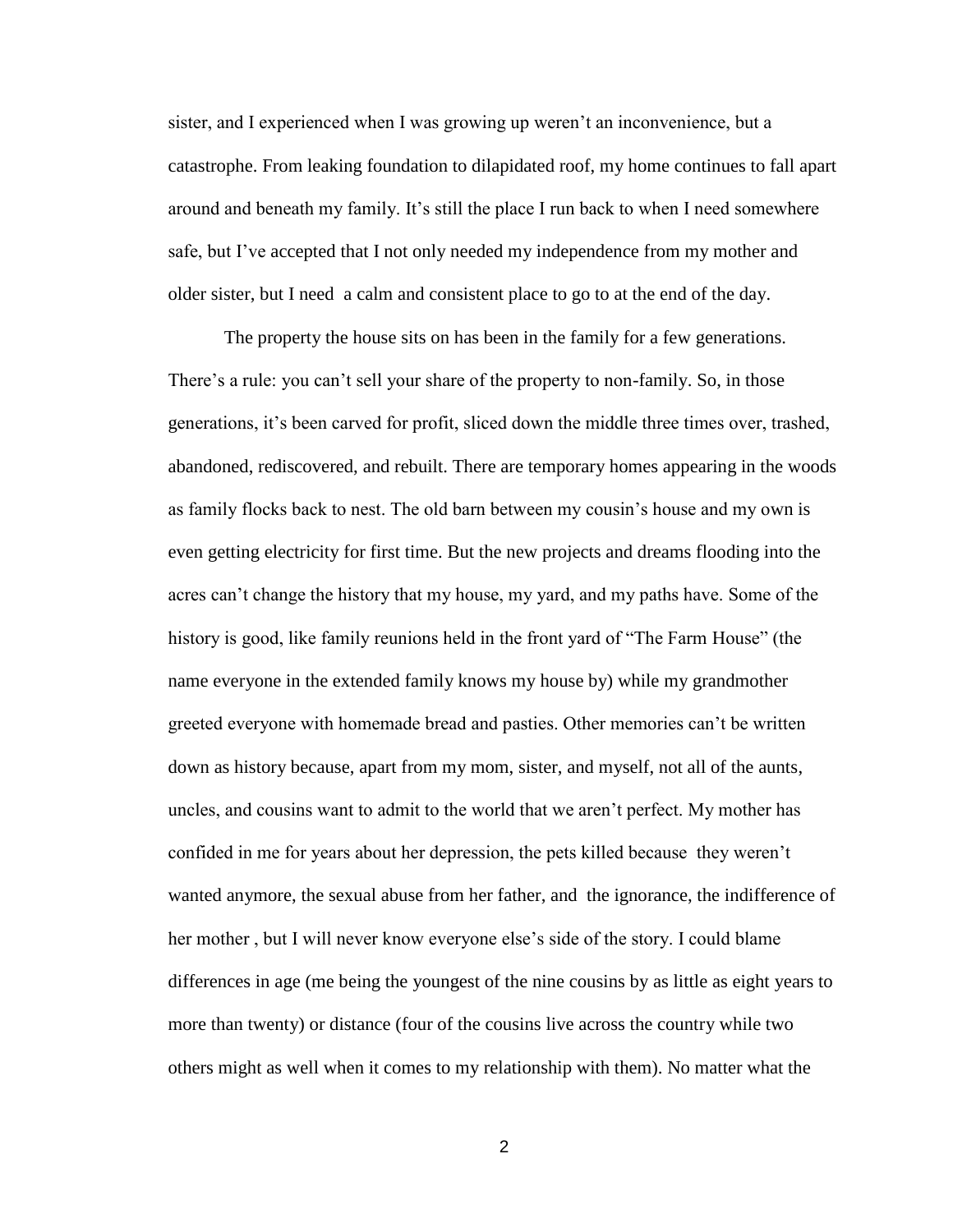reason, most times, we don't feel close enough to lay our truths on the table, to run to each other when a problem surfaces, or to hand the reins over when we've lost control and need someone else to steer for a moment Because of this lack of connection, I wrote a lot. If I couldn't confide in the family I had close by, I would find an audience in the lines of the page. I pursued poetry with abstract ideas and vague descriptions. This routine of transferring my feelings onto the page filled my notebooks in middle school. I didn't think of pursuing writing outside of sorting out my internal frustrations until early high school. My teachers recognized my need to write and went out of their way to encourage me. Mr. Wahlman, my creative writing and poetry teacher, made my writing grow. During my free period, he would write passes for my free period instructor so that I could attend his poetry class instead. He didn't require me to turn in the assignments with the class, though he was very enthusiastic when I did. He understood that I needed to be around the ideas, the brainstorming, and the community of writers learning how to exist within themselves and the class.

. In pursuit of my Bachelor's degree, I fantasized being a great fiction or poetry writer, but quickly found that, though I took classes for those genres, the classes I kept coming back to were creative nonfiction. Josh MacIvor-Andersen, Dan Gocella, Jen Howard, Jason Markle, and Matt Frank all had pivotal roles in giving me the confidence to find my voice during my undergraduate years and then helped immensely to, in a sense, give me permission to write about the topics that hurt me as I took on the Master's program. Writing in Josh's God Chronicles class helped me put into words my experiences with religion and spiritual topics, though I've never felt like I belonged to any religious world before. Matt's Creative Nonfiction workshop forced me to not just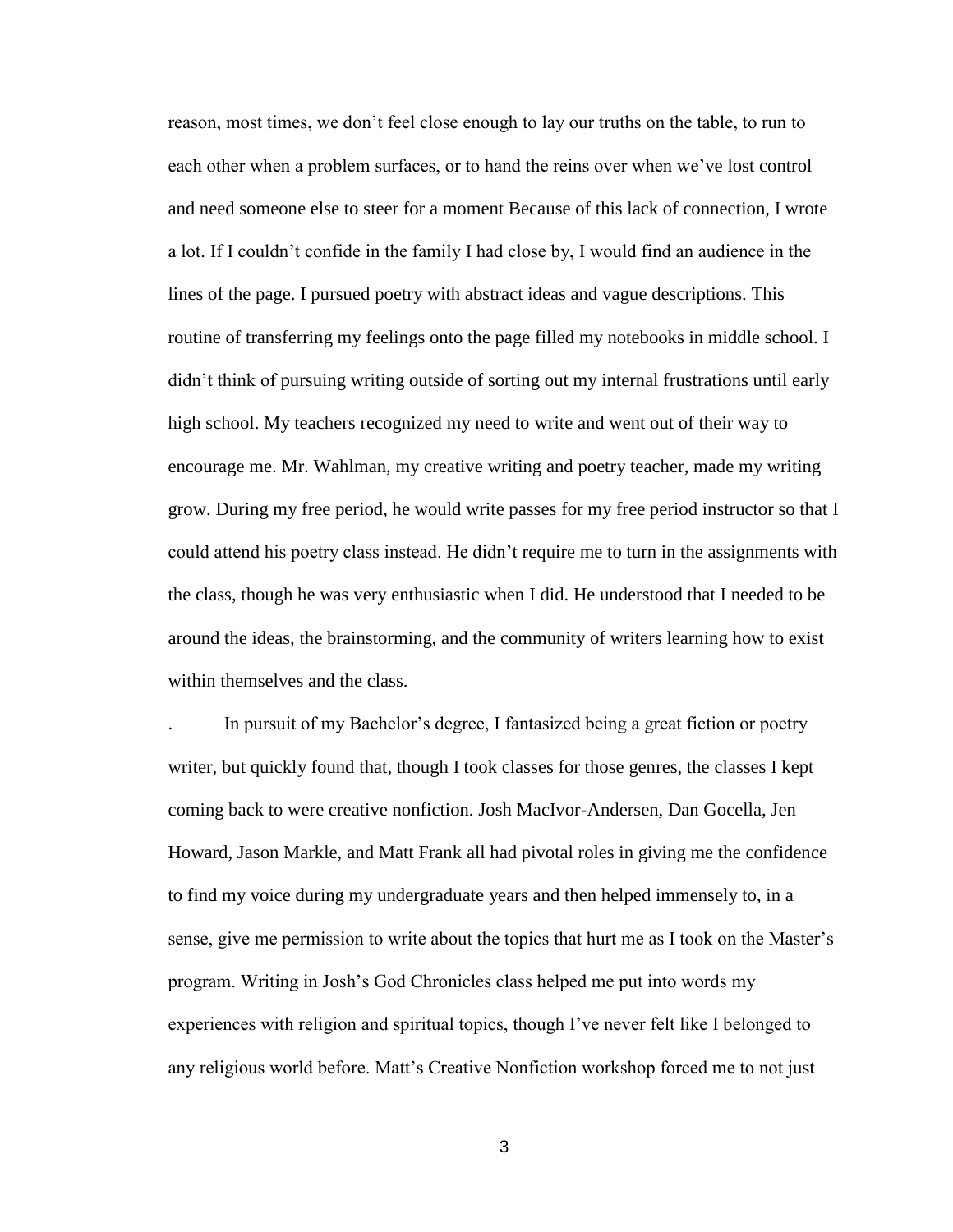look at the paragraphs I wrote, but every word within the sentence. Each word had to hold weight, but be the best possible choice. Dan took me in as his intern and reassured me that I wasn't only good enough to belong in the Master's program, but to help others find the confidence to tell their stories. All this taught me so much about myself, and the crafting of writing that, in the end, it pushed me to write about the hardest subject I've ever faced: my home. Any time a professor would give me feedback on a piece that touched on small aspects of the life we live, I would get positive feedback encouraging me to go deeper, write further, and let all of the words come onto the page, no matter how painful, or who else was included in my stories. I worried about hurting my mother, and my sister. Though I am free to write about my life, it didn't feel right to drag them into my dredging session. However, when I was about to have distance, both mental and physical, I knew I had to explore the aspects of my home life that remained hidden for so long.

To help me in my writing process, I looked to a variety of literature. *Autoportrait* by Edouard Leve introduced me to the raw facts of life and how a writer can bare it all on the page. *The Address Book* by Sophie Calle gave dimension to how the views of individuals can come together and create a mosaic portrait of someone not directly shown within a text. And, *Brain on Fire: My Month of Madness* by Susannah Cahalan was a revealing example of vulnerability of a writer and their loved ones when bringing the reader into a world that they might not be familiar or comfortable with. They all have different styles of writing and a multitude of topics covered, but each book helped to show the ways to develop the character of those that are close to us and our unique crises in the creative nonfiction world.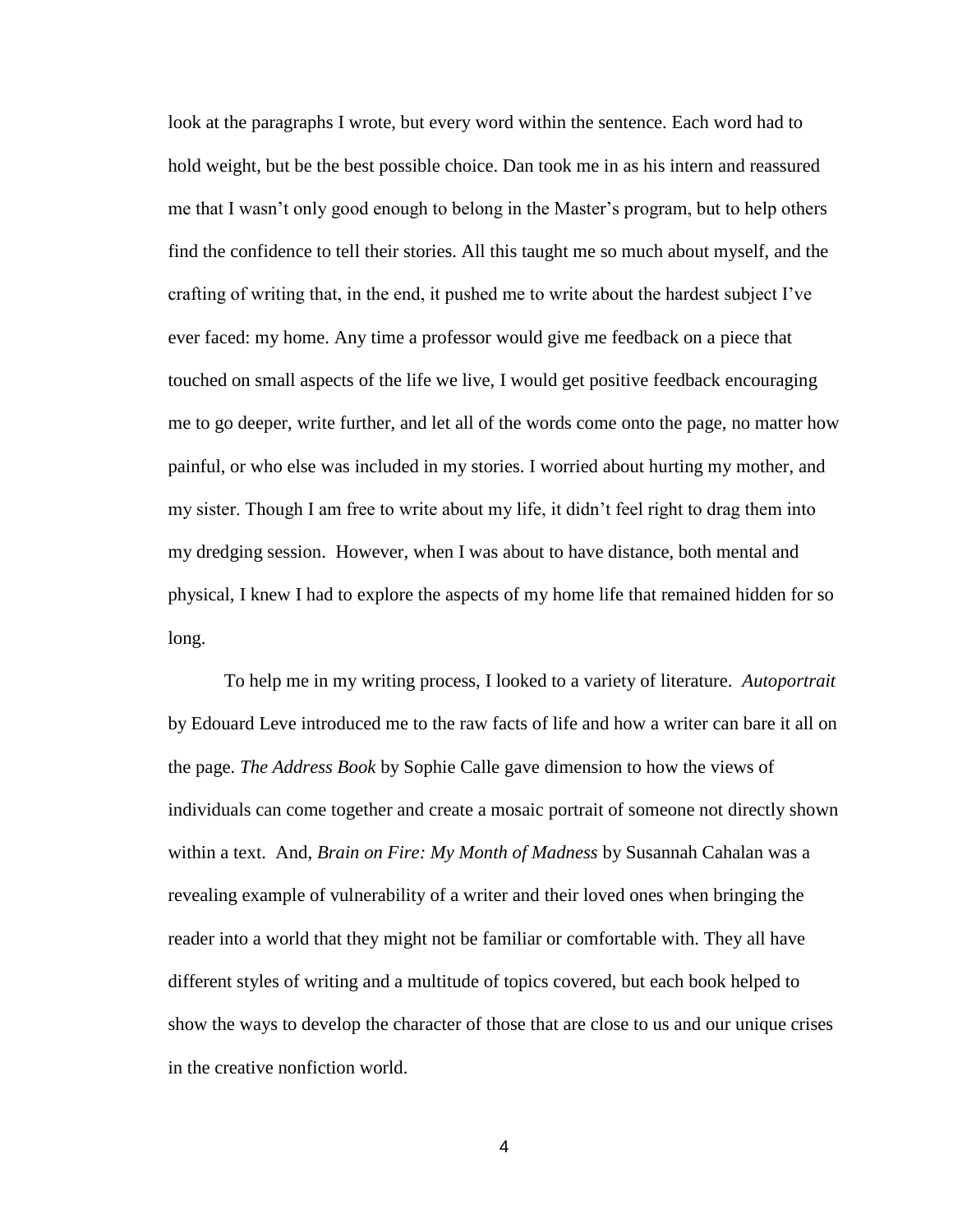I decided to focus on three essays each highlighting a different layer of what defines home for me. The essays cover 1) the house I lived in, 2) the land and my connection to it, and 3) the urge to propel myself into change. Though, I want this thesis to go beyond that. To me, it's about growth, fear, honesty, and the act of loving one's faults. I hope that each reader finds something they need, something to carry with them.

It was very hard for me to build up the motivation to take on this thesis. It required me to open myself and my family to world and all its critical eyes. However, it is my pleasure to share this thesis with you now.

Be kind to yourself.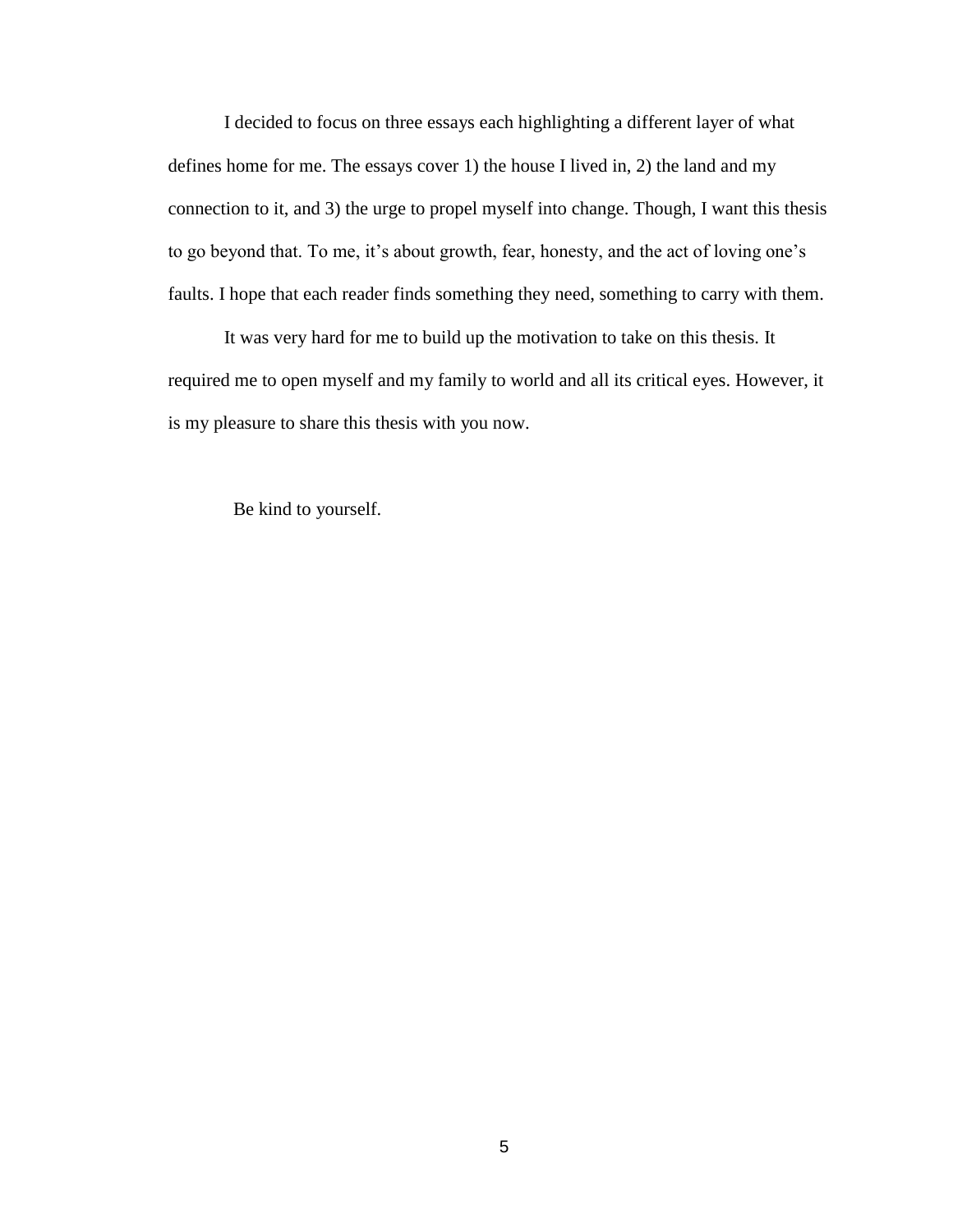### PART ONE:

"… where the heart is."

This room used to be my grandparent's when my mom was five.

I'd like to think five-year-old mom dreamed of different things than I do. Maybe images of theatrical women brandishing blades. Heights were no challenge for them. With a fluid leap, they'd propel themselves to the sky and land with one toe on a high wire. Fire didn't intimidate them. They'd smile and wave as hoops were set to ignite in their hands.

Or, maybe she dreamed of living on the edge of sunflowers sturdy enough to balance castles on their petals. As the sunflowers stretched their stems, spreading their petals and leaves to look for the light, she would hold onto the doorframe as her castle broke through the clouds.

I hope her dreams were so saturated with color and adventure, the fire in her stomach so intense that she would confuse it with a tummy ache as she woke in her covers.

I'll never know that little girl.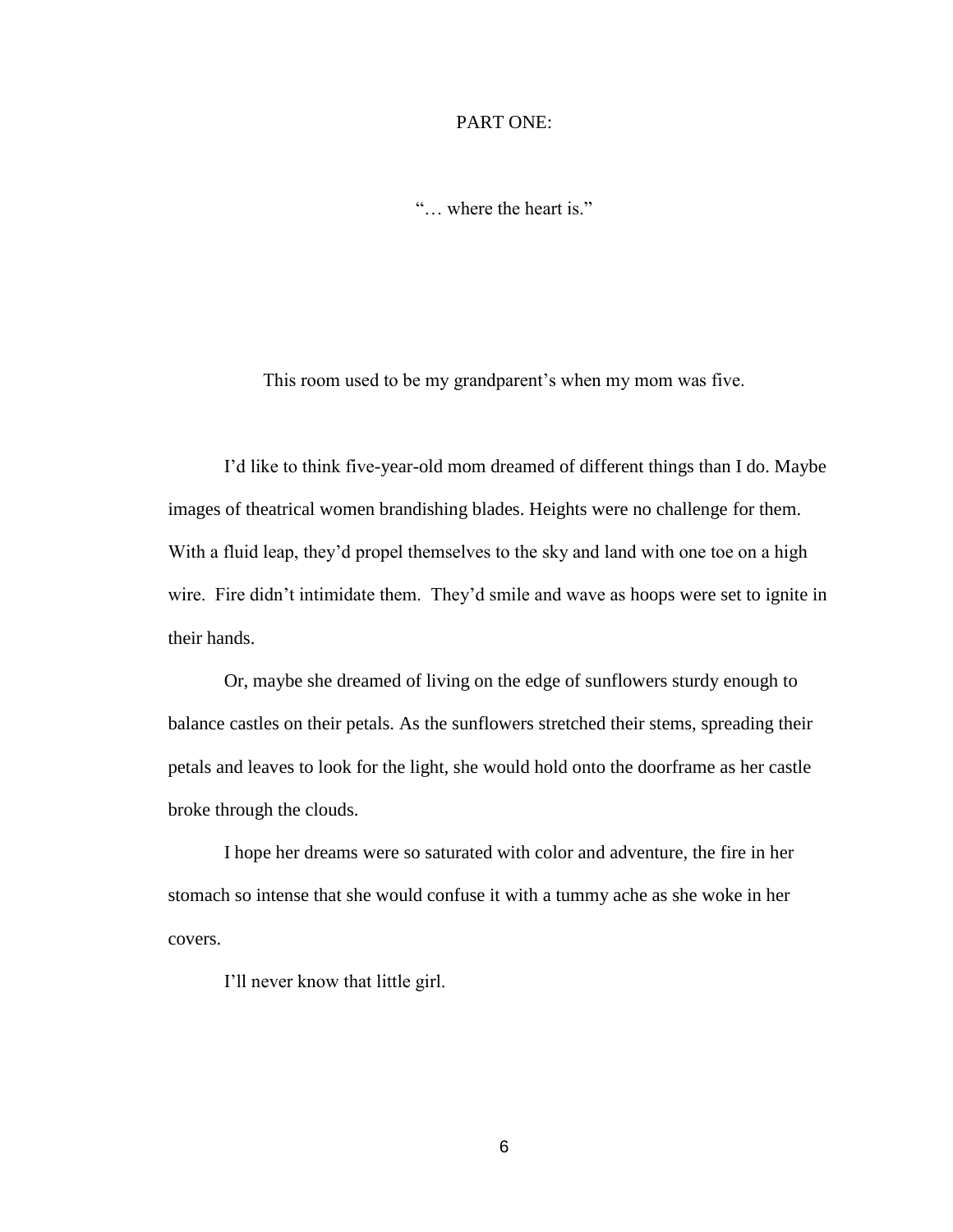One night, she lay in the bed, sleeping next to her baby brother, in the room across from her parents' bedroom door. She woke up from whatever world she lingered in to the sudden intrusion of her father's fingertips in her underwear. No shimmering blades. No high wire act. No sunflower to lift her to the clouds. The feeling stirring inside her had nothing to do fiery hoops or sunflowers. She held still, not understanding why her nooks and crannies were suddenly so interesting. She glanced over her father's shoulder and watched as her mother's silhouette walked back and forth behind their bedroom doorway in her nightgown.

Her mother stayed in her bedroom, her brother turned over next to her in his sleep, and she died a little on the inside as her body turned to a shell and her father killed the girl I'll never know.

Now, in the bedroom where my grandparents slept, my mom and I share a full bed while my sister sleeps in a cot next to us. But, though we all sleep in this room, I wouldn't call it a bedroom. A bedroom should be a sanctuary. You hang pictures of your friends, family, and pets on the walls, on your desk, or tacked up on a cork board. The cork board might hold the concert tickets from last summer, the dried up flower from a bouquet addressed to your mom, or pins you buy two for one at Hot Topic when you finally have a chance to go. You have a desk for doing homework and a Goodwill armchair purchased for a whopping ten dollars, your favorite place to curl up on a cold day with a thick blanket and a thicker book. There are candles on your window sill for chilly nights and a tall metal fan in the corner for the hot ones. You tape posters of Panic!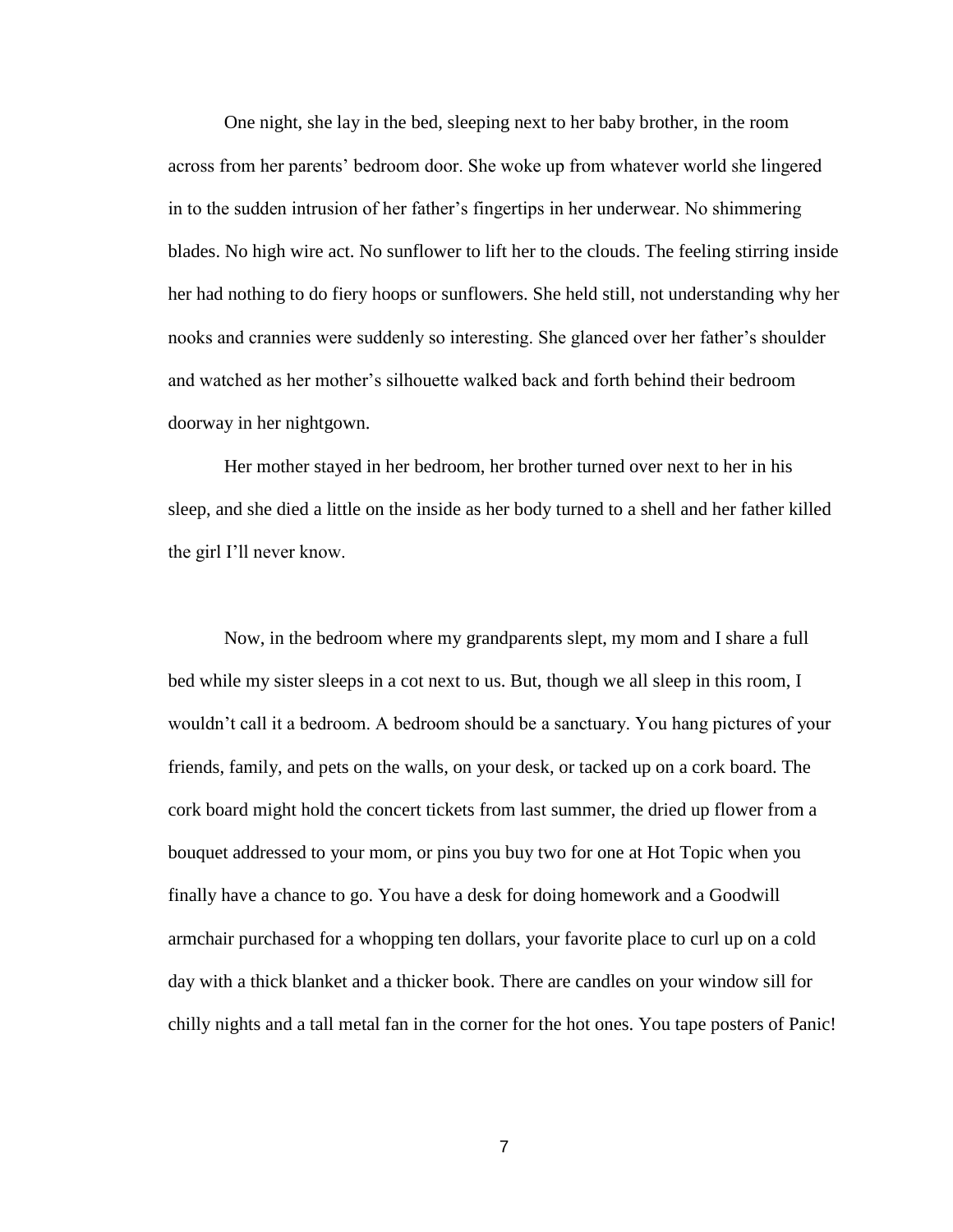at the Disco and N'sync to the walls, duct tape Christmas lights to the ceiling, hide your secrets in a shoe box in the back corner of your closet or under the loose floor boards.

Instead, the bed I share with my mom is worn down around my hip area. I call the indentations "butt craters". The wall paper is ancient and tearing. The door catches on the carpet and has holes scratched out from years of pet escape attempts. When I toss in the night, I wake to the smell of cat turds and with an extra puncture from the springs. Next to Brin's cot is the litter box for two of our twelve cats, and just beyond that is the boarded up closet where those two cats pissed their way up and down our tucked away memories. That might contribute to the smell too, but I don't notice it as much anymore.

Sometimes, when Mom and I wake up together on the weekends, she tells me a few of her new dreams. She's in a room trying to find my sister while she holds me in her arms. Or, she's in a crowd trying to push closer to a stage she doesn't know with a singer she's never heard of, but the singer turns and is her high school crush. He reaches out for her as the crowd parts and she's lifted up. Perhaps they embrace with such force that they lose track of where one hand ends and the other's begins. If she dreams of my grandfather, she doesn't tell me. Maybe she isn't followed by those memories anymore now that she has her daughters acting as her dream catchers. I'd like to think that the magic behind the woven surface is amplified when the webbing is made of blood instead of string.

I want to tell her I dreamed of a time where my sister and I weren't born. In my dream, she moved to California or New York, and made her way up the actress ladder. Her name was known by all small town girls with homes filled with drunken screams.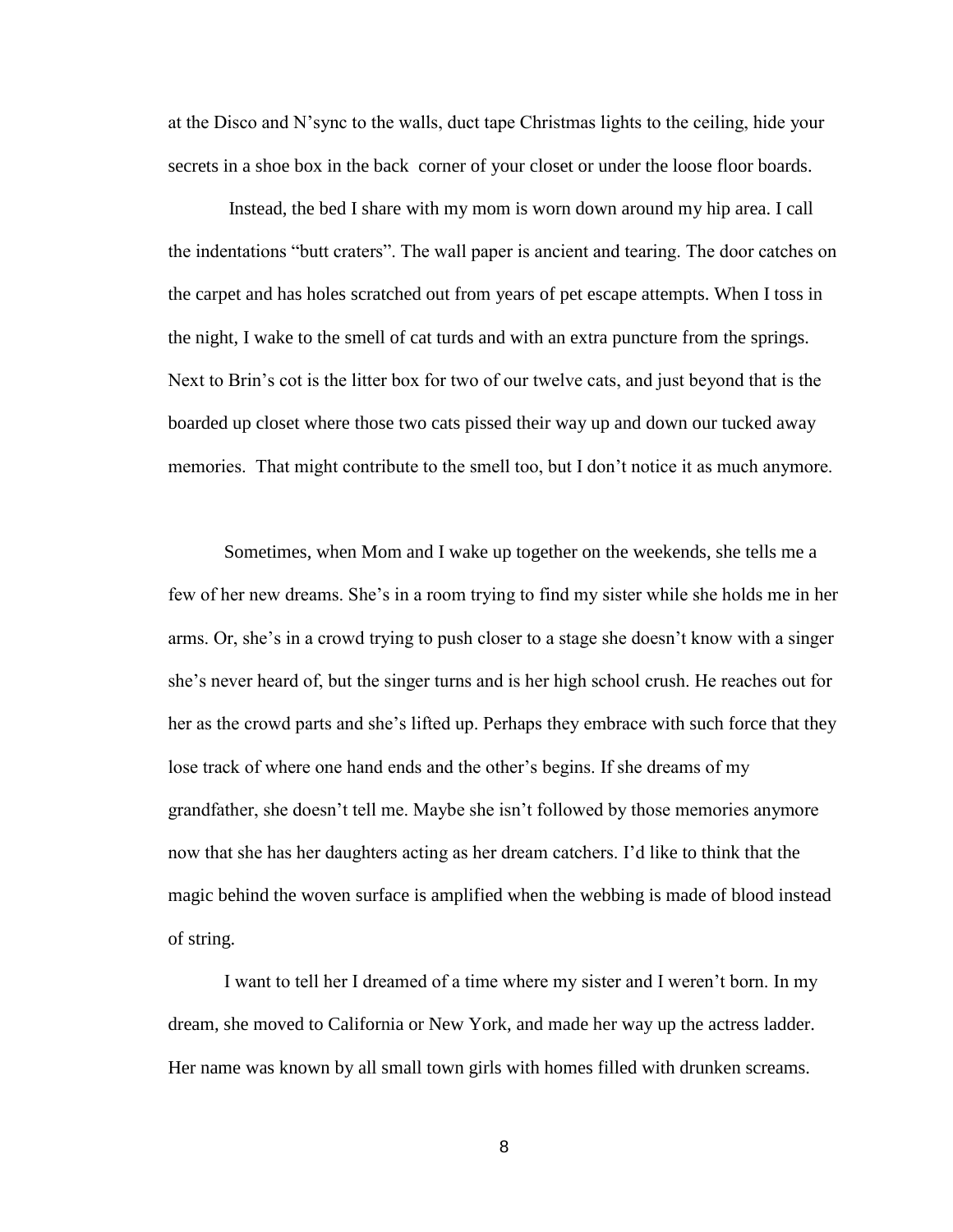She was successful, and loved, not just because of her infectious smile, but also because the fame never stained her heart. She was a starlet who made it without needing to bare her curves or let producers fondle them. She held on tightly to her small town kindness in an industry ruled by men and dollar signs. She opened doors for new generations of powerful, talented women, and slammed the doors on her skeptics.

Then, when she was ready to slow down, she had kids who became lawyers and doctors, and she retired on a beach somewhere with warm sand and cool breezes. She painted all day long and went to sleep on a pillow-top mattress with a man who loved her. I want to tell her she had a house with a circle window over the door and the garden in the back, just like she's always wanted. I want to tell her , if I had had a choice in how her life was going to play out, I would have sacrificed my love for stickers, the feeling when a boy first told me he loved me, and the years I invested in school just to give her a future where she escaped this place, these scars. She didn't have to settle for men that couldn't see her beautiful, weary soul. She didn't have to contemplate giving up gardening. She didn't have to sacrifice herself for her daughters. That would be enough for me to float through the galaxy as a shadow of a person who could have been.

\*\*\*

Elbows on knees and eyes glued to my cellphone screen, I try to drown out the world around me. I don't want to be bothered while I use the restroom, but that isn't a guarantee in our house. If I focus hard enough, there isn't a scraping sound coming from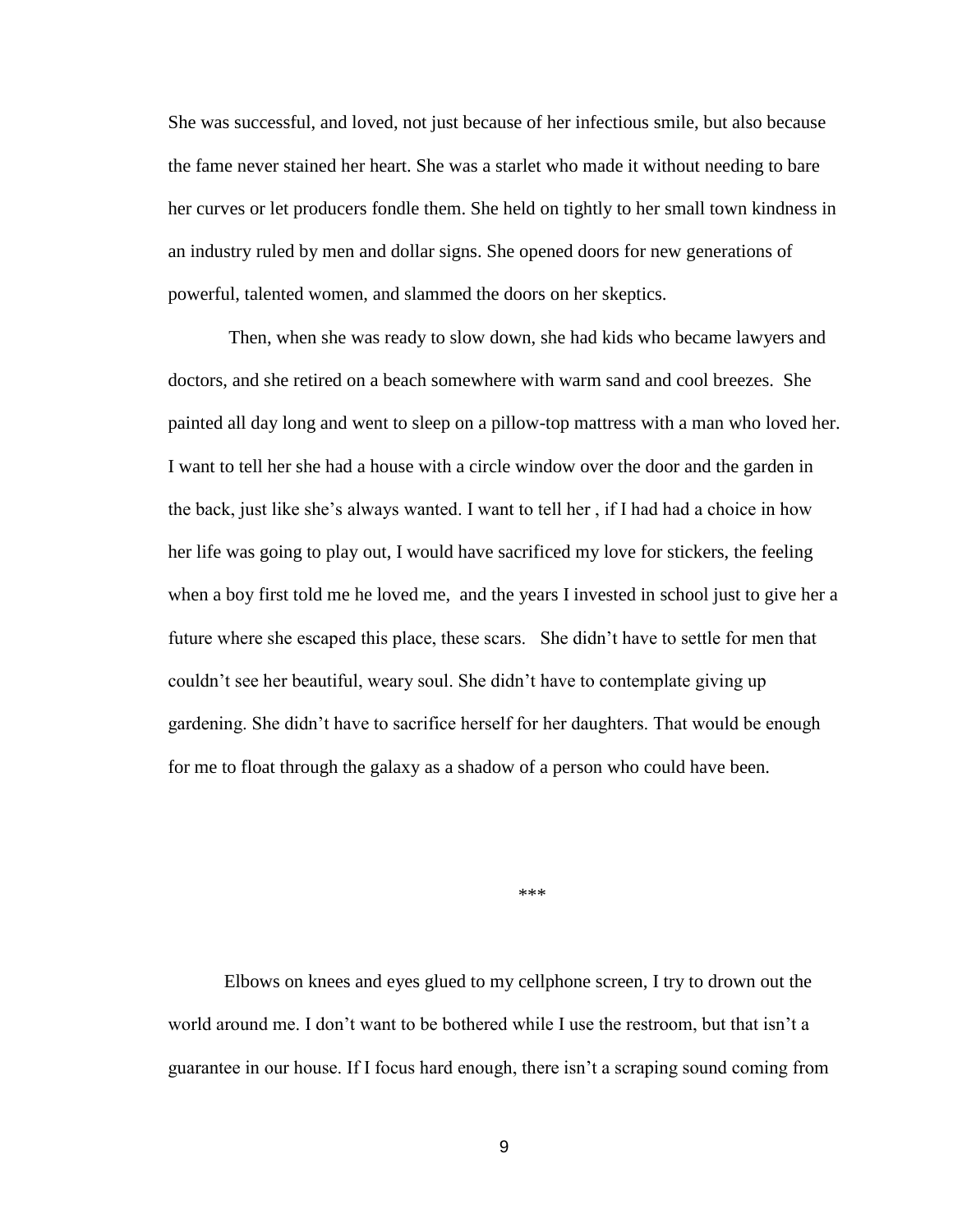a cat pushing the door over the warped laminate floor. One. Millimeter. At. A. Time. There aren't any ignored piles of cat hair in the corners, most of them housing the kind of spiders you don't make eye contact with as a sign of submission. And there isn't a muffled buzzing coming from the system in the basement saying that we've lost water pressure. Instead, I sink into a music video someone posted on Facebook and fall, feet first, into an ant hill of videos: a cat chasing a black bear across its back yard. A compilation of cats eating ice cream and stopping in the frames with a sudden brainfreeze. An animated short about a dog that loves junk food, but loves his human more. A Buzzfeed video about people getting drunk and given puppies to play with. Next. Next. Next. Before too long, I've taken a few wrong turns and wind up gasping as I watch a video of children dying in other countries, because of water, war, and winters.

I hear a push and feel a gust as the door is thrusted halfway open. My cat strides in, puts his paws on my knee, and waits for me to pick him up. At the same time, the music from my sister's video game echoes in through the doorway followed by frustrated swearing under her breath.

It's my fault. When I was younger, I thought it would be a good idea to try and lock the door to our burnt orange floral wallpapered bathroom. I wanted to trap myself among the rows of empty wipe containers on the floor and the peeling flooring. I could hide away while counting which webs had living spiders and which had dead ones. The goal was to get some privacy. A lot can build up when you have social poop anxiety.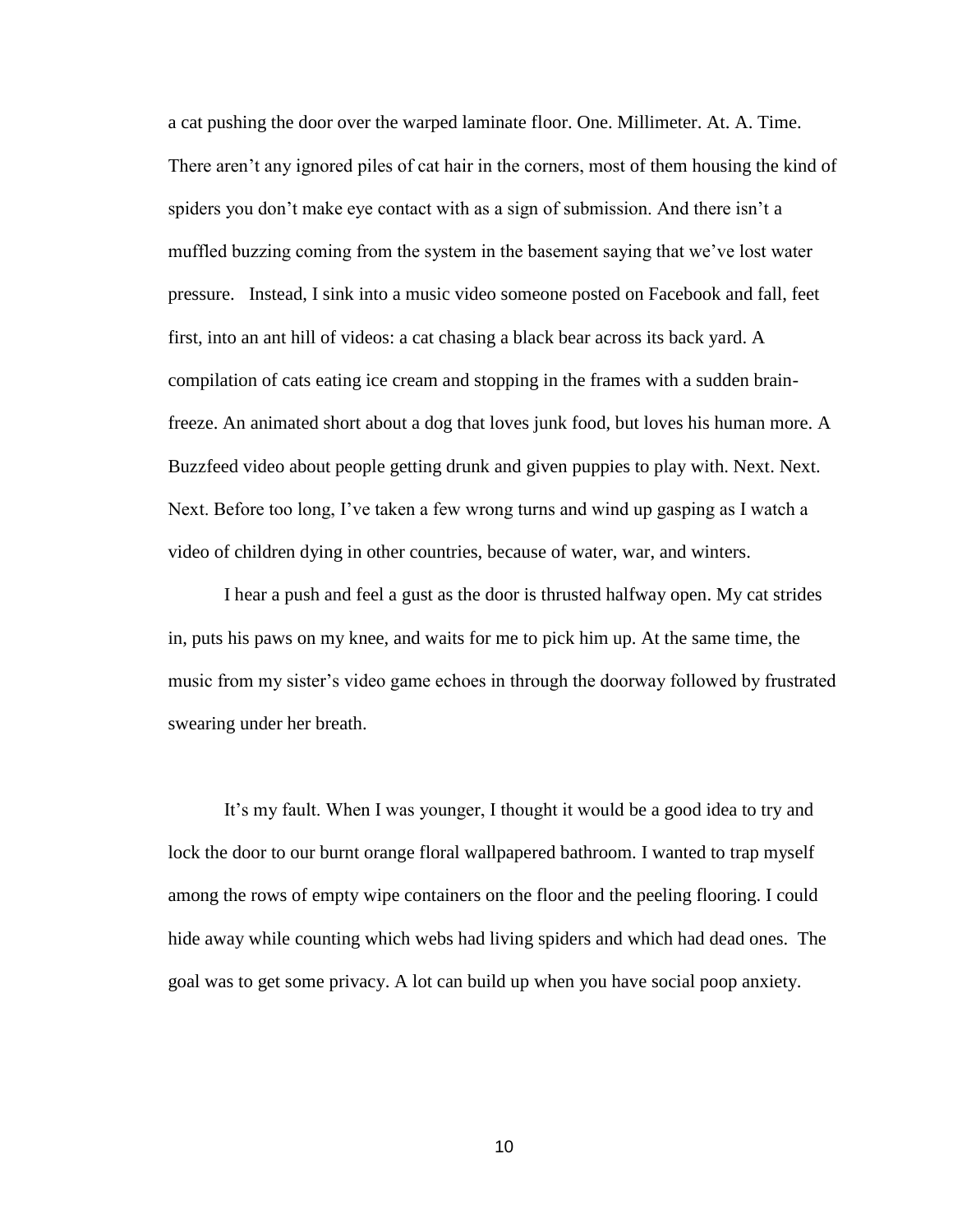In middle school, hours would go by with no trips to the bathroom. When a chance was presented, I'd excuse myself. Unfortunately, it didn't matter if I was the only one in the bathroom. Heck, it didn't matter if every bathroom on that entire floor was empty. I just couldn't bring myself to go. *What if one of the cheerleaders comes in and recognizes my shoes? Do I vary my shoes enough that they won't know it's me? Do they notice what I wear? What if I farted too loud? What would be more embarrassing; squeaky or cannon fodder? What if it smells? They can't know that I fart loud.* 

It was unacceptable to be a healthy, functioning human being. Way too embarrassing. I made that mistake once before.

I looked forward to my eighth grade year. Not only was it the last grade before moving up to the high school, but it was the year that students could take Environmental Adventures class, E.A. for short. Younger students always heard stories from upperclassmen about rock climbing and overnight camping trips. Compared to the thrills of Humanities, Health, Math, and Science, E.A. sounded like a gift from the school district Gods. When it was my year sign up, I was elated. Not only did I get into one of the few spots, but my best friend, Sarah, was accepted as well. I excelled at how to start a fire, track wild animals, pack a proper camping pack, filter water, identify harmful plants, and bust open rocks to find geodes inside. I'd jump that the opportunity to help whoever I could understand the tips and tricks to getting each new skill permanently carved into their mind. Anytime Mr.D, our teacher, had to stop to wait for silence, I made it my personal duty to stare at people from the edge of class. Though I didn't need anything else keeping me from connecting with my classmates, I didn't care. Then came the big day: Rock climbing day. We had practiced putting on harnesses, using ropes to pull each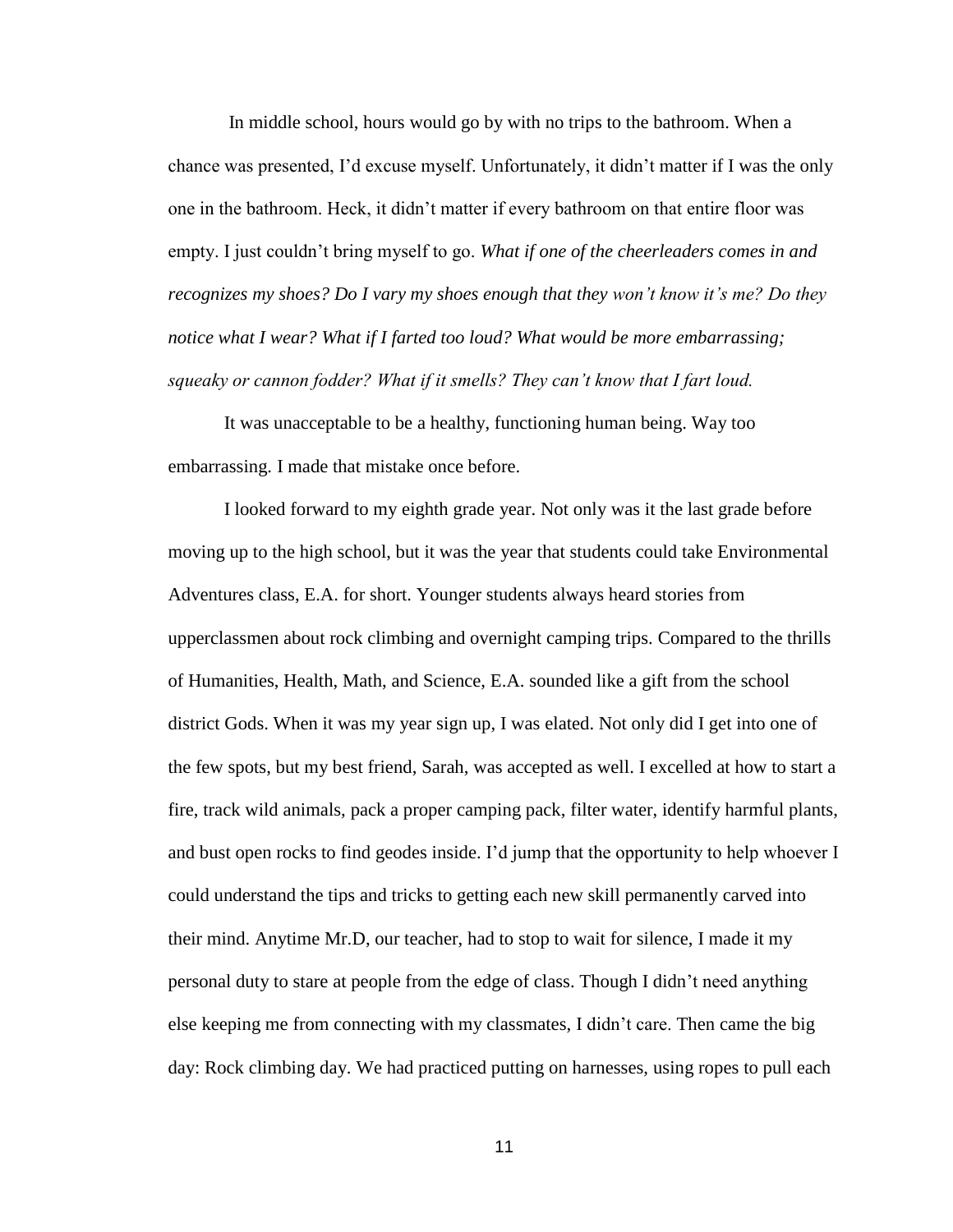other up trees, and anchoring ourselves to catch someone if they slipped. Now, we could impress all of our peers with gloat-worthy athletic abilities. Well, everyone but me. I yelled and pulled my rope until I had driven Sarah to the very top. Then, when it was my turn to climb, I got a third of the way up before I screamed, clung to the rocks, and begged them to bring me down till they lowered me to the beautiful, safe dirt. Horrific is an accurate descriptor.

The best part was after. Girls that have hit puberty can attest that some awkward, uncomfortable things happen when a period hits; bloating, cramps, nausea, sudden increased appetite, mood swings, frequent and uncontrollable bleeding, and gas. Unfortunately, most middle school boys are under the mindset that farting and belching is a "boys only" activity, except if you are their sister. Sarah and I had decided that we were going to take a breather after my unfortunate experience on the rock wall. We walked along a path leading away from class and towards the "bathroom" area assigned for the students. At the branch that lead to each gender's respective dump zone, I saw two boys from our class. They were warm, laughed at our jokes, and told us their own. I want to say the jokes were memorable, but I was distracted by attention from boys. It was a welcome and uncommon for these two guys to even talk to me, let alone get along with me. I laughed, holding my side while wiping tears away, thinking that they might want to hang out sometime, then, PHHHHHT. The explosion that escaped my behind echoed through the small clearing. Both boys looked up shocked, "Oh my god." My face went red hot, my arms got ridged, and I ran. I darted through gaps, hurdled rocks, and wedged myself between a tree and a rock outcropping. Sarah caught up to me, sat beside me, and tried to talk me out of my new house. I wasn't leaving this spot. Not for a million dollars.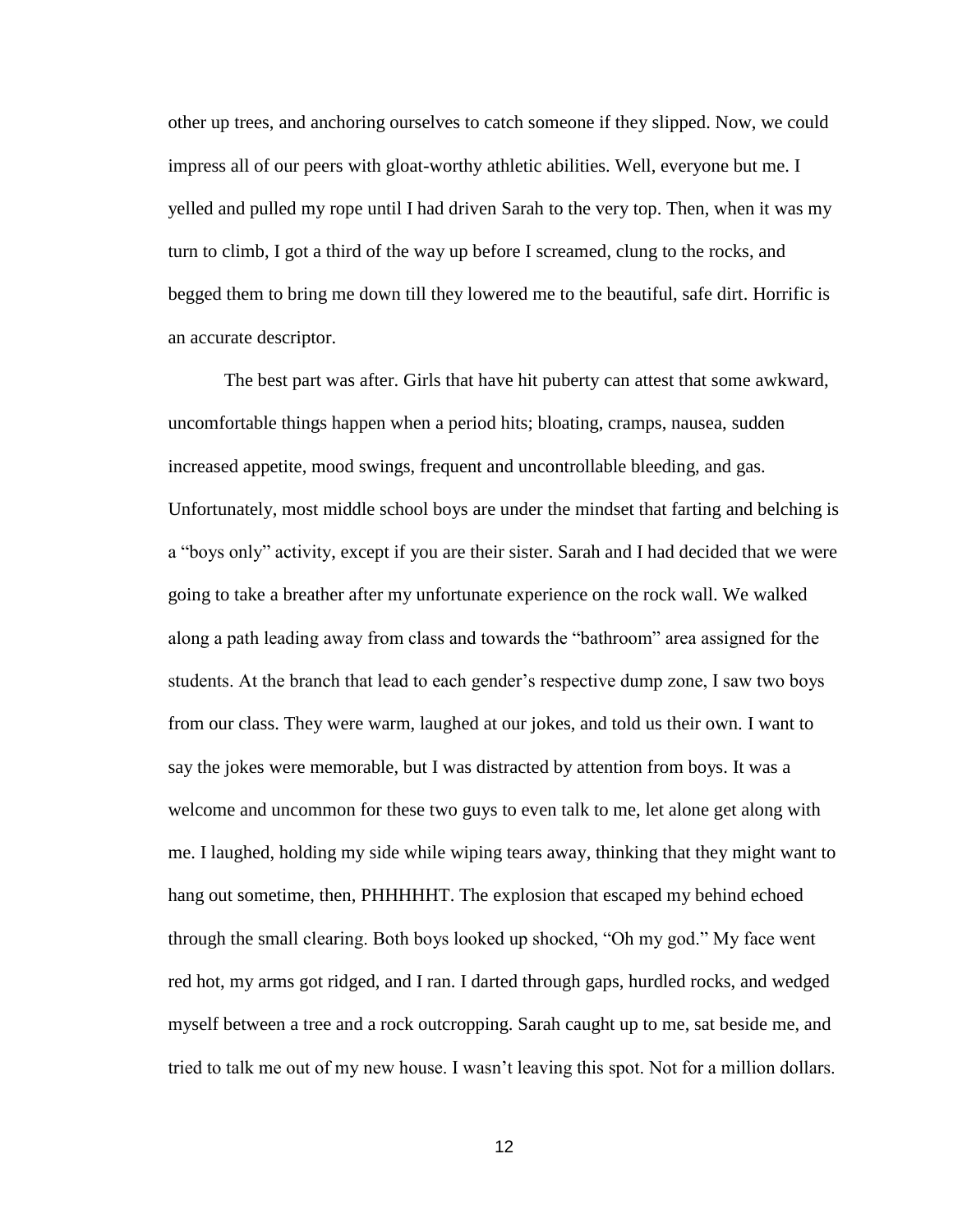Not for nuclear holocaust. Not for anything. This was my home now, this cavern of complete disaster. Kids talk. They would each tell two friends, then those two friends would tell two friends, and then, in the time it would take me to walk from the front door of the school to homeroom, everyone from the principle to Loreen McDerble's second uncle would know about my posterior expression. I didn't want to face that.

I was lying though. I left that spot when the teacher came to where I was crying and reprimanded me for leaving the group.

Turns out, when I tried to lock the door, I signed myself up for years of having company while I poop. Whiteface, one of our older adopted cats, would take advantage of anyone pooping. Since he could push open the door himself, that meant anyone trying to go number two would have to hold him for the entirety of their bathroom visit. His favorite position is he stands, you scoop his butt into the joint of your left elbow, then you lift his chest with your right elbow, wrap both arms around him like a safety harness, and hold him close to your chest. Well, until you used water. Later, that open door policy turned into an invitation for the human roommates to come in and freshen up during bathroom time. Since the kitchen and bathroom sinks don't work, they stand next to me and use the tub to scrub their hands, fill the coffee pot, rinse paper plates and cups for other meals. Most times, they are so close to me they could sit down on my shoulder to do their chores.

When Mom finally decided that the toilet was just too gross for her, she started to join me for bathroom parties: I sit on the toilet while she talks to me about this latest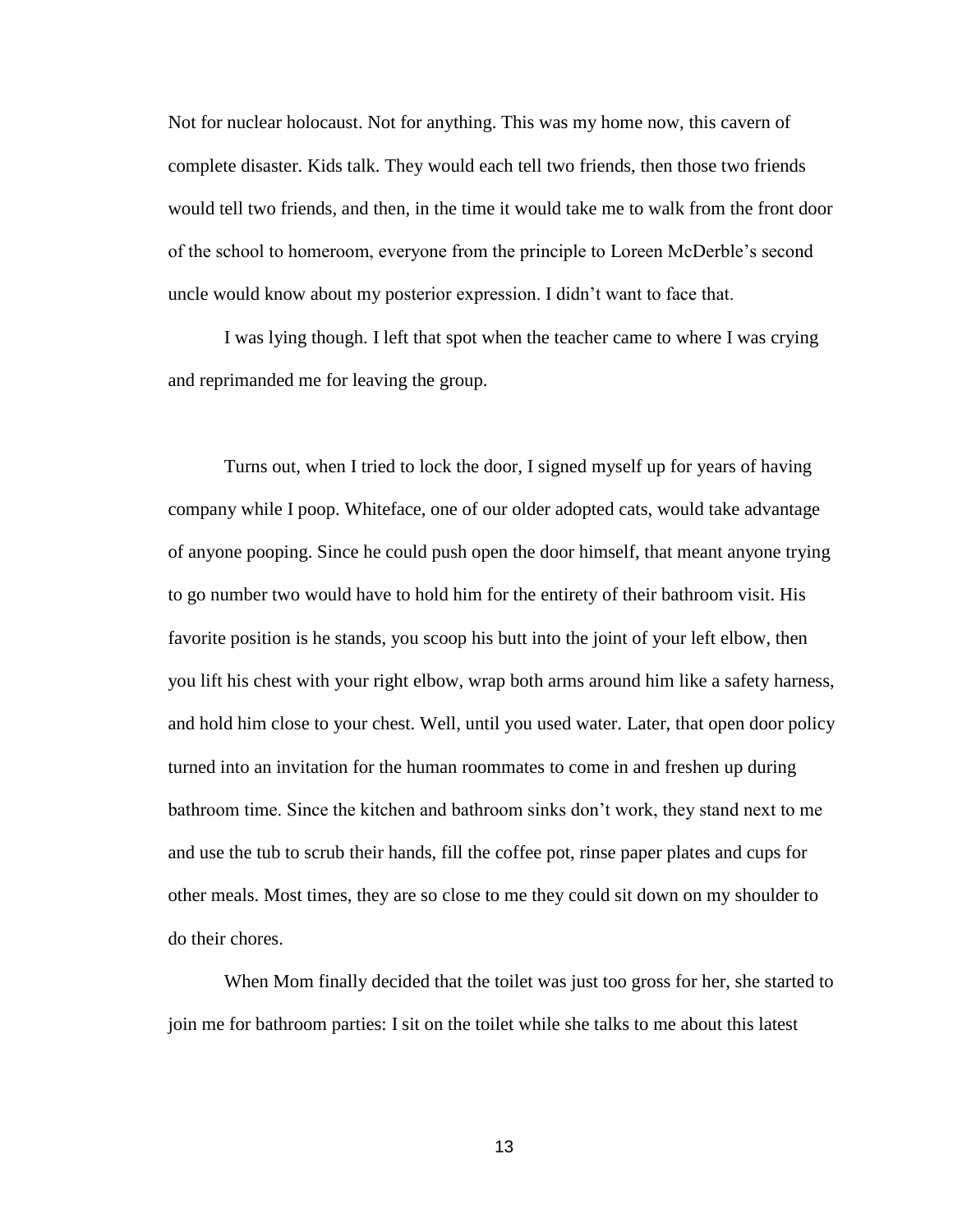episode of *Marvel's Agents of Shield* we are watching while squatting over a plastic coffee container to pee.

\*\*\*

I sit in the only cushioned chair and watch my cats try to hunt a mouse. Though I can hear the thunk as this particularly voluptuous mouse lands, I never worry about my cats interrupting. One cat flies between my feet. Another sits on the arm of my chair. The mouse isn't scurrying on the half carpeted floor in our living room with the cats, but is diving, and rolling amongst years of mouse, bat, squirrel, and snake excrement above our heads on the office style ceiling tiles. We used to be able to watch their outlines leap after, catch, and feast upon flies while the cats watched below. After a few years, and potential water damage to the tube lights, we now rely solely on the sounds of feet scurrying and frantic squeaking to picture the chase scene playing out. We've adapted. I spin my seat as the scampering travels across the room.

For light, we precariously place desk lamps on the floor and hope the chandelierstyle light in the sunroom doesn't give out. Though, nowadays, it's less a "sunroom" and more a cave. Eight giant windows once allowed the sunlight to pour in and warm the damp bones of our home, now are cracked, missing panes, covered in plastic, and insulated with thick throws. It keeps the living room cooler in the summer, warmer in the winter, and distant from curious eyes.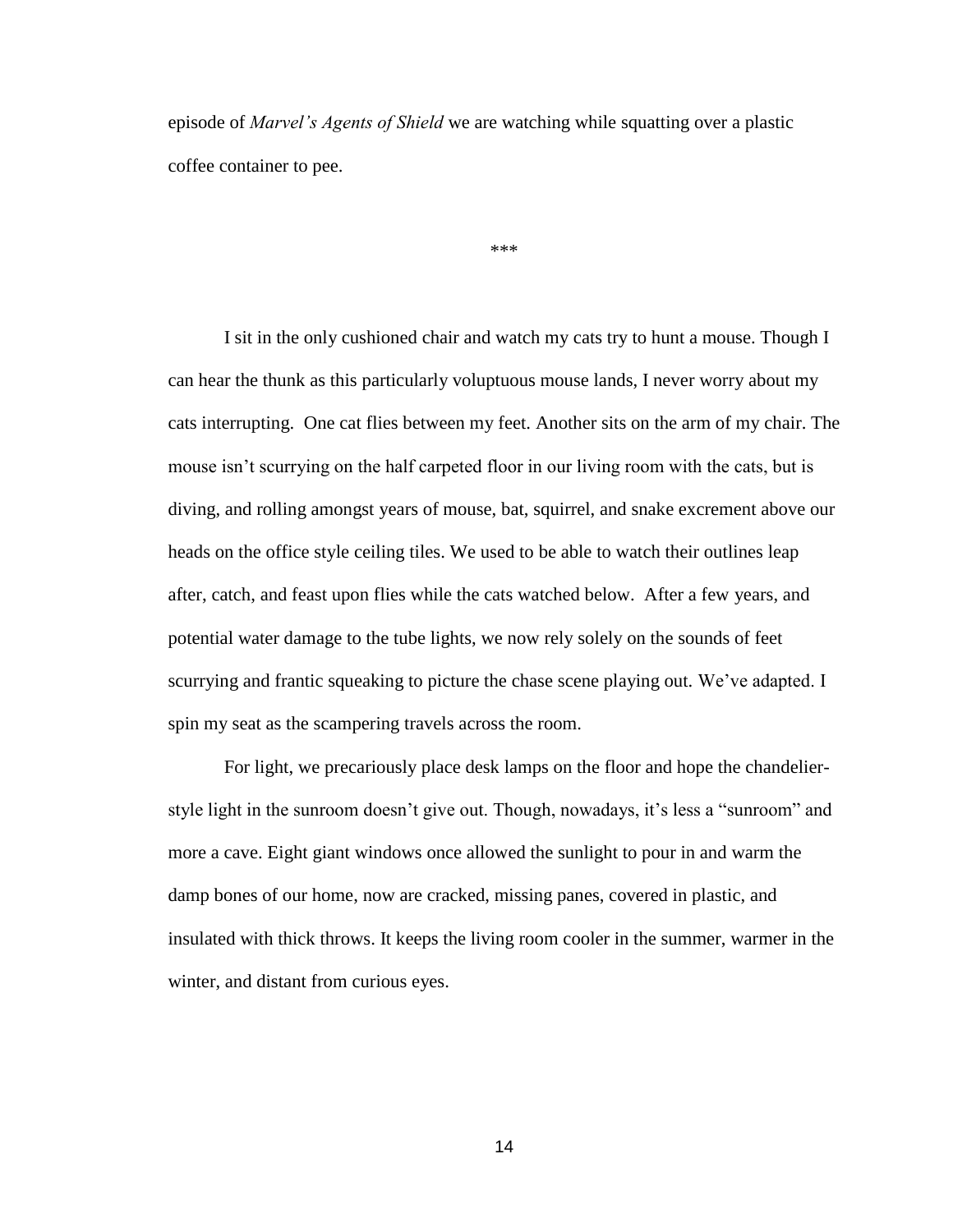Eight Christmases prior, an "anonymous source" contacted Child Protective Services for Christmas.

I was used to the walkways we wore down in the carpet between overflowing tables and Jenga-style piles of boxes.

On the table next to the television, my mother made meticulous mounds. Old newspapers went in one stack, bills went on another, and everything in-between would fill the gaps. On the floor, boxes of paperwork from a desk in our last house are placed upon boxes of my middle school memorabilia. Those boxes are stacked on an estate sale chair covered in cat hair and stains that could be the remainders of a dried hairball, or something else entirely. The mystery was not knowing what you're seeing till you get a few inches away. When there weren't shelves or desks available for my things, I picked the closest chair and made that my new nest or claimed the dining room table (which acted as our t.v. and video game stand, dining table, and computer desk) as my daily dumping ground. We all had our messes, some more filthy than others, but we all respected the other's piles. No one would touch your stuff for fear of reshuffling the order and making it impossible to find something again. Or, worse, if someone were to knock your pile over, there would be no knowing what landed on the carpet that's sticky from years of hidden piss spots and forgotten hairballs.

Many times I would come home from school to find a box of my stuff placed on a chair. Mom would come in, "Sorry Brae. Whiteface tried to jump to a sweatshirt on the top of your stack. I tried to pick it up in the order it fell in. Everything should be in there, but I would check the floor near where it fell to make sure I didn't leave anything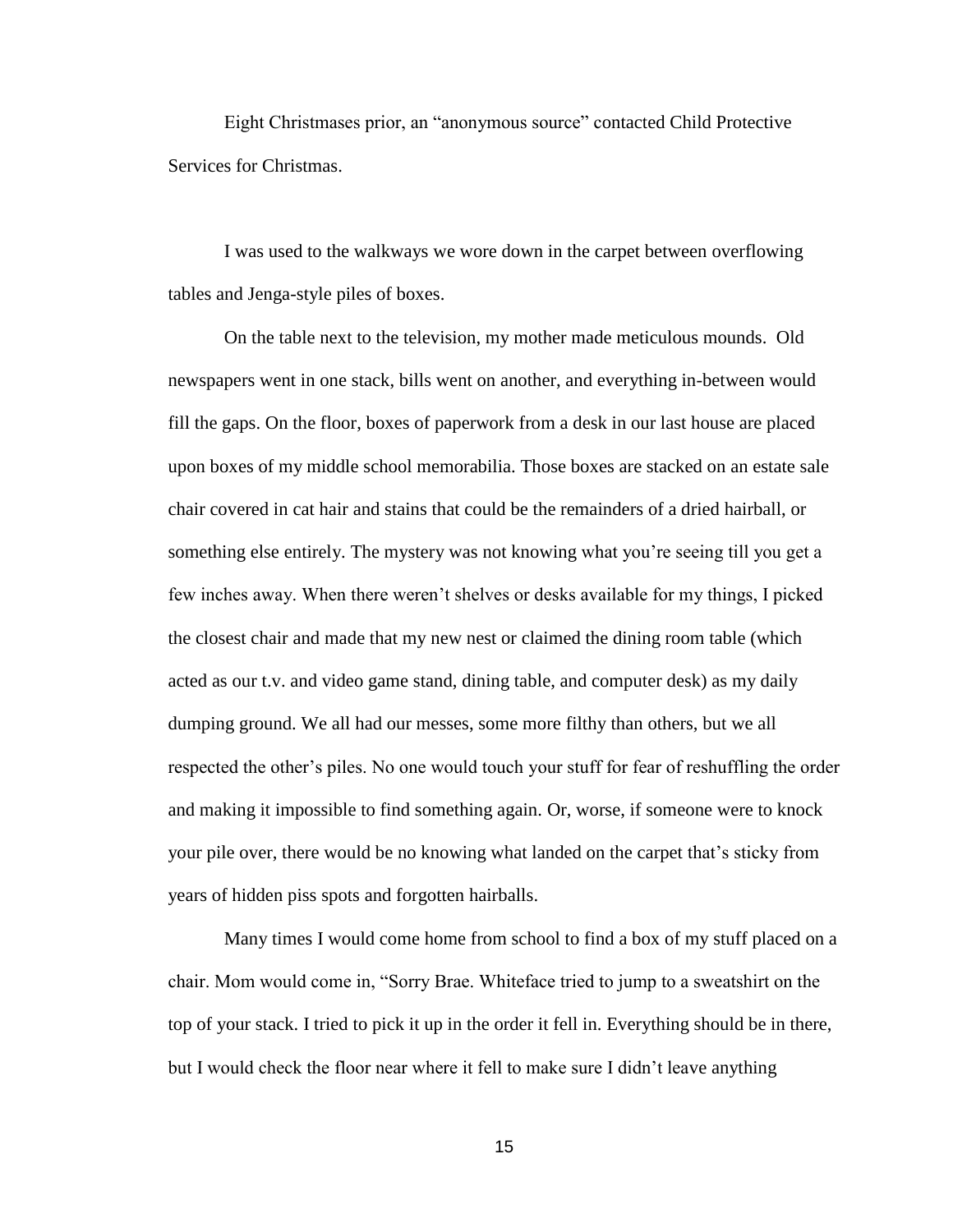important." That's to say, she didn't want to have mistakenly left something among the wrappers, empty tissue boxes, and scrap paper I refused to pick up. I would exhale, "It's okay, Mom. Thanks for grabbing my stuff." and know I wasn't going to be touching that box again until I needed something. When that time would come, I would be thrown into my frantic "find it" mode. My chest gets tight, my hands shake, and my anger rises to a millimeter below the surface. The first dozen times, Mom would offer to help me only to be shot down. I didn't want her help, even though she was going to obsess about it till I found this particular shirt, or a necklace I needed to have that moment, or the book I had from a previous class. Sometimes instead of just giving me my space to tear apart the living room, she would circle my piles, trying to spot anything close to the surface that could end my frenzy. Occasionally, she found the item and I would begrudgingly thank her. I wanted to find it so I knew where it had been. When she wouldn't, I would plead with her through clenched fists and deep breaths to not touch my stuff and to leave it. Leave the room. Leave the obsessing. Leave me. If anyone was going to obsess over finding my lost shit, it was me. After that, the only thing that would ease my feverish hunt would be the flood of relief when I found what I was looking for. It wasn't swallowed up in the junk pile abyss. It wasn't thrown away by accident. It wasn't behind some couch to get pissed on by the cats. It was right here, in my hands.

This was my life. I knew it wasn't the way my friends' houses looked or how they found missing jewelry, but that was just a difference in lifestyles. That is, until we got the visit from Child Protective Services.

They came to school and the secretary gave me a "poor baby" stare as I went into my interview. I don't blame her. How else was she supposed to react when CPS comes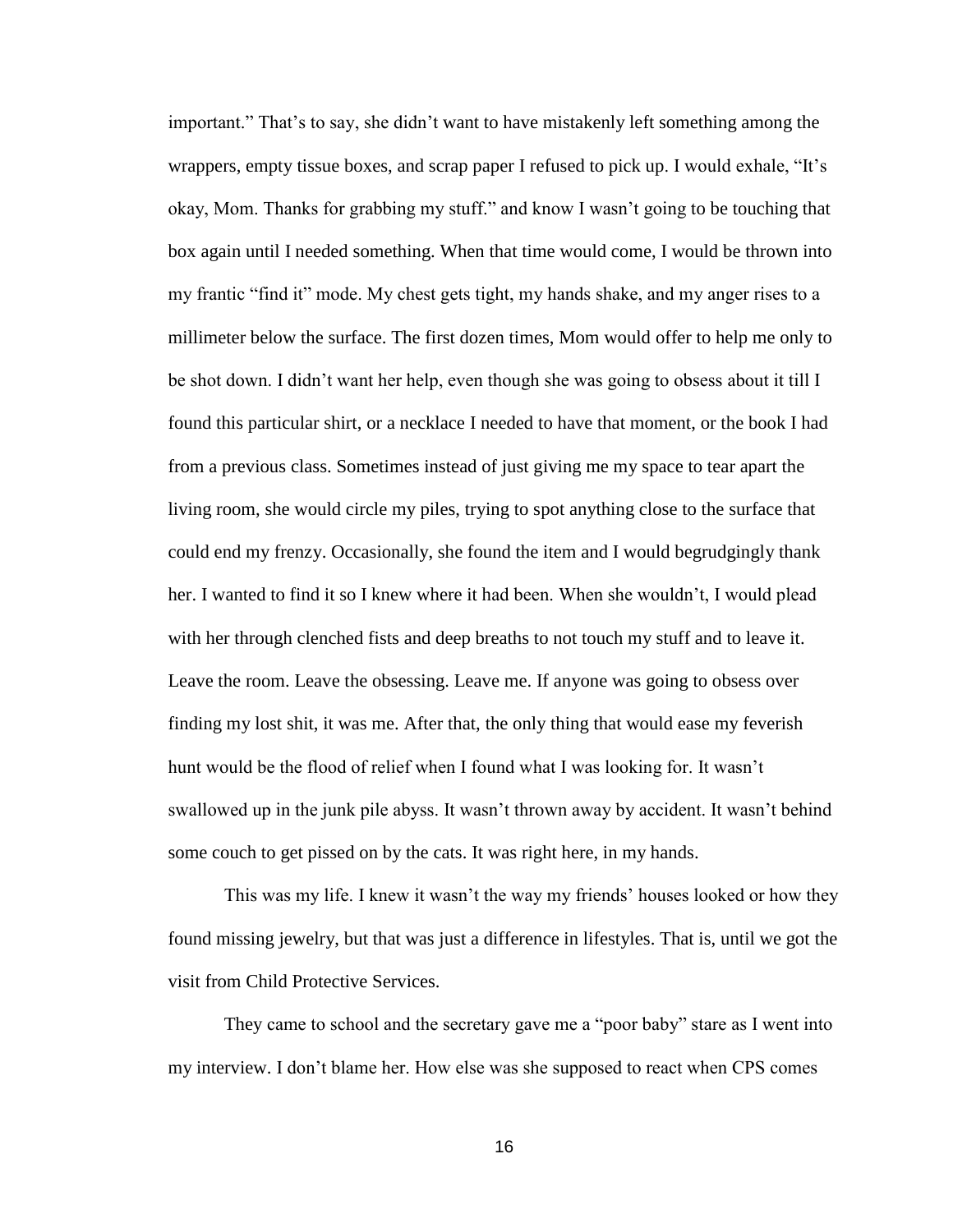asking for a student to be called to the office for a private meeting? I sat across from a woman with a clipboard in a room down a hallway I'd never been through. I told truths, but whether they were half or whole wasn't going to be clear to her. I hadn't told any of my family members how bad our house had gotten. She wasn't going to be the first one to know. Especially after she thought my father had negatively affected my home-life before his passing nine years prior. He was dead. Of course it negatively affected my home-life, but don't try to make it more than it was. He didn't make this mess. I left her sitting in the office, left the secretaries at their desk, and kept my anger close. What she got from our conversation, I didn't really care. All I knew was I didn't like feeling as if everyone in the office suddenly thought I was a child who went home to a beating every day and skipped breakfast every morning. Mom didn't beat me or starve me. Brin didn't dangle me from trees by my ankles. What did she expect to happen? Did we have a problem? Yes. Did we need help getting to a healthier place? Of course. But I refused to think that this was in any way helpful. Instead of calling me to the office, igniting assumptions within the staff, and bringing me into a room to talk with a stranger about my home life, maybe they could have just talked to my mother and I. We could have gotten a summoning where we would get penalized if we missed. We could have talked about the hoarding, the depression, the struggles, the falling apart house, the disheveled yard, and how to fix it with a counselor. Or, better, the family member that called in on us could have pulled us aside that Christmas and said, "Hey, guys. I love you very much, and am concerned about you. I know that you guys have more going on than you are letting the family know. I just want you to know that I want to help you anyway I can. If you need help cleaning, I'll be there. If you need something repaired, I'm your man. Just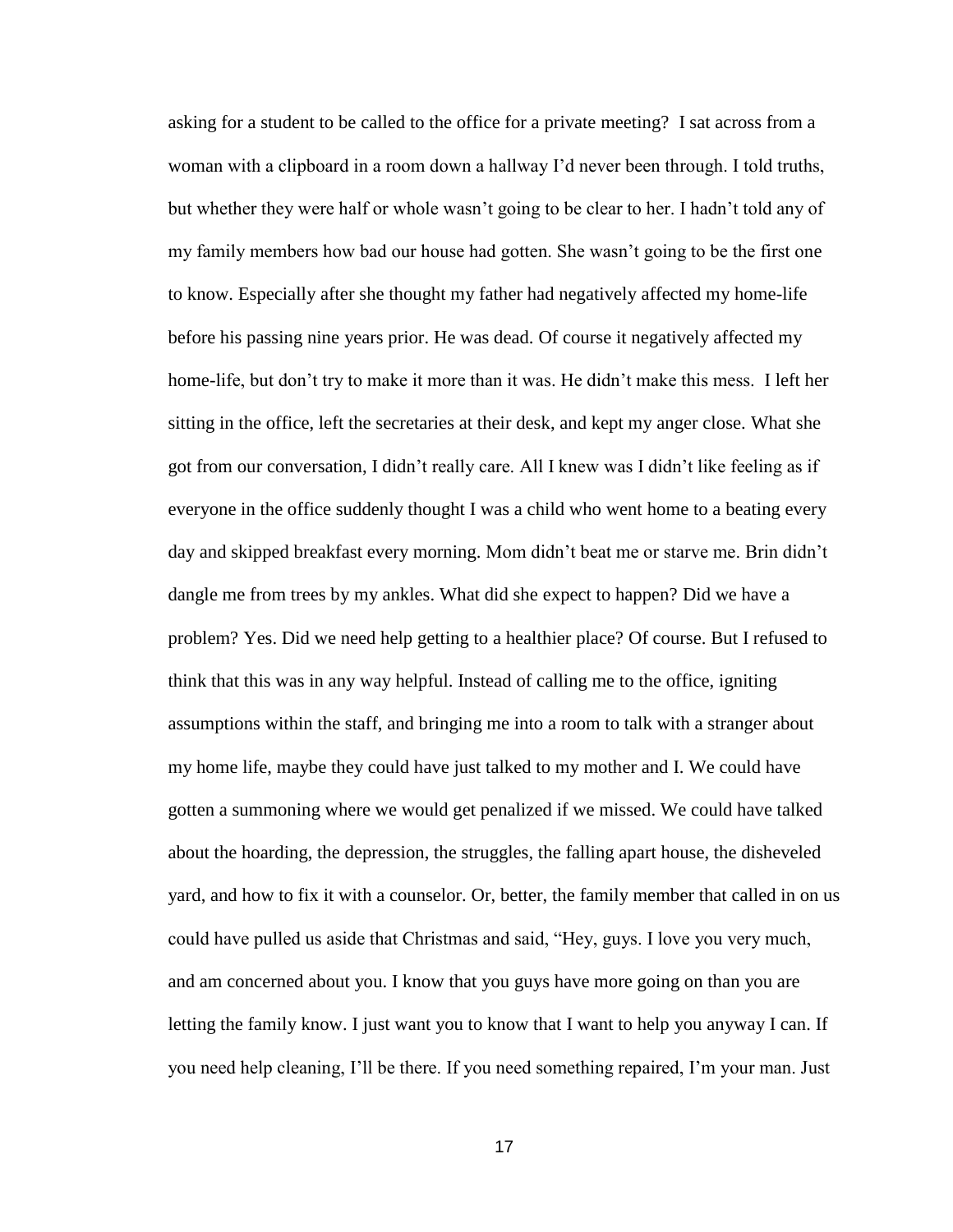let me know. I won't push my way in, but I really want you to hear me when I say that you deserve to live in a better situation than you are right now." That's expecting too much though.

Instead, I spent my time meant for testing out presents and sledding with friends taking turns with Brin loading up our beat up purple sled with as many boxes as it could carry, dragging it to the barn, and stacking our shipment onto the frozen concrete. At first, we tried to sort through everything before packing the boxes, but as the CPS kept pushing to get through our door, we abandoned all organization. The dialogue shifted from "Does this go in a paperwork box or a recycle box? Should we shred it?" to "Will it fit? Then shove it in and get it out." Anything from dishes, paperwork, furniture, and clothing in garbage bags to photos, my father's clothing, sculptures, and presents from family went out to be frozen. When the floor was at capacity, the upper level was filled.

In an effort to save the planet, we collected all of the plastic bottles, tin cans, pop cans, milk jugs, yogurt containers, and newspapers in our house. Most of them made their way into the second floor. You can love the world so much you wind up drowning yourself.

By the end of the purge, we had a cleared out living room. I felt relief when I could walk into the room without shimmying sideways around corners, but I could tell that the same waves weren't touching my mom. She sat, there, not bothering to look around at are roomy quarters, and didn't smile. Her hair was in a bun, bandana tied around her forehead, and her eyes vacant of excitement or joy. I'm sure she was sort of happy, somewhere under the surface, that cleaning was finally done, but the result wasn't ideal. She was stuck with the fact that one of her siblings didn't have the balls to come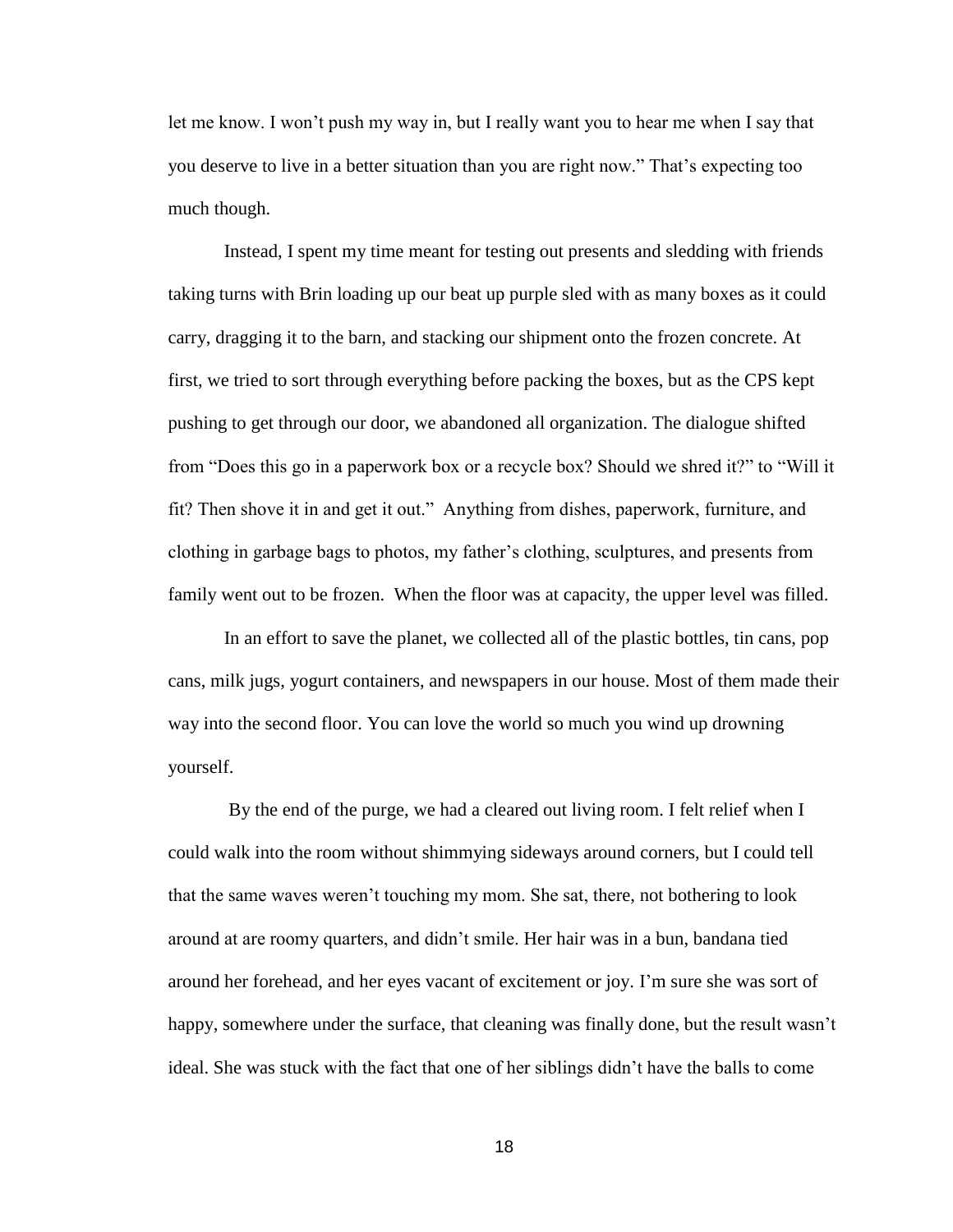and tell her she had a problem. There was no consideration, no courtesy. She was stripped of her power.

I'd say it takes a week with someone that is obsessive to notice that control is a big factor. If I were to go to Mom's stuff with a box and tell her, "You have thirty seconds to get all of this junk into a box and you'll win \$100", she would probably do it because the money would make a difference, but she'd instantly panic as soon as the deed was done. Not only would she wonder if she shuffled things out of their intended order, but that stack would quickly be replaced by another. As time would go on, she would forget what was put in that box and have anxiety anytime she remembered something important might be among this pile that, at first glance, all looks like garbage. Forcing her to clean under a time crunch does fix the immediate problem, but it doesn't help her understand what makes her do it and how she needs to handle it on a daily basis. It doesn't help. It doesn't solve anything.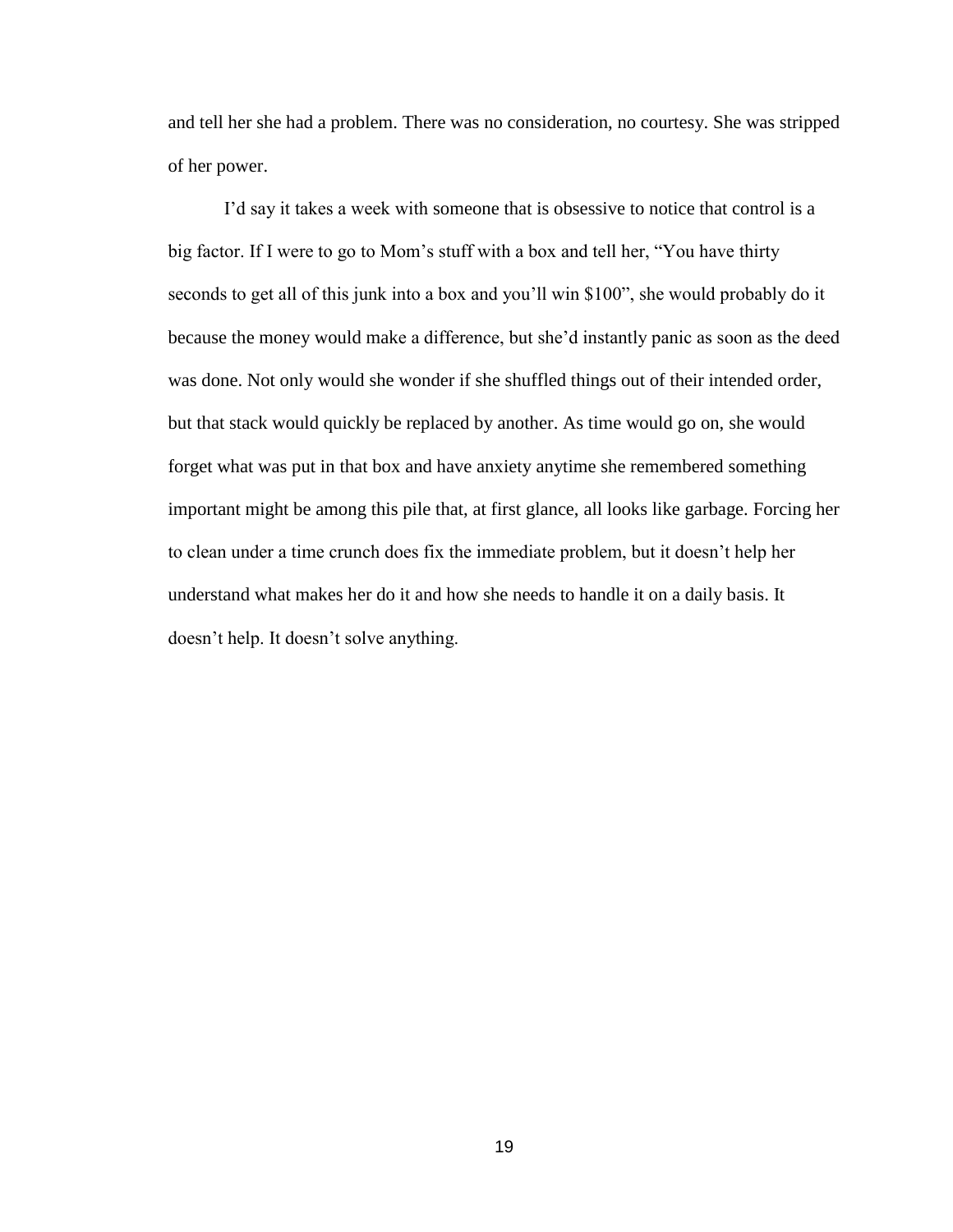### PART TWO:

"The Spreading of You"

I didn't know what to wear when I got up this morning. People don't tell you what is appropriate for spreading someone's ashes. I mean, it is the closest thing you are going to get to a funeral. You're the first uncle I'll say goodbye to. I considered putting on an embroidered top with dark, wrinkle-free pants. I wanted to be formal, but I didn't know if dressing up would be appropriate for stumbling through decades of overgrowth and fallen tree limbs. You would have thought it was laughable I even worried about something like what to wear. You'd be sitting in your recliner sipping on your fourth glass of straight bourbon on ice and snort, "Not like I'll be there to give a shit, Heehaw. I'll be dead." Which, you would be right. Even though you and I didn't have the best relationship in life, I knew you'd tell it how you saw it. You used to call me "Ragginfraggits," but after hearing me say I'm a pack mule, it changed to "Heehaw". That time, I thought the name was funny and fit well. Other times your nicknames weren't appropriate or appreciated. You just would see a situation worth seasoning and sprinkle your views into the mix. That kind of "tell it like it is" attitude was easier to handle. I always knew what you thought about politics or football, who you were upset with, and what frustrated you. And, being your niece, I could go home if you went too far. So, keeping you in mind, I chose something comfortable; loose workout pants and a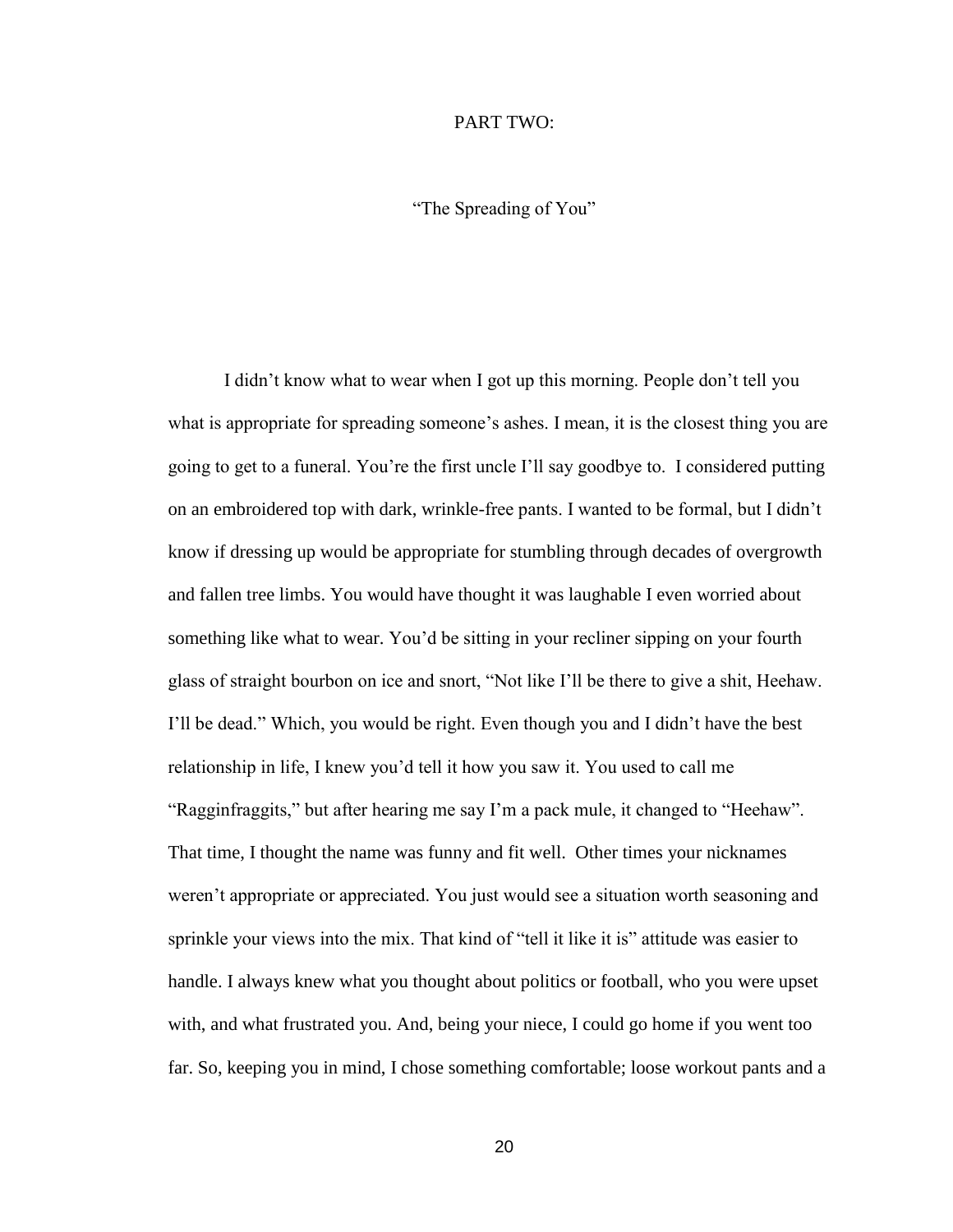t-shirt hiding under an NMU sweatshirt. You didn't think much of my school choice, but I wore my colors anyway. I double checked my purse, sweatshirt, pants, and hair before I left the house to make sure there wasn't cat hair. I could do that for you.

Movies get close to having tutorials for what could happen when spreading someone's ashes, but they are always filtered, pinched, pulled, and shot from glamorous angles.

For example, a movie is coming to a tear-filled ending. A woman is left alive while her husband of thirty years has passed away. She's standing on a bridge where she exchanged first glances with her husband. She cradles an urn close to her chest and stares off into the water below as a single tear rolls down her cheek. Sullen music fades into the scene as she opens the container, slowly leans over the railing, and releases the fine powder of him into a perfectly timed breeze. The ashes don't just fall, but are carried up like an ethereal cloud. The music gets louder as she whispers out a last goodbye with a promise that she will continue to land on the East Coast every winter and the West Coast every summer with his picture in her back pocket. And, as the sun shines through her husband's ashes, she smiles and finds peace within herself as she moves on, letting go of the pain, the sadness, and the past while uplifting instrumentals get louder and the picture fades out.

I know that my life has not, nor will it ever be, as well executed as the movies. I don't hit my marks or deliver my lines effortlessly. If the movie was about a twentysomething girl running into low-hanging cupboards and sharing too many personal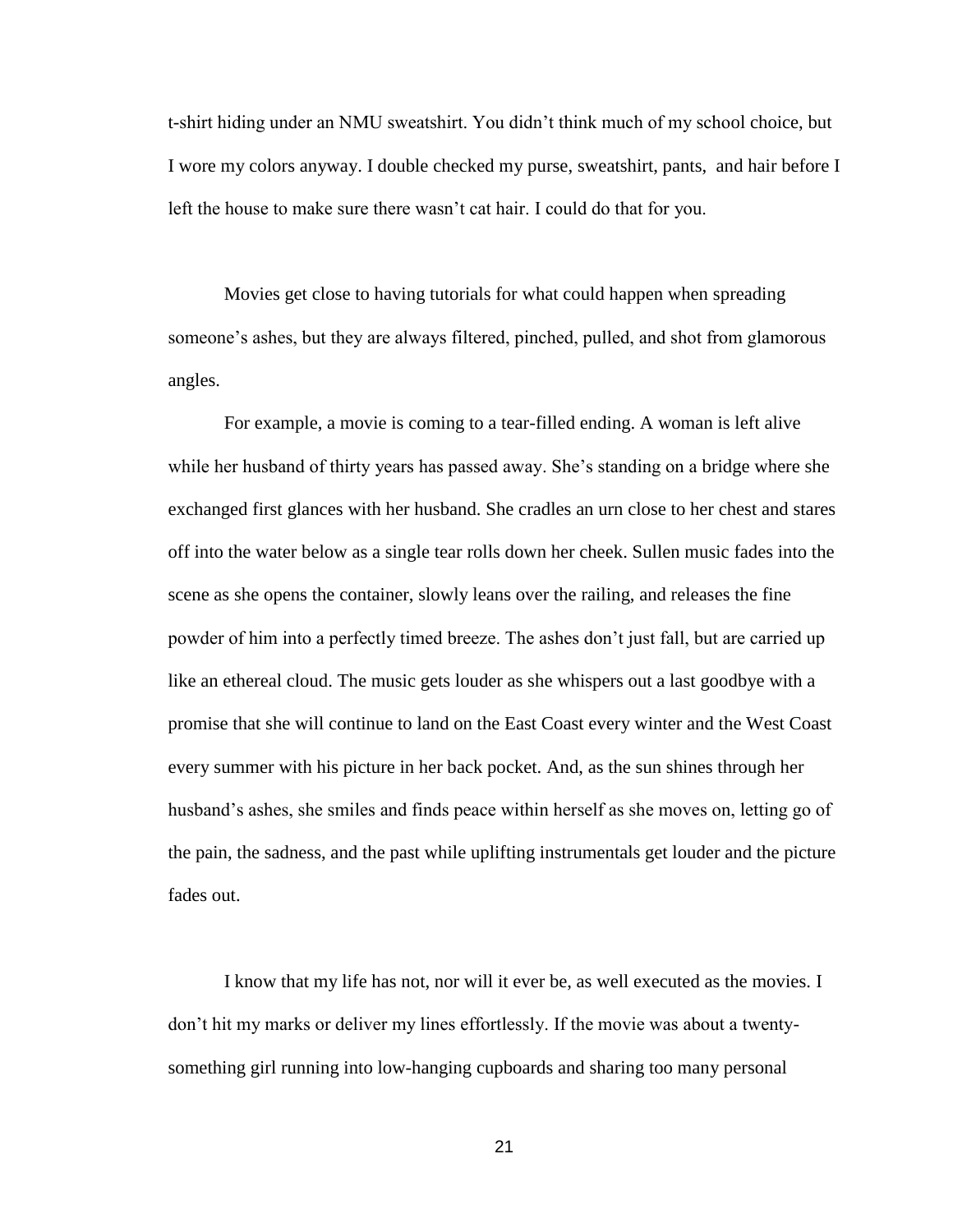details with strangers, maybe. I don't have wardrobe and make-up artists to doll me up until my complexion is flawless. Instead, I wear waxy Chap Stick and throw my splitends into buns hidden under baseball caps. So, instead of trying to make this gathering something artificial, or rehearsed, I just stuck with being there with you to the end.

Something about the weight of it all mixed with my always persistent pull to the warmth between the covers almost convinced me that you would understand if I hadn't even gotten out of bed this morning. I wouldn't have to stand there as the family mourned so publically. It felt forced and uncomfortable to think us trying to work through a death and spreading your ashes while standing shoulder to shoulder. We rarely bare ourselves, our vulnerable selves, to each other.

When you were alive, you had to be drunk to discuss anything deeper than frustration. You and my mom would sit at your house until two in the morning drinking red wine, trying to figure out just where your lives when wrong. Mom always came home sick from too dark a wine and too deep a grief.

I couldn't stay in bed though. Everyone who could come, came. California, Ohio, and Florida loaned us the pieces of our family that had scattered, dispersed itself within different streets and counties. Our family gathered together for you. Despite the family feuds, despite the waring values, they came to say goodbye.

As I left the house, I made sure I brought all the necessities. Phone? Yep, got it in my right pocket. Warm layers? Yep. No need to get a chill. Camera? Yep. Different lenses? Of course. It sounds weird to bring a camera to such a depressing event, but I needed to document such a rare occasion: My family coming together like a family.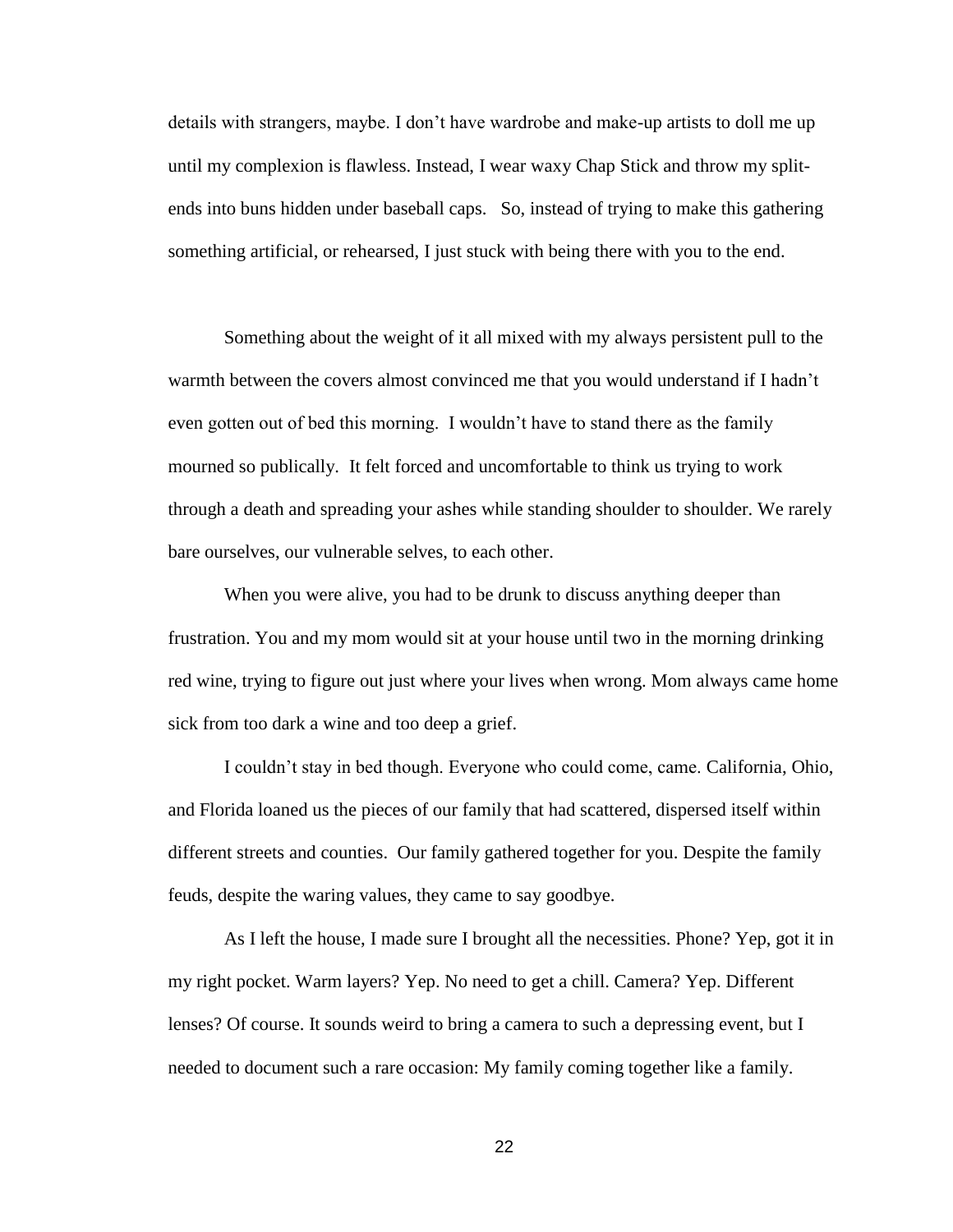You could tear down my house and I would move on. Most of my possessions are either replaceable or can be recreated. But this land acts as the eternal resting place for generations of cats, and dogs along with a fawn, and one baby mouse that have been loved and lost. My grandmother buried pets here. My mother buried pets here. My cousins, aunts and uncles buried pets here. We have poured years of memories and heartache into these creatures then, when they couldn't be with us anymore, put them as close to our doors, to their homes, as we could. The ground that holds them is something sacred. We mark it, protect it, and look to it. If there are two loved ones buried there, double the protection and the wound. Three? Triple it. Four? Quadruple it. It goes on and on like that until we are left with a graveyard hidden at the bottom of trees and tucked next to rock outcroppings. Every one of those little people is your baby, but you have to keep walking.

\*\*\*

I look down to the edge of the drive way. Genzi, Uriu, and Tiger, are buried side by side under a pine tree. They aren't alone. There are marked and unmarked graves stretching from their pine tree down passed the old sauna and the sealed up well to the end of the drive way. Little offerings sprinkled among the apple trees and the "Picker" bushes. I know they are there, but their names are lost to me.

\*\*\*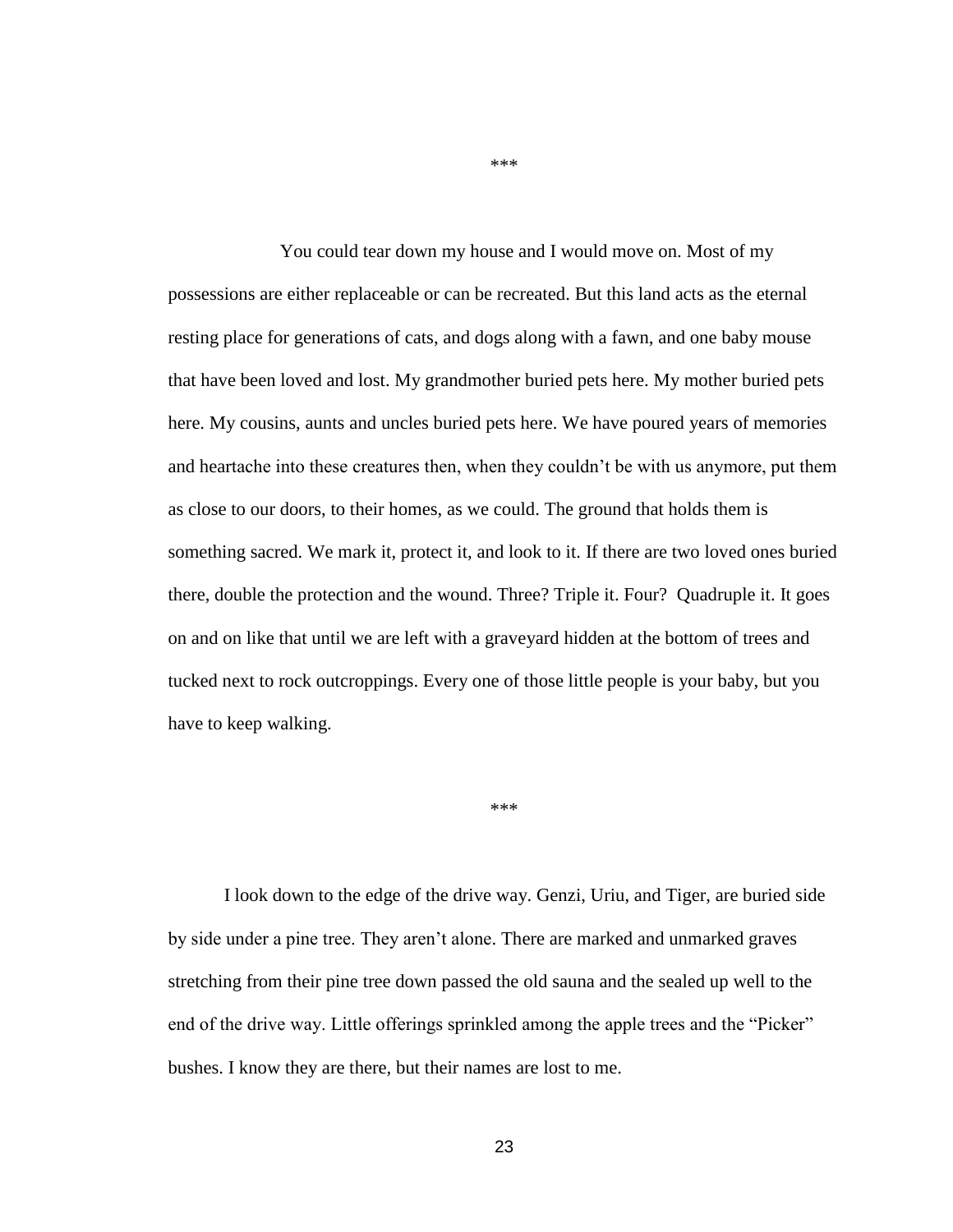Genzi was Brin's first cat and her baby. When we moved from Republic to Negaunee, our landlord said that we could have a cat, but Genzi had to be exchanged for a fixed female. So, our Aunt Pauline gave us her kitten and we handed over Genzi. Until the months before he passed, he remained her cat. There were a couple times when he would disappear for months and my sister would bring him back to Pauline. But as he got closer and closer to the end, my sister and mom took him in. He got IV bags of fluid since he didn't understand that bowls of water were for drinking, not standing in. His mind was undergoing a vicious battle with, my guess, kitty dementia. He would stare off into the distance as he stood in the middle of the dogs' water dish. I'd call his name while he watched the place where the paint chipped off the cupboard. I'd go to move him and his legs would stay locked. He was vacant.

 On the last day, my sister watched as he laid on the carpet, filling with water from his I.V., desperate for nutrients that he no longer had the strength to search for. Some animals are in denial as they get closer to passing. They run and play, taking breaks to let their bodies catch up. Genzi relaxed as we slid him into the patch of sunlight and I took pictures of his eyes. I wanted to remember what he looked like, even as he died. Brin kept her distance until Mom accompanied her to the vet. Then, as they injected him, Brin held his paws, stroked his fur, and soothed him with whispered praises.

"You're such a good boy. I'm right here."

Tiger and his brother came from an older couple that Pauline had known while teaching. They had to move and couldn't bring their two cats because of a sudden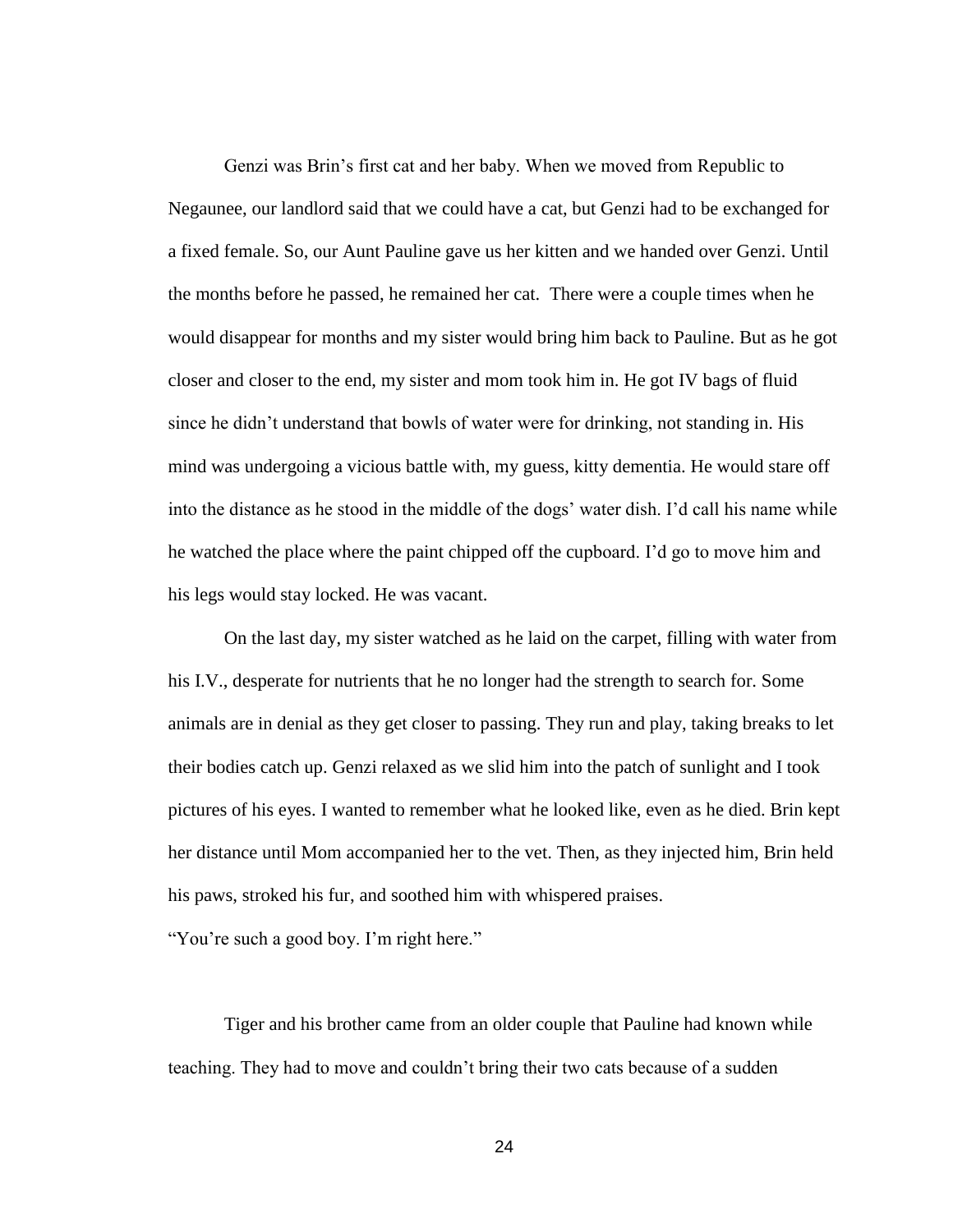developing allergy to their dander. We took them in without debating if it was a good idea. It didn't take long before he was Brin's favorite. Maybe it's because she had to give up Genzi years before. Maybe it was just the pull of his bright green eyes and his soft nasal cry. All I know is that he just had to wap me with his claw-less cotton ball paws, and I'd wind up holding him for the rest of the evening without ever realizing I'd picked him up.

I wasn't there when he died. I was in Wisconsin for a month, trying to see what it might be like to live with a boy. For some people, that's easier. Being away when a pet dies. It's just, one day they are there and the next, they aren't. Just get a new cat. For me, it made a week of sudden break downs stretch for three months. It sounds ridiculous and over-dramatic, but that's the truth. I couldn't stand the idea of not being able to say goodbye to him, not knowing where he was buried, not buying him Culvers crinkle fries as his last meal, not getting to help him in his last hours.

Brin claimed Uriu as one of her two cats Pauline's cat's litter. After that, I picked two and Mom picked two. It sounds kind of crazy, a house with three dogs and six cats taking on another six, but it's easy for us to become completely paranoid about animal abuse. Maggie Mae, the kitten's momma, was a victim of that herself before my Aunt got her. After weeks of worrying about potential psychos taking our kittens, we just skipped the heartache by taking them ourselves.

 When Uriu died we didn't know she was dying. One day she started to act sluggish, uninterested, and laid on the floor of her room breathing heavily. We'd sit next to her, try to help her balance, then ease her back down as she cried out, too tired to try anymore.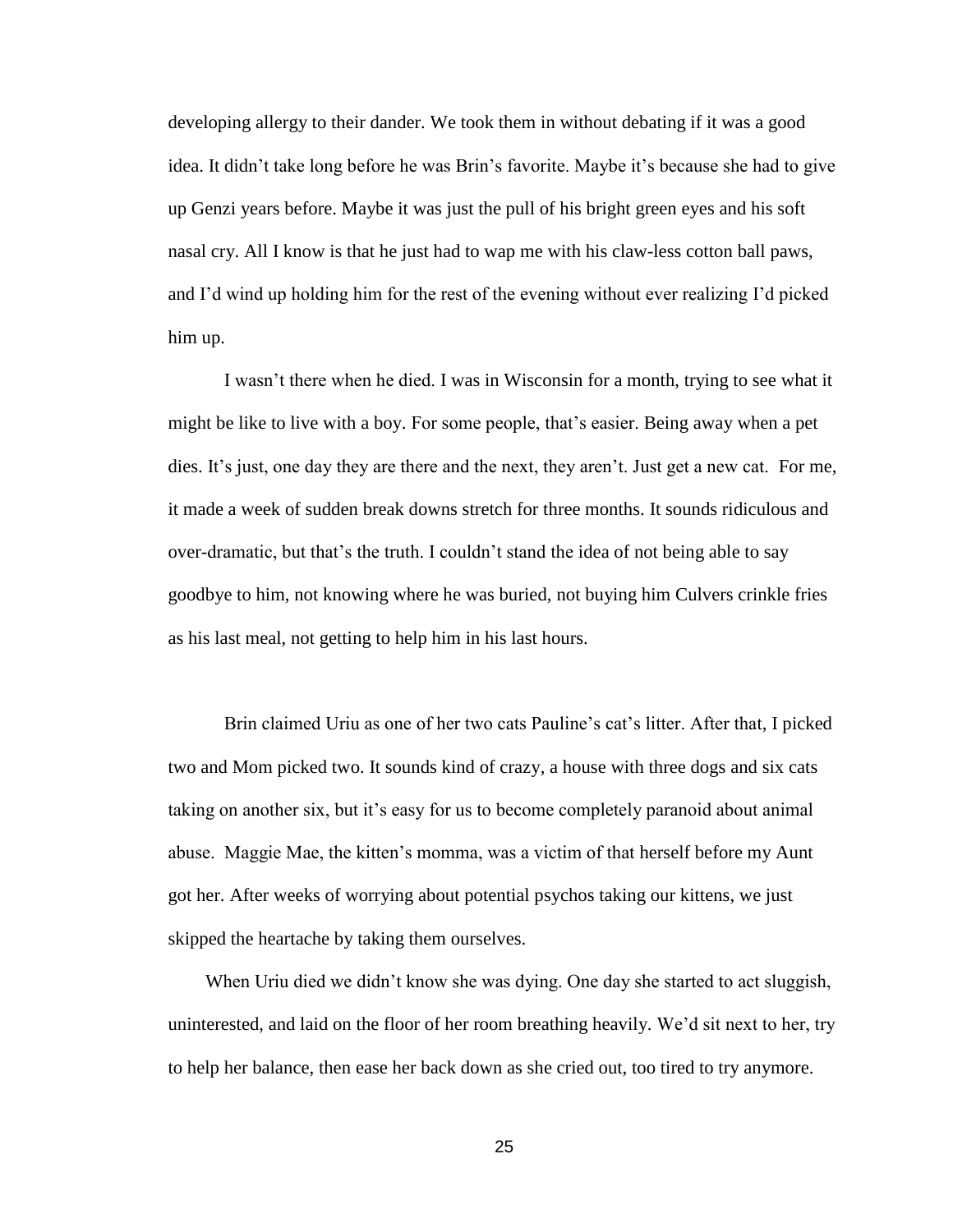Within two days of her getting sick, my mom and I had to wake Brin up to tell her that Uriu had passed away. She missed it. She just had wanted a few hours of sleep. She missed her kitten dying. We brought Uriu's body to the vet. Though they couldn't do anything to resurrect her, they were able to give us the answers we needed. She had a genetic mutation that caused her lung to suddenly collapse. It broke our hearts twice. First, our poor little kitten suffocated while we scrambled to think of what might be wrong with her. Second, we wondered how many of her siblings had the same mutation.

 All of them are buried in some sort of wrapping: Uriu's plastic from her autopsy, the box with Genzi sleeping on sheet pieces, and Tiger's crocheted hat made by my mom. They needed to be loved in death equal to the love they had in life, celebrated as gifts that were cherished and then given back to the world to keep for eternity. They're there so they won't be too far away from us, or each other. No one should ever have to be alone in the dark.

Paulsa buried her Newfoundland, Lancer in our front yard, just up the driveway from the pine tree, in front of our lilac bush. My mom tried to convince me he wasn't laid to rest so close to the house, but I remember when we opened that place for him years ago. I wondered why my aunt decided to stray from the tradition of keeping graveyards in the backyard, but instead wanted her dog to be a hidden ornament for the natural garden that grows in every summer. I wondered if he could sense it when the utility trucks drove above him over the years of downed wires. I wonder if she too needed to keep her pets as close to the front door as possible. I was little then, so I didn't say anything, but I still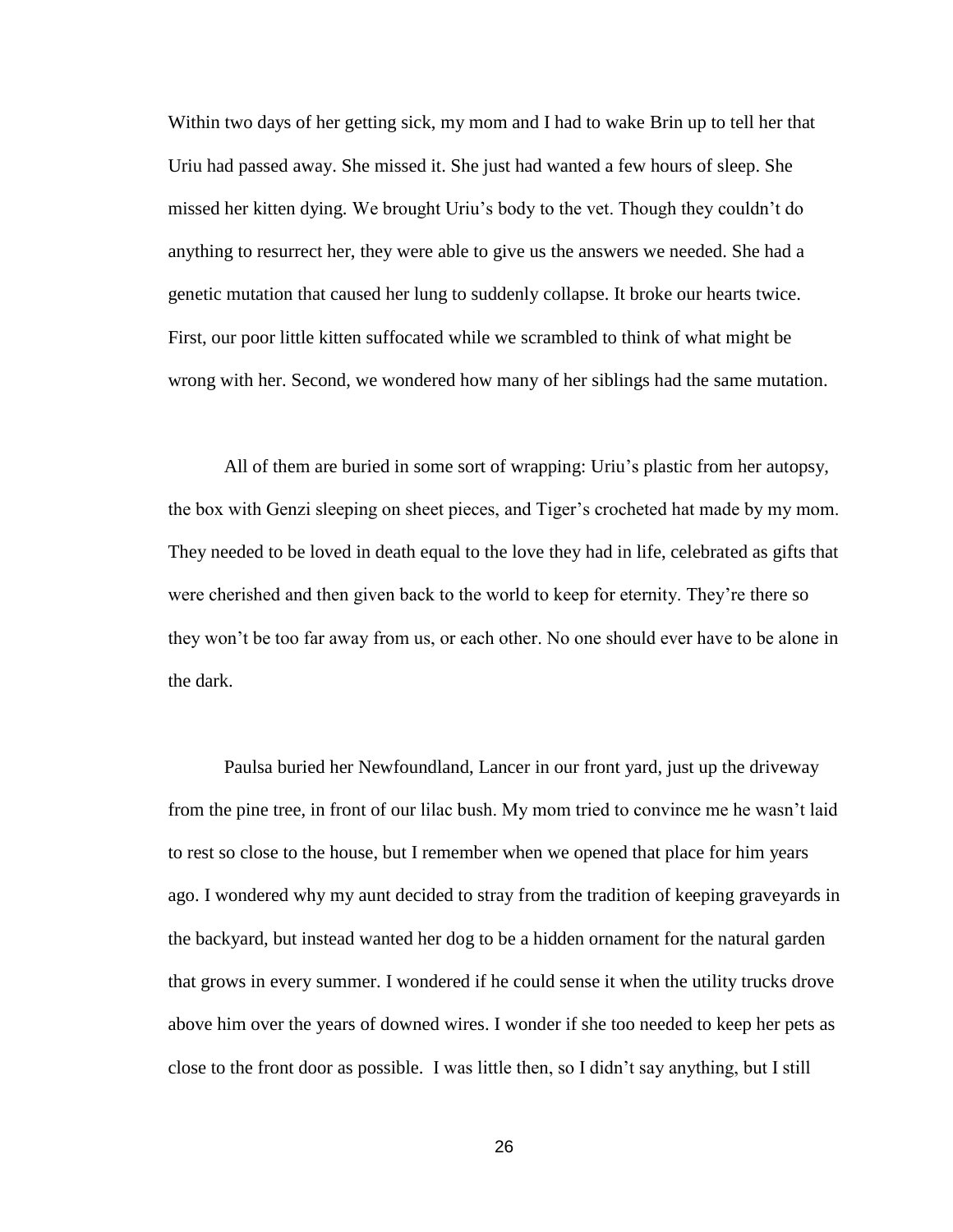expect flash flood to pass over our property and leave Lancer's excavated remains exposed in the yard as the waters wash away the lilacs.

In the backyard is the patch of lilies Mom planted over the baby mouse, Jayden. She found him one summer after she almost crushed him taking groceries in from the car. Her theory was a momma mouse had been transporting him when they pulled up in our purple beast of a car and, for the sake of surviving, dropped the little hairless baby down by the back left tire. Mine is that our old beater was their house and, when we moved it after a few days of staying home, the mother mouse panicked, trying to evacuate the babies as fast as she could. He was small, hairless, and his eyes hadn't opened yet. My sister fed him using formula and a baby syringe, and protecting him was her fulltime job. She slept in an office chair in our living room, batting away curious paws. After a week taking care of the little peanut, he died in his basket. My sister cried like she had just gotten news that a long lost love had perished in a plane crash over the Gulf of Mexico. It turns out he choked on the bedding that we didn't know he was chewing on.

Mom transferred his body into a small woven basket lined with grass from the backyard. While the dogs slept, she slid out the back door with Jayden in one hand and a bag of lily bulbs in the other. Between her garden housed in the foundation of an old workshop and the exposed bluff, she buried him then blanketed him in the bulbs. He didn't die on the rocks in the heat. He became part of my mother's daily chores. She watered his grave and he bloomed again.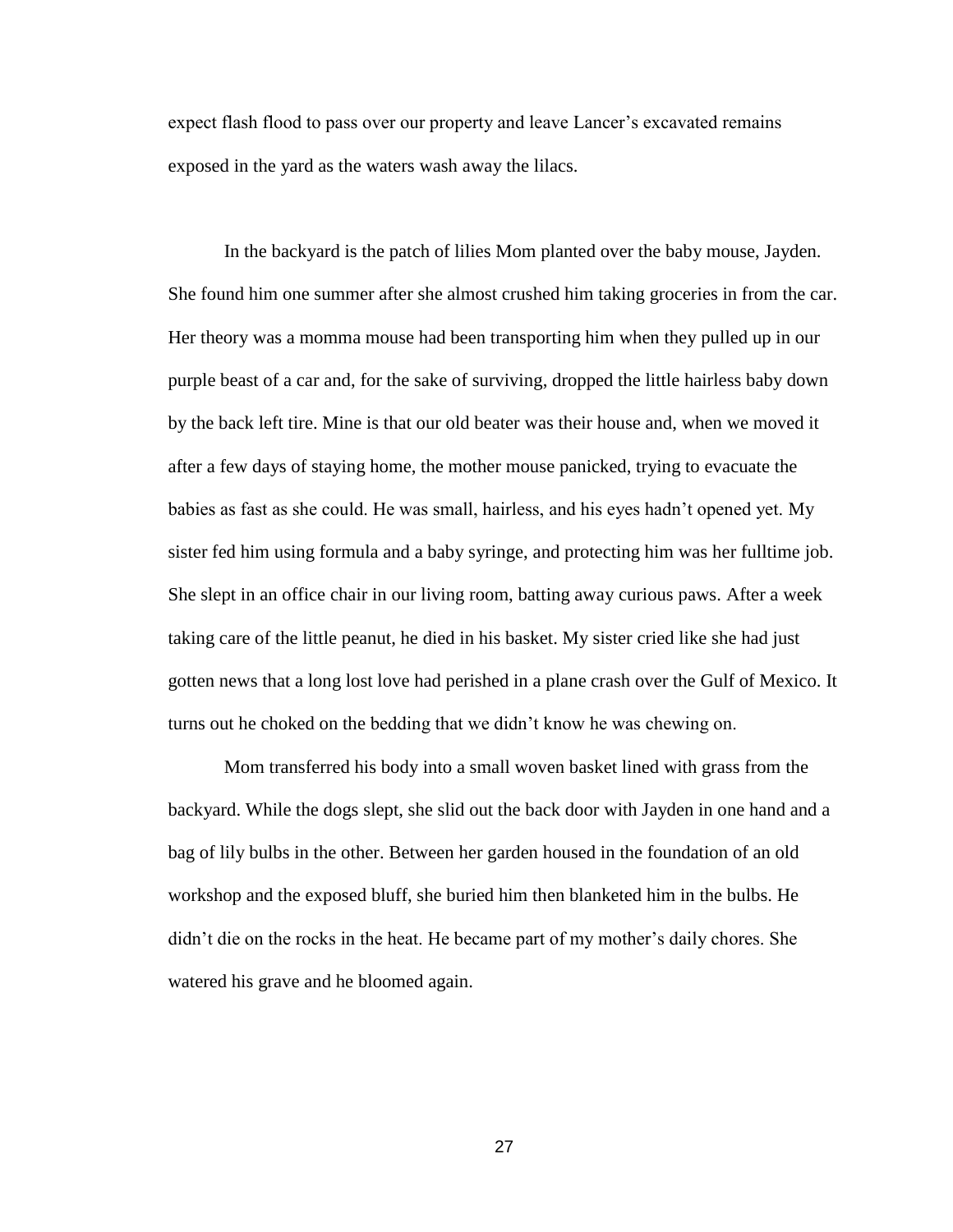Along the dirt trail leading to the back field is a small apple orchard. It wasn't planted by people, but was an accumulation of animal deposits and human composting over the years. That's where my mother buried the fawn that Olive, my Uncle Jay's dog, killed.

The wounds had been too deep. Its mother had been pacing in the tree line in the distance as my mom got Olive away, contacted the DNR to see if we could save the fawn, and, finally, as the fawn died. Mom left it there in the orchard uncovered overnight so the mother could feel and see that there wasn't any life left in its eyes, in its chest, or nose. We laid the fawn under a protective layer of rocks, quartz, and small boulders that jutted out of the outcroppings. The coyotes couldn't dig her up while she slept.

Just as you enter the clearing the family has always called "The Field," there is a small circle of garden edging on the left marking the grave of our cat Jerusalem. It sits on the edge of a swamp next to a big pine tree and blueberry-patch.

She wasn't ours at first. We adopted her from our cousin Laura when she needed to move to New Orleans and couldn't put Jerusalem through a move like that after being able to live in the open in Marquette. When she first moved in, my mom, usually a lover of all animals, nicknamed her "Psycho Cat." She had a look in her eye that made us question if she was tame. She never put up with anyone's crap, and was willing to turn you into flesh strips in a moment's notice. But, it didn't take long for my mom's animal charmer instincts to kick in. She'd hold out her hand and let Jerusalem analyze. It only took a few breaths to know if you were allowed to proceed. When she was allowed to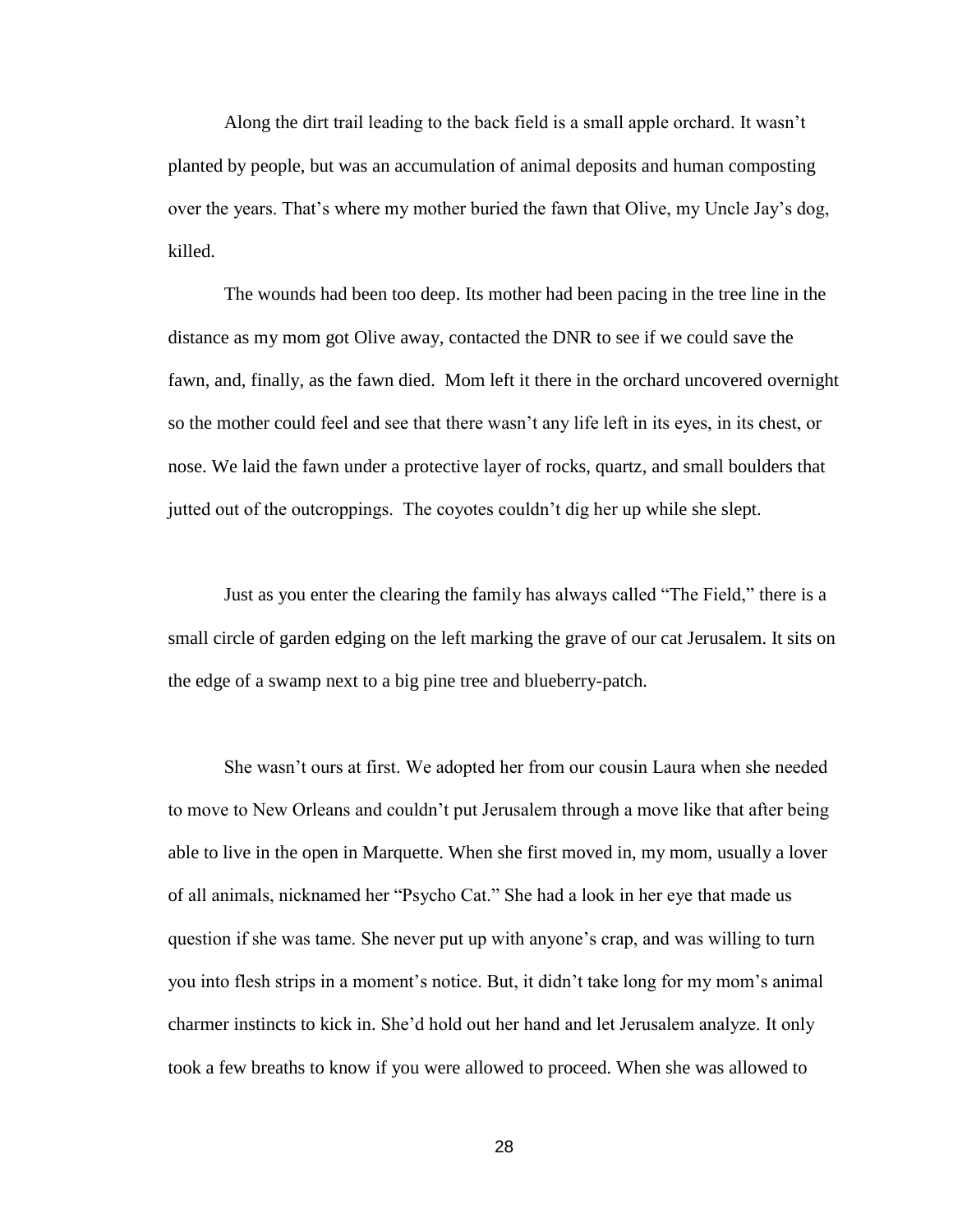touch her, she'd only touch her head and parts of her back. If she moved too fast, it'd be over. As time went on and my mom gave her space, Jerusalem became her new favorite. Any time my mom was sitting in the living room, all the other cats knew she was not to be sat with if Jerusalem was close by. I never realized that fact until Jerusalem had passed and the cats that didn't usually sit with Mom were batting at each other for a chance to snuggle.

Looking back, we think Jerusalem died from cancer. We never got her checked out (money was always the main factor in our pet's deaths), but the rate at which the tumor grew from a small pellet to bleeding wound left little to the imagination. We knew she would die, it was spreading too fast, so we made her comfortable and loved right up to the end. She reverted into a kitten self we never saw as she got closer to her last moments. She would purr through the pain and cry softly as we held her wrapped in blankets. I was happy that after her death, but before her burial, I was able to find the small pink cellphone pouch she adopted as her baby and bury it with her. It was lost, pushed back under a dresser. I don't know how long she had been looking for it.

The path splits into two at the blueberry patch. If you veer right, you go down a short, torn up path that leads down to the house Pauline had built after she retired from teaching, the house Uncle Stu lived in after you moved up from Illinois, where Maggie had her kittens, and where we could see evidence of Stu's failing health. If you go left, you enter the biggest section of the field. On the right side of the tree line that re-enforces the grassy edge of the property are three of the most identifiable graves on the entire 40 acres of family land. First is Pappi, my cousin Laura's cat, marked with a small sign stake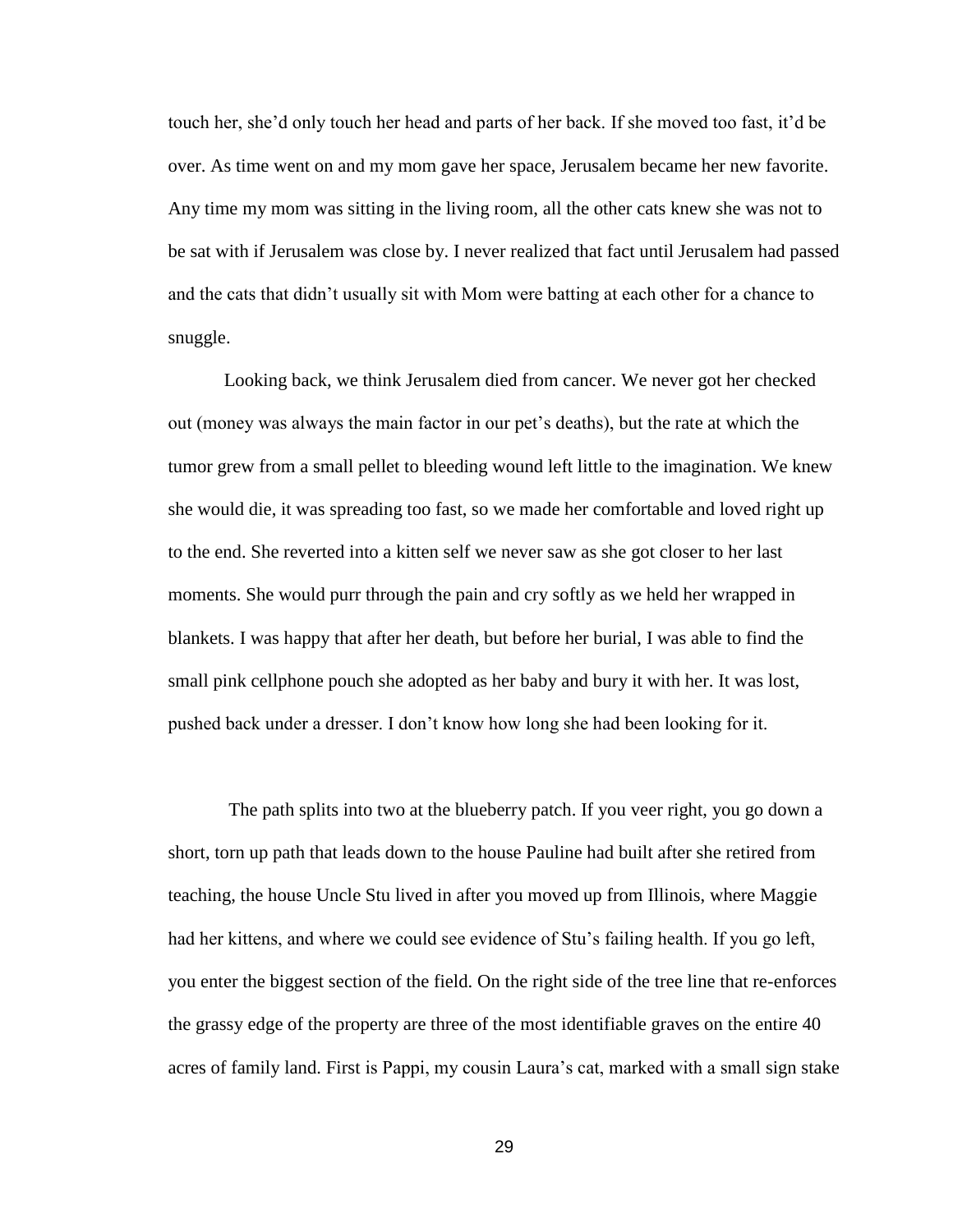engraved with just the name written. Next to Pappi is a disproportionate cross made out of logs to show where my cousin Amy would have laid her dog Vega to rest. And, finally, to the left of Vega's cross is a giant, three pillar, decorated tribute to my Uncle Jay's dog Olive. Each pillar is a different height with two wood rods sticking out of each. Some rods have hanging ornaments, others have room for additions. On the top of the tallest pillar sits a stuffed Stimpy doll from the *Ren and Stimpy* show. You wouldn't know to look to the left of it to find two more hidden mounds under the shade of an old oak tree as the summer sun glides across the sky.

Marcy and Angel sleep there.

Marcy was buried first. She was Paulsa's German Shepard, but she was my best friend. I would get off the bus in elementary school and look up the driveway to see a patient figure, waiting at the top of the steep hill. I'd make my way up, trying not to lose my breath, and Marcy would make her way down, meeting me halfway so we could make the last of the climb together. She died years later after eating pieces of carpet and socks until her intestines got blocked. The vet couldn't get her through the surgery, but sat with her afterwards so she wouldn't be alone. I regret not helping my mom bury her. It was the death of my first best friend. How could I see her curled up in a plastic bag? How could look at her? I told my mom she'd have to do it alone. And she did, in the middle of winter.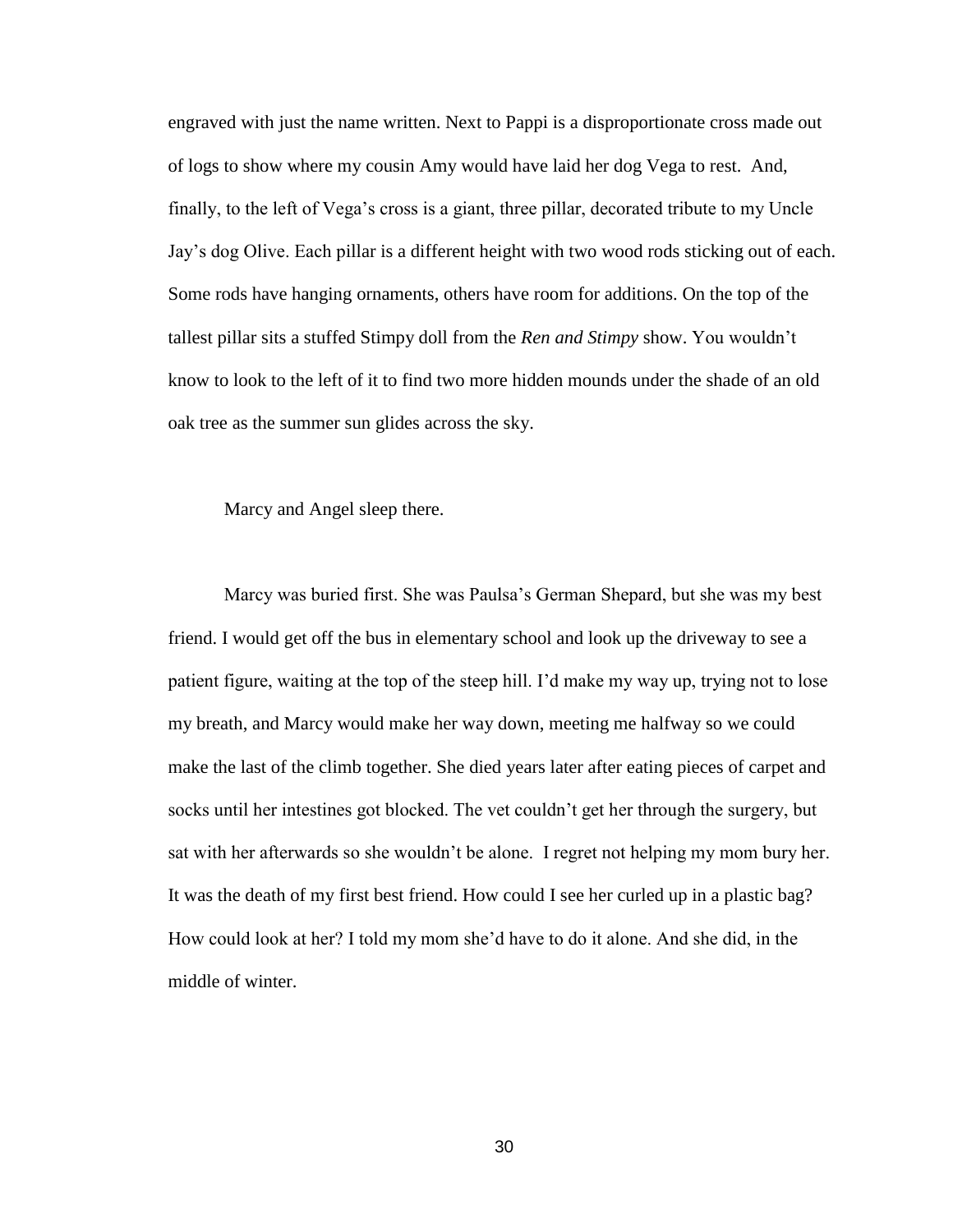Angel was the most difficult for me. She was adopted by my little family along with her sister Maggie. When we adopted them, her name was China. Brin changed it to Angel after she saw two white streaks falling from her shoulder blades down to wrap around hers sides, like wings. A few years before Angel died, her nails started to grow abnormally. Instead of wearing down like Vega's or shedding off like the cat's, hers grew and grew until they curled to the edges to let her walk. We didn't know what to do, cutting them normally was near to impossible, so we just struggled to try and keep up with them; filing, cutting off a little, filing, cutting off a little more. One day, for a reason unknown to me, Angel was unable to walk anymore. I would find her, tipped over in snowbanks or wedged between the wheelchair ramp and the drifts. Her nails were still an issue, but her legs would lock and keep her from walking. I moved her to blankets on the floor with puppy training pads under her. She could not eat or use the bathroom upright, so I would feed her as she lay there and clean her after she would mess herself. That was the easy stage of her death.

After that her eyesight went; she would fly into a crazed panic when trying to eat or drink, desperate for the nourishment. Her body ached, I would sob as I changed her bedding, her wails echoing as she tried to bite my hands away. I exhaustedly gave her baby aspirin and melatonin to ease her pain while making her sleep. She died as I watched a show an afternoon. The thing that alerted me to the change was the silence. She didn't howl in pain. She didn't whimper. She just gave in and left her body.

I dug for hours the next morning to prepare her grave. The sun didn't ease its rays. The bees swarmed in the hive twenty feet from where I sat. I carved a little deeper and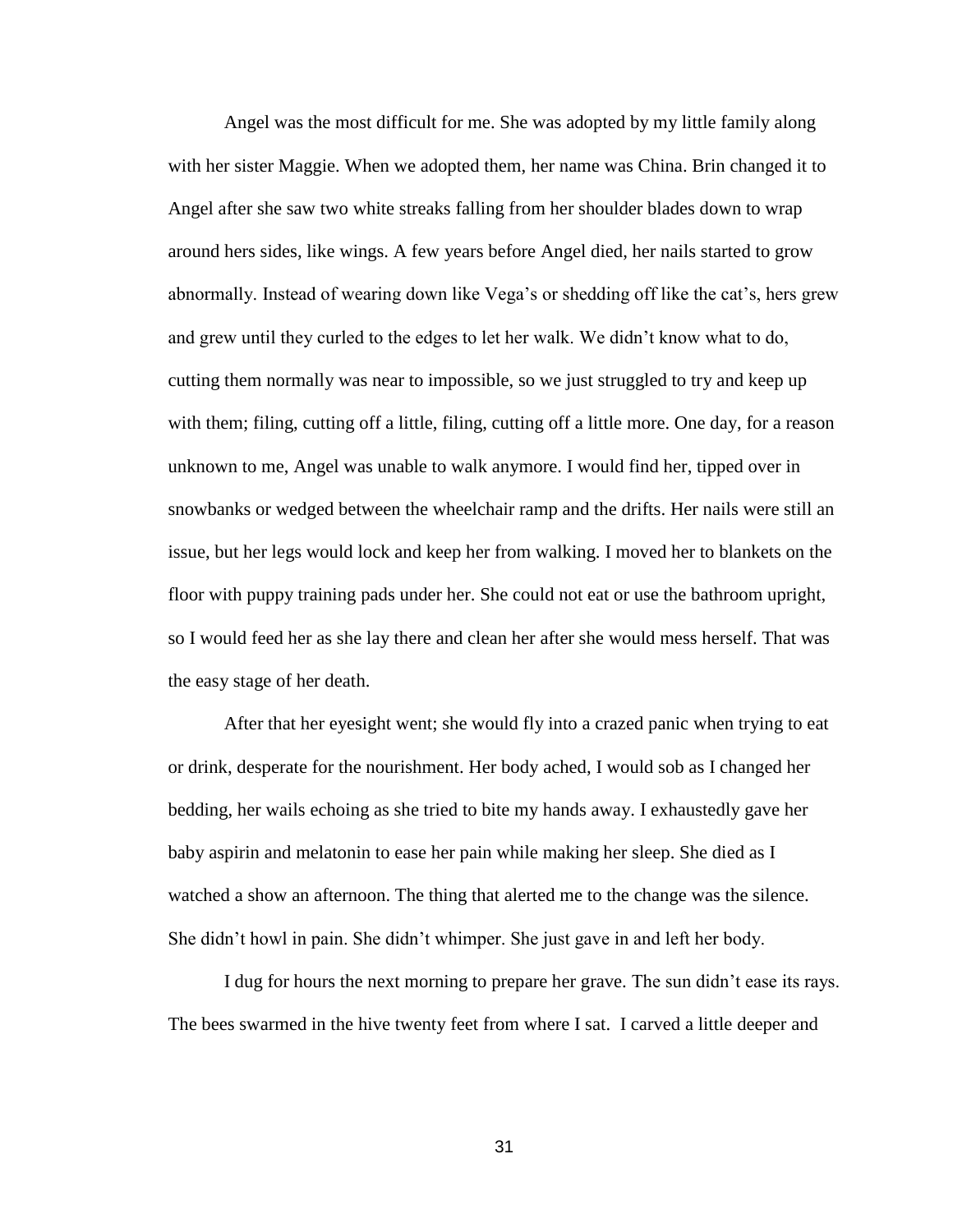the roots got a little thicker. I'd leap onto the shovel, drive it down farther, and hit another rock the size of a potato.

I wrapped her body in the blanket she died on and carried her dead weight to her hole, trying not to let her head come out of the covers. She was rewrapped in freshly bought throws. I wasn't going to bury her in piss-soaked blankets. My hands were shaking as I put the first shovel full of dirt and rocks onto her. "I'm sorry, Angel. I'm so sorry." Second shovel full of dirt. "Please forgive me. I never wanted you to get this bad." Third shovel full. "No one will go through this again." Fifth shovel full. Eighth shovel full. Fifteenth. Twentieth. The longer I buried, the more I hated myself. It doesn't matter if I love the pets I have if I let them waste away. She died because we tried to heal cancer with baby aspirin and broken legs with love.

\*\*\*

Pauline and Judy didn't come to your wake. Well, the closest thing you wanted to a wake. The group, made up of your kids, your grandson, your ex, your nieces, their kids, their husbands, your little sister, your little brother, and I, make our way up to the blueberry bush, past Pappi, Vega, Olive, Marcy, and Angel, and into the depths of the property. We follow the worn path to the second fork in the road. One that leads to the deer blind you made your grandson Alex, just past the old snowmobile, and the other leads to the camp you and Jay made when you were in your late teens or early twenties. We take the one to Alex's blind. We make our way up the hunter orange leaves and down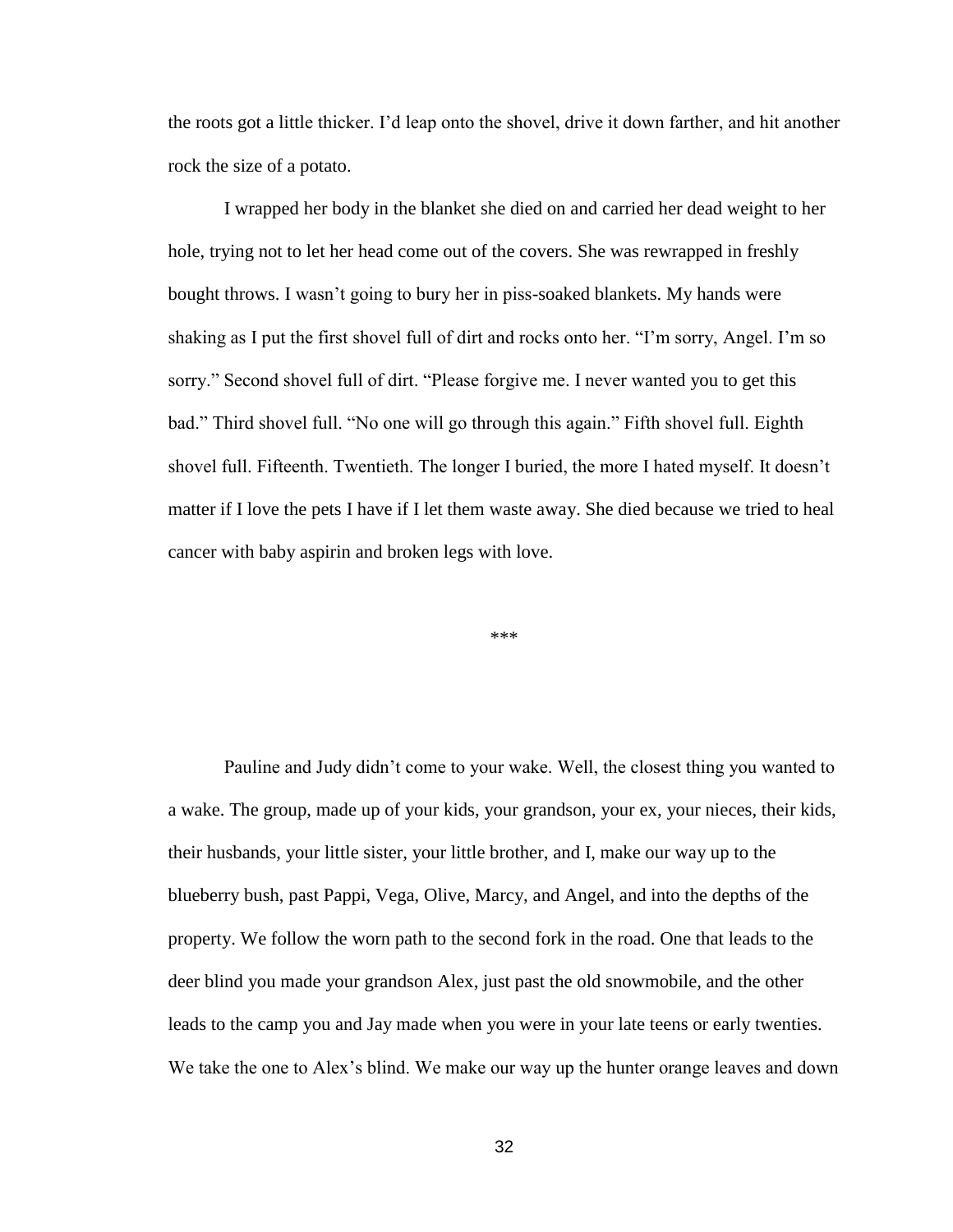to the rock edge where you and Jay bulit your own deer blind years ago. Those who don't feel comfortable going down into the gully stay next to the little run down shack you plastered with signs that warn unfortunate travelers of radiation, government property, and hidden surveillance cameras. Jay holds saplings as he navigates foot holes he'd almost forgotten. Peter shifts back and forth between leaning on his sister and leaning on your walking stick. And I ease myself over down trees, overgrown weeds, and slick moss to the grove where you had spent hours staring at does wishing for that beautiful twelve point buck to make his appearance in the cold.

As Peter gathers himself I stare as each person remembers that we are gathered here today to lay the last pieces of you on the ground. We are here to turn you into a place.

I know you tried to be in my life. I was a niece that was a few decades short of growing up with your kids, but a decade too early to grow up with your grandson. I sometimes kept my distance and didn't always enjoy helping you shovel out on the days school was canceled. I was a bit too sensitive for your rough humor and I often had odd interests you didn't understand. But, you taught me how to hook up the mower deck to the riding mower, the difference between the screwdriver heads, the proper ways to handle power tools, how to build a deck off the back bedroom, and never to handle a crossbow while drunk. You were kind to me when it counted.

Like, when I was younger and we came to your wife's funeral. The funeral director saw me after the ceremony completely infatuated with the wooden butterflies scattered among the oranges, whites, reds, and yellows of the flower arrangements. He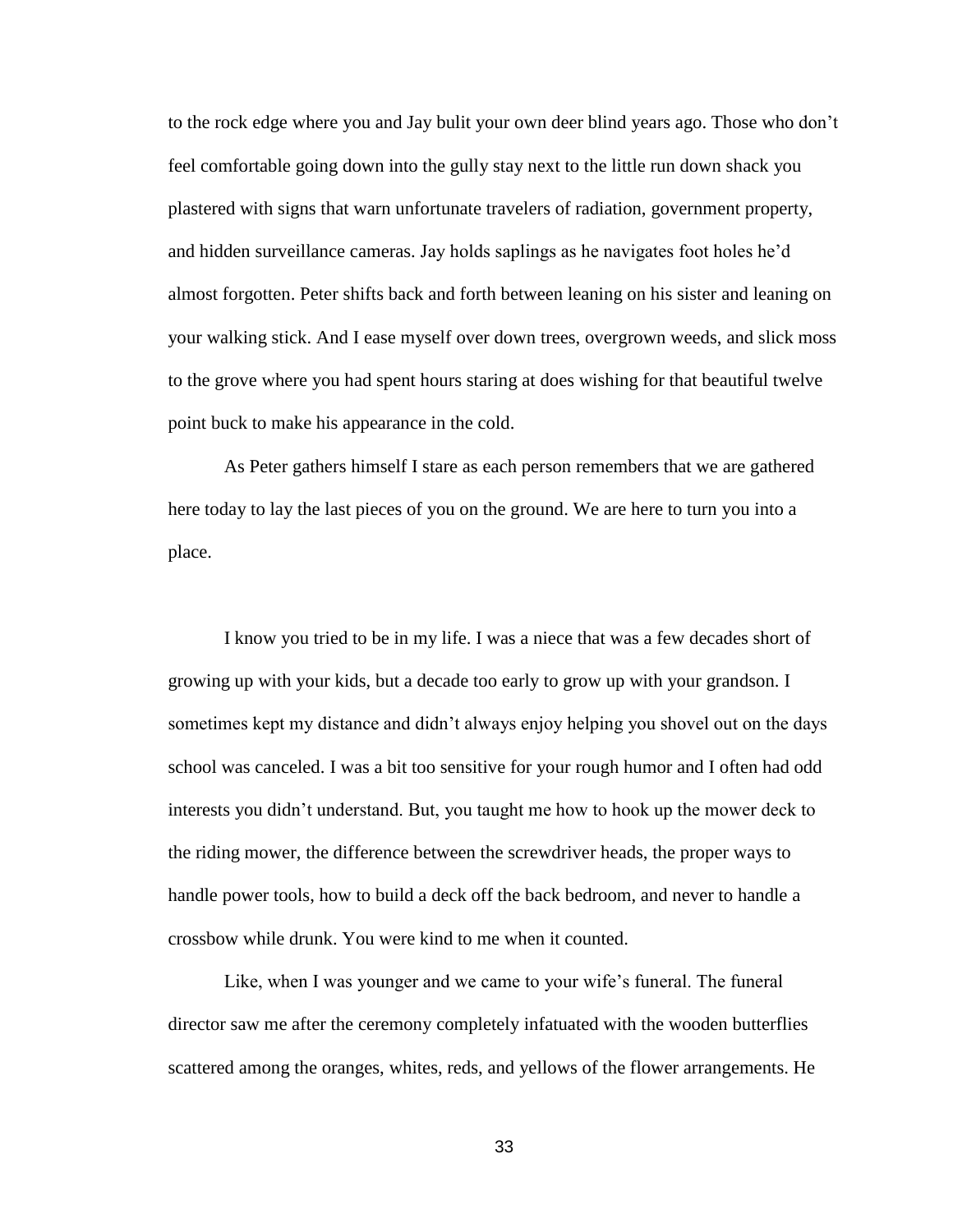gathered them up and gave them to me. Unfortunately, Sue's daughters were flabbergasted I got butterflies that should have been given to their children, her rightful grandchildren, first. They carried on and on and on until all but one of the delicate butterflies were flung to their children's hands. I was crushed, of course. It's not that I had needed to have all the decorations to myself, but that these women had to make such a stink while I was there. Their mother was dead.

When we got back to your house, the adults hit the wine and I wandered. Turned out it was the first and only time I would ever see your home in Sandwich, Illinois. As I explored all the nooks and crannies, you dealt with the pain of losing part of your life. You saw me later. I must have looked defeated or depressed, maybe I was upset that the butterfly situation had happened. Whatever it was, you saw me and brought me to a coin box and said, "Go ahead, Ragginfraggits. See what kind of stuff I've got in there." It was a lot of coin for a little girl, just enough to get me out of whatever fog lingered around. It's one of my favorite memories of you. You noticed me.

I am hit by your absence quietly in my head. Others cover their mouths with fingertips stretching up towards overflowing eyes. Those not moved to tears lean against trees to look off into the distance. Shannon makes a bed for you out of a bucket of daisies. Unlike Jay's usual attitude of throwing out a well-timed joke, he's leaning against a tree watching each daisy fall to the ground. Amy, usually upbeat and singing, is getting red cheeks and folding her arms. We can hear quiet laughing from the overlook above. It must be an elevation thing. Sadness sinks.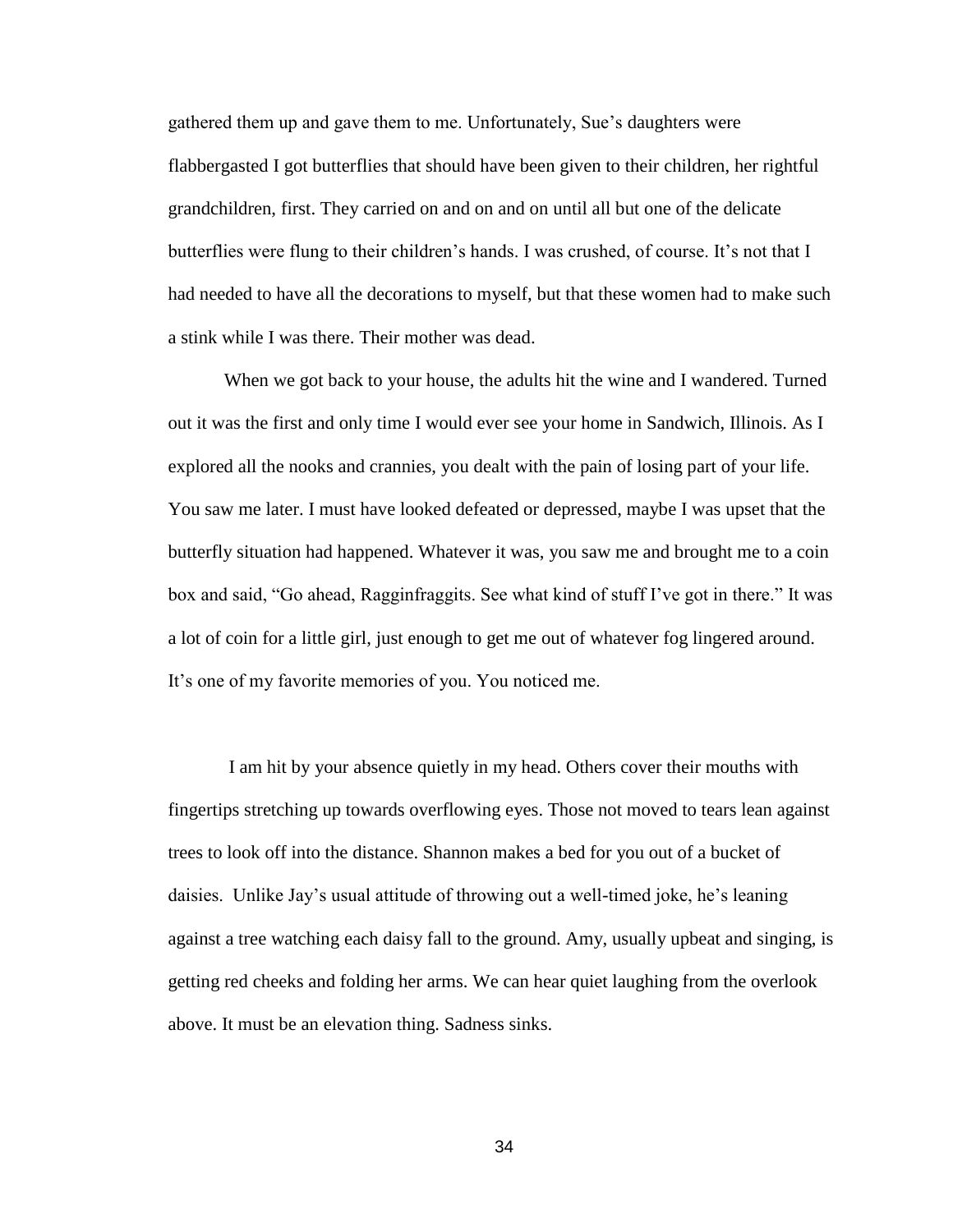Peter finishes and we open the giant pouch of you. One by one, we bury the daisies in you. I hesitate at first. The first person pours you out of the bag, but Amy then asks if she can fill her hands and sets the mood for all mourners who follow to do the same. For the relationship we had in life, usually business-like get-shit-done attitudes, it feels too personal to plunge my hands into you and be so close. When I do, I can't help but notice the consistency of you. You aren't the light powder that the movies lie about. You are grainy, like taking handfuls of partially broken down seashells. I can't smell anything from the pile in my hands, but I'm half expecting the entire bag to reek of bourbon. Most people are 70% water, but I think you were 70% booze. Bits go under my fingernails and I wonder which bone it was: sacrum, humerus, clavicle, ulna, femur. For the first time in my life, I am reluctant to let you go. I don't want to throw away your hands, your head, you knees, your legs, your arms... But, you slide out from between my fingertips and land with the rest of you: unmarked.

Instinctively I clap my hands together after the last ounce of you leaves my grasp, then rub my palms against the sides of my pants. I stop immediately after I 'm done. I just rubbed my uncle onto my pants like leftover salt from French fries.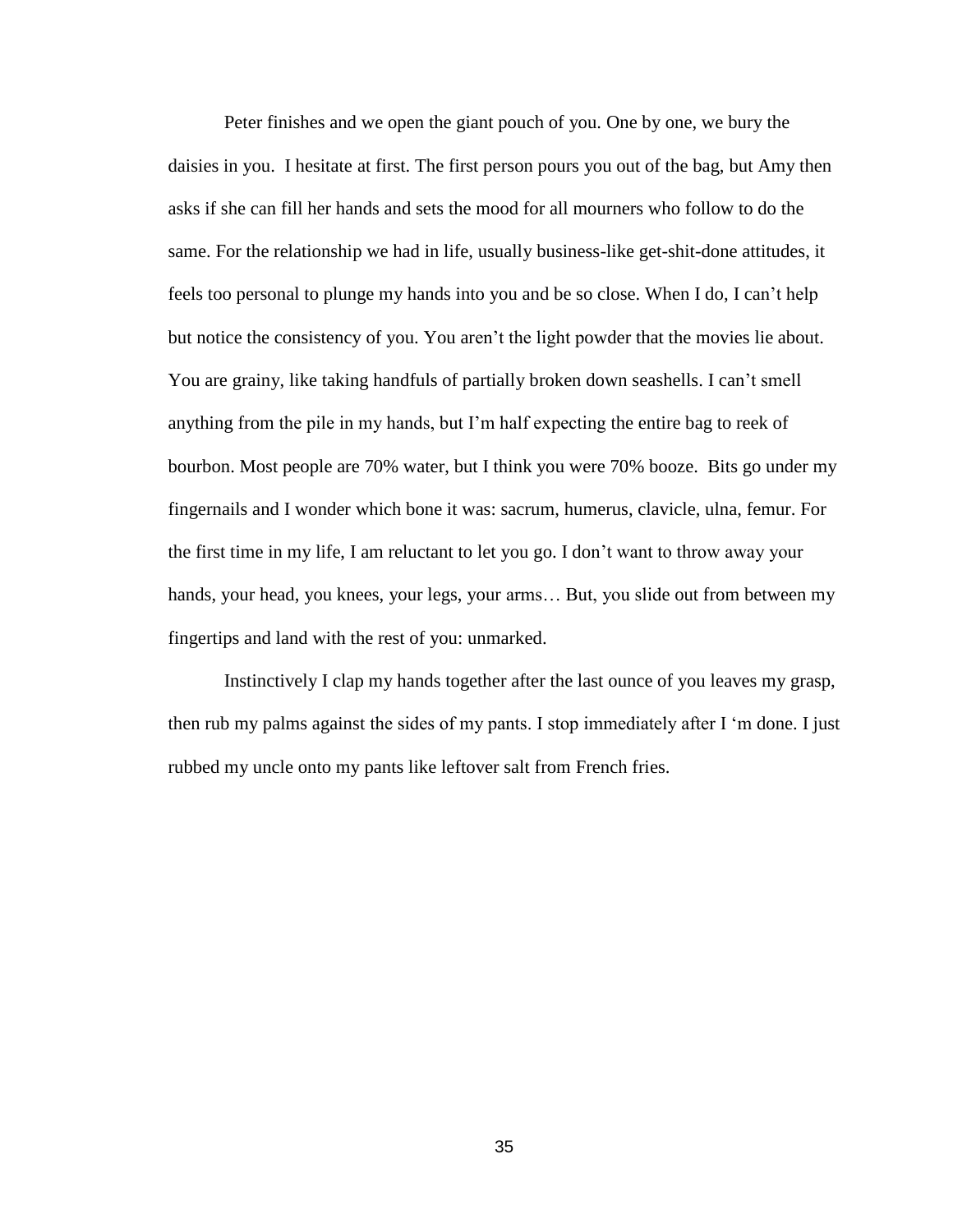### PART THREE:

"From Afar"

It might be paper, but I hold it like gold leaf between my thumbs and pointer fingers. I rub the edges not caring if I get a papercut. I wish that the Secretary of State had a shelf of perfume bottles filled with everyday scents. That way, as you leave a licensed driver, you can decide if freedom smells like rose hips, puppy breath, or, more appropriately, gasoline.

I leave. No, I stride. I glow. Everyone else is there renewing their license or getting new plates, but I'm leaving an adult. I have dealt with twenty-four years of not having any say. There were no going long distances spontaneously. It was fine in the first eighteen years, but when a college student needs everything within their world to be in walking distance or a bus ride away, life can get complicated. If the weather was bad and my mom didn't have a car, I would slump into myself as I texted a cousin or aunt for a ride to the bus stop. On the good days, I'd wake up three hours before needing to be somewhere. If I gave myself an hour to walk to the bus, I wouldn't get too winded. Ten minutes to get from my house to the end of my road. Twenty-five minutes to get from the end of my road to the bus route. If I had extra time, I could make it to the Immanuel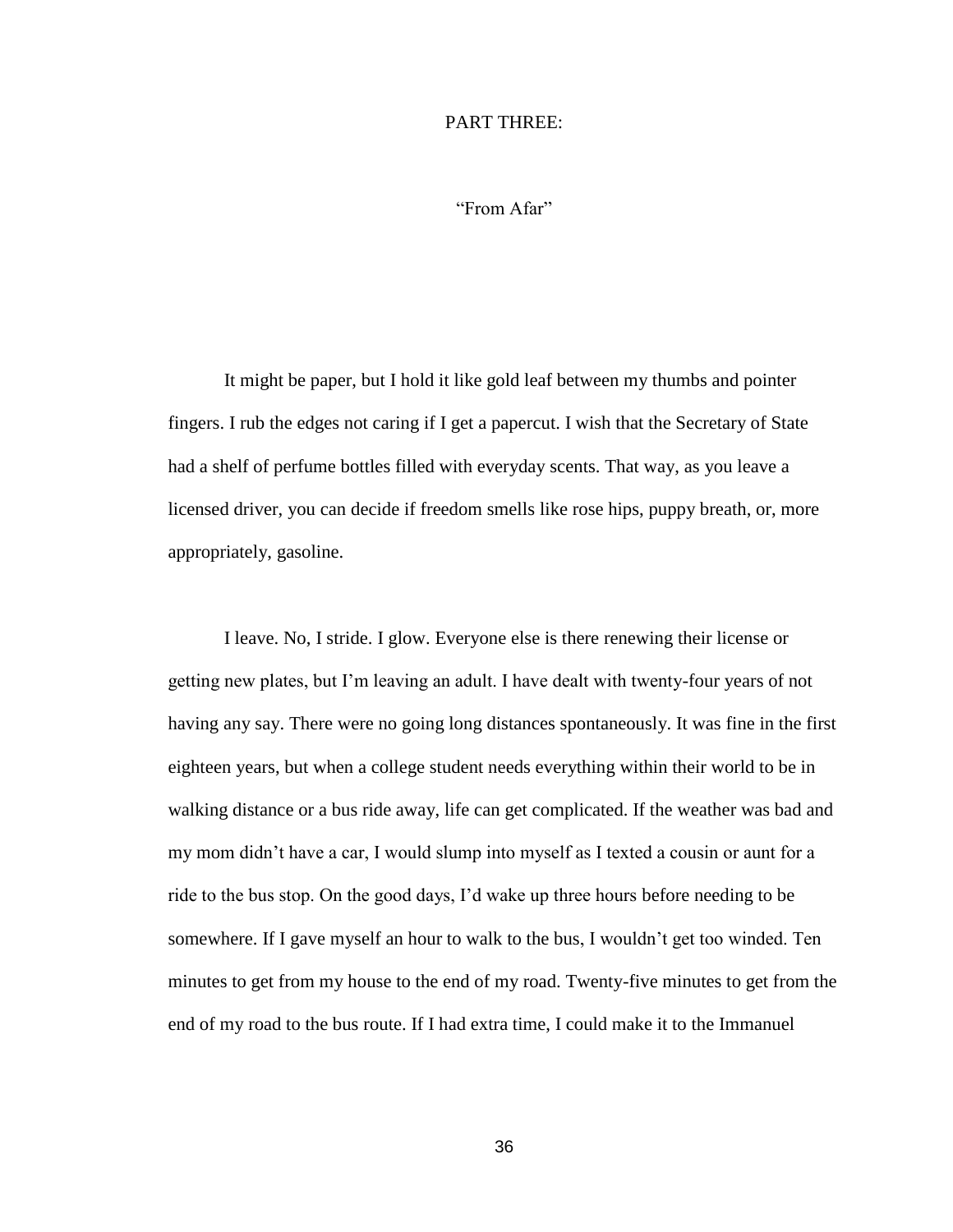Lutheran Church. I never had extra time. Then, I needed two hours to do a couple route changes, but still wound up having to wait half an hour before class started.

The worst days were when juggling no transportation, having a job and class seemed impossible. I would have a shift at six o'clock in the morning and no bus or parent vehicle to help me get there. So instead of asking for a different shift, I ground my heels into the dirt and decided that I would just ask my cousin's husband for a ride since it's on his way. Getting out the door by twenty to five didn't sound like that big of a deal. I would just go to bed early. Yeah. Go to bed early. In all of middle school, high school, and all stages of college, I never had nailed down the whole getting to bed at a decent time thing. So, as I should have known, I would fall asleep between eleven at night and one in the morning only to be woken up at ten after four. I'd get to campus, trudge up the desolate walkways, navigate around the building, and curl up on the stoop just outside the staff entrance. The door opened automatically at six in the morning, but the stock boys let me in. I only had to wait five minutes. Then, in the half hour before my superiors got there, I would nap on the couch in the dining room. I admit that scaring my older coworkers as they turned the light on was an essential benefit of the commute. Nothing like a good scare to substitute for a cup of coffee.

The alternative was asking friends for rides. They were always so nice about it. They offered to pick me up, drop me off, hang out for lunch, do stuff after class. All I kept thinking was that I was the biggest gas syphon ever. I couldn't do much to help with all the expenses that came with driving a car around town all day, but I tried to buy food or Starbucks whenever I could afford. I worried that every kind soul that put up with me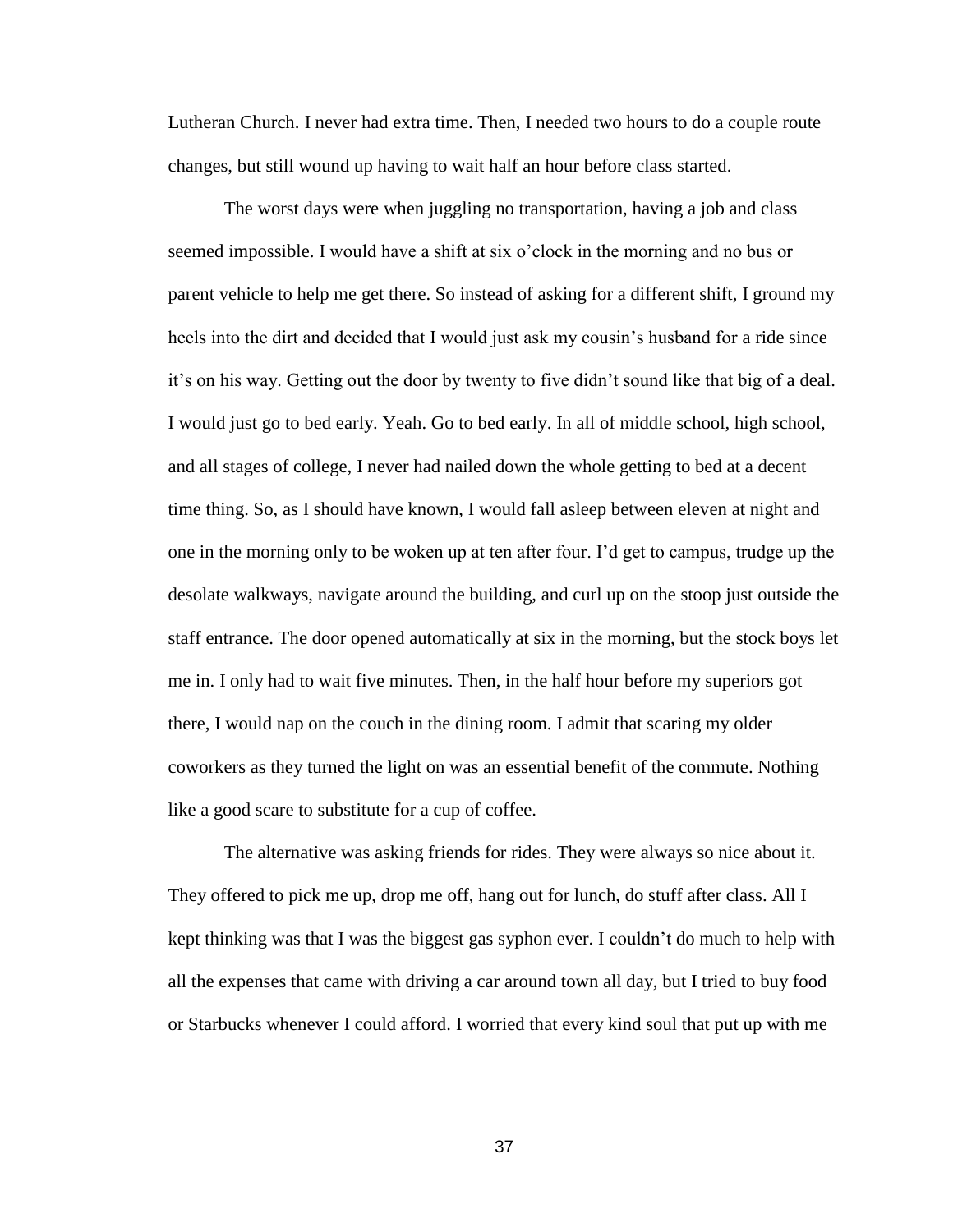would start wondering where my relationship with them ended and the one with their passenger seat began.

No more. As soon as we leave the Secretary of State, I drive to a classmate's house and move furniture into my car. I start feeling hungry, so my mom and I go through the drive-thru at McDonalds for French fries. Not because I have unfinished business or classmates to bid farewell, but only because I can drive and I'm going to get some damn French fries.

I pull up to the bank on McClellan, my best friend Chloe's work. I told her if I passed my test, I would be moving that same day. She confessed to me that she hoped I'd fail the parallel parking section and have to stay in Michigan for another few months, but here I am.

I walk in and see her at the drive-thru window. Her co-workers see me and give knowing smiles, "You must be the friend." They say it nicely, but I can't help feeling they know more about her inner feelings towards my move than I do. Maybe it's the way the edge of their smiles fall flat, or the twitch in the corner of their eye. She probably warned them this morning that she might get upset and asked them to ignore her. Either way, I know I will make her cry.

She turns, coming towards me. "So, did you pass?"

I want to smile, but I know that it's not good news for everyone, so I look down at her outfit (*she looks nice*) and nod. Her inhale falters a little, "You're leaving after this, aren't you?"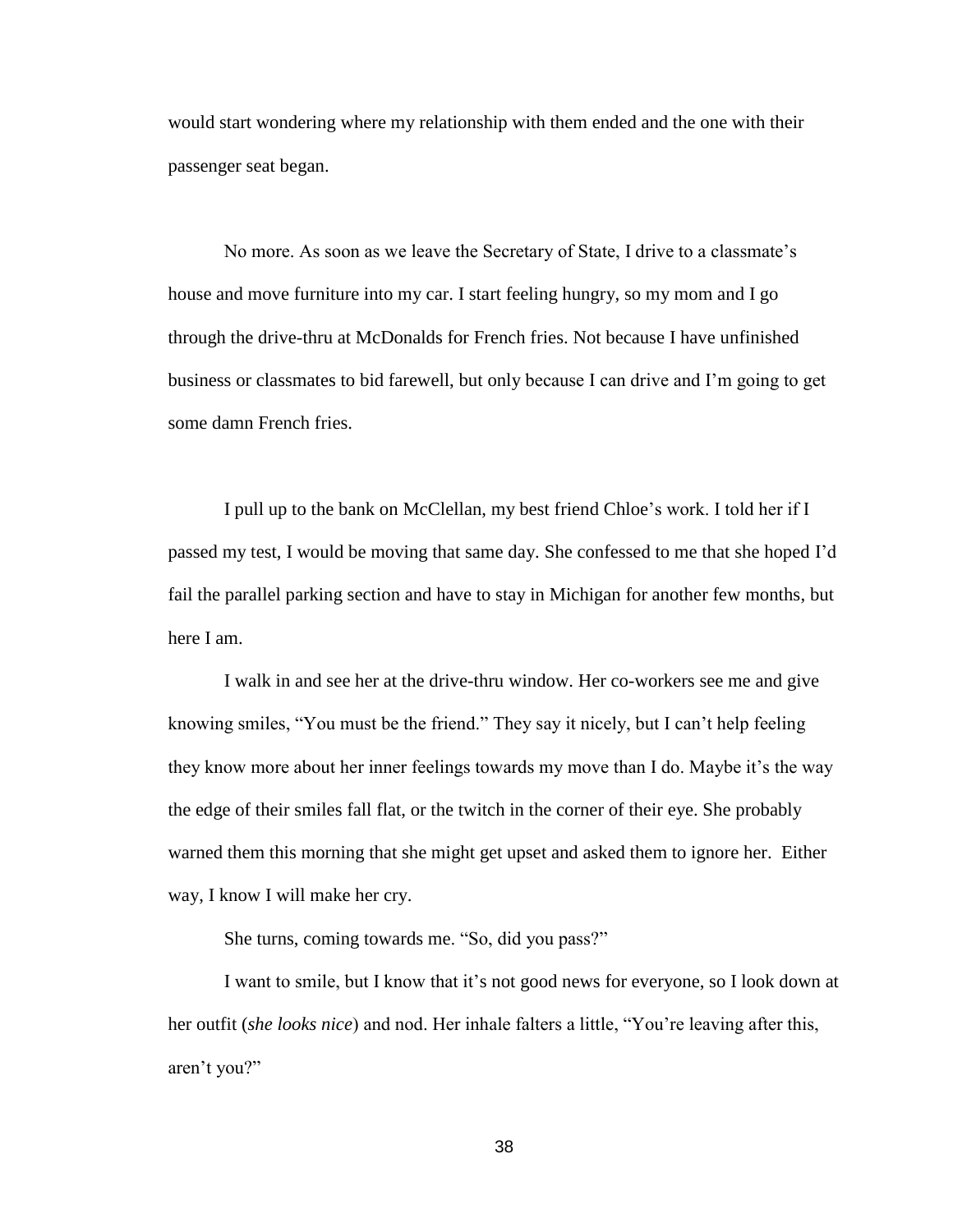I nod again, "Yeah. I packed last night."

I don't want her to break down at work. "Don't worry. I'll only be three hours away."

"I know. We can't hang out whenever we want when you're there though."

"Only we can destroy the friendship, the distance can't."

There are things that I could say to encourage her more. Like, "I don't want to do this, but you know I have to" or "I could put it off for a year while I hunt for jobs," but I wouldn't mean either of those and she'd know it. I have been waiting to move out since before I even had it as an option. I was tired of living in my house with my mom and sister. I wanted to have a house, a room, and a job that I could call mine.

She's scared and I understand. The first anniversary of her mother's death just passed. I move today, then her sister will move a month later. Both of us are heading to Wisconsin. Both of us need to run from something. Her mind will tell her that we are abandoning her, leaving her to fight her demons alone, just like her mom did. She told me over the last few weeks that she'll fight it, the feelings of being abandoned. I reminded her that I wouldn't have been there for her during her mom's days in the ICU if I planned to abandon her. I want to stay for her, for late nights drinking, for Mario Kart races, for sitting in her car till three in the morning crying about my mom and her mom. I want to stay for bookstore runs where we can't afford the books but the smell of them is free.

I have to go though. We hug. I close my eyes and squeeze. I feel her shoulders jerking against me. I try to slowly pull away, but she holds me still. I open my eyes and avoid looking at her coworkers as I ease her off of me. I can't linger in sad moments. Sunsets, fireworks, and slow dances are for lingering.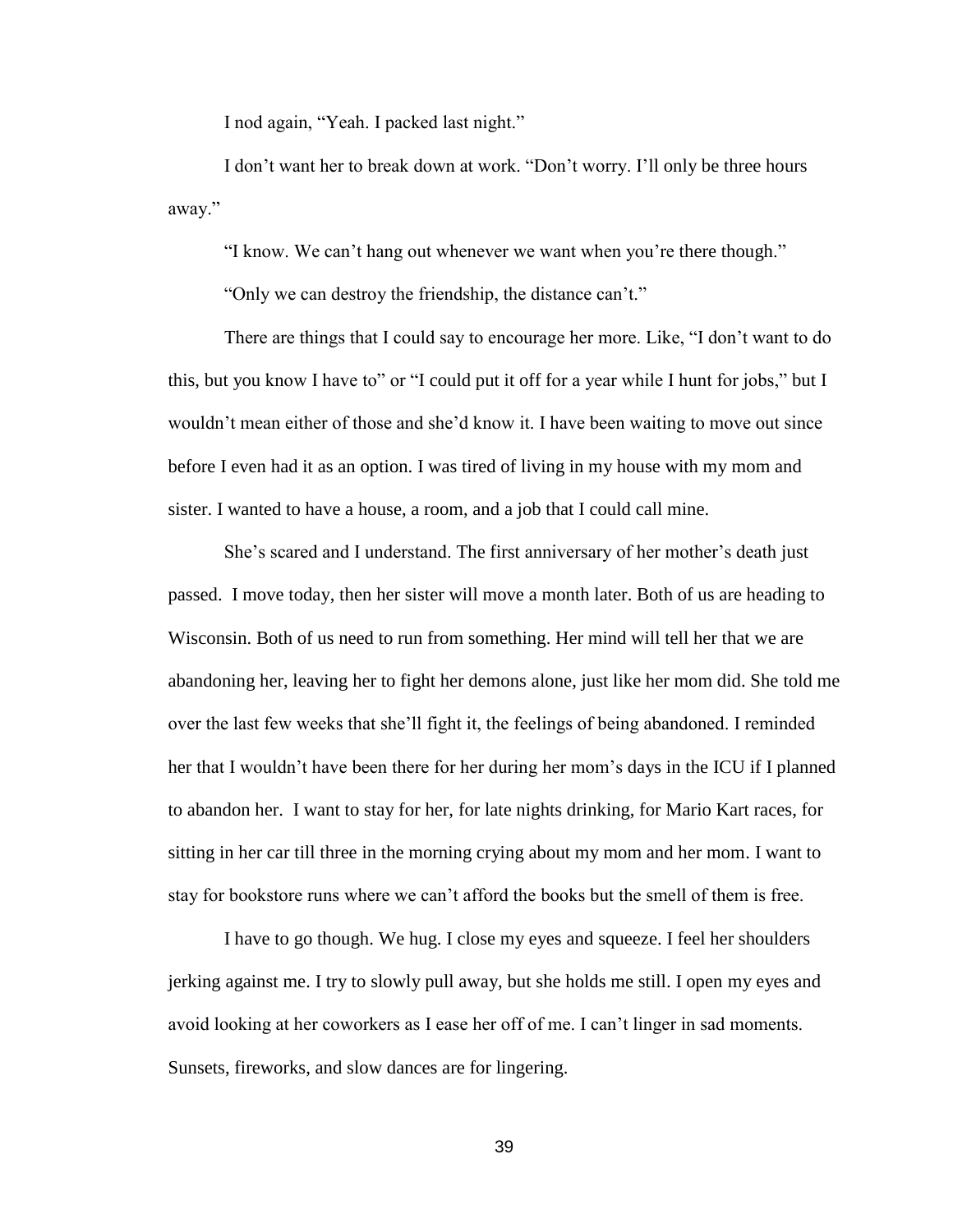"I'll text you when I get there. Okay?"

She nods. I take a step back, turn, and leave her standing in the middle of the room trying to piece herself back together.

\*\*\*

Time seems to slow and speed up all at once after I pull up to the house. I run around trying to piece together twenty-four years of life and fit it all into the back of my Subaru Outback. I have to leave two bins of books because I don't have room. I pack more clothes because you always need options. I grab my electric kettle, my owl mug, and all my shake ingredients, haul the bins that are staying to the attic, and fill multiple reusable shopping bags with "but-what-if-I-need-it's." I rummage through the containers I've already packed up and realize, in a concentrated dose, I'm a very sentimental person. I knew that I hoard things. From receipts to clothing, I hold onto it all. It doesn't matter the clothes fit. *What if I lose weight? What if I can make it into a blanket or pillow case in a few years? What if I could save it for my future daughter?* But, while packing and repacking, I found things I'd forgotten I hoarded: beanie babies from childhood to high school, letters from family and friends, and envelopes of pictures fill small cardboard boxes.

There's one picture of my mother with apple blossoms in the background.

It sounds very sophisticated and elegant to friends when I say it like that, but my mother hates the picture. I had been trying to capture her in a way that translated the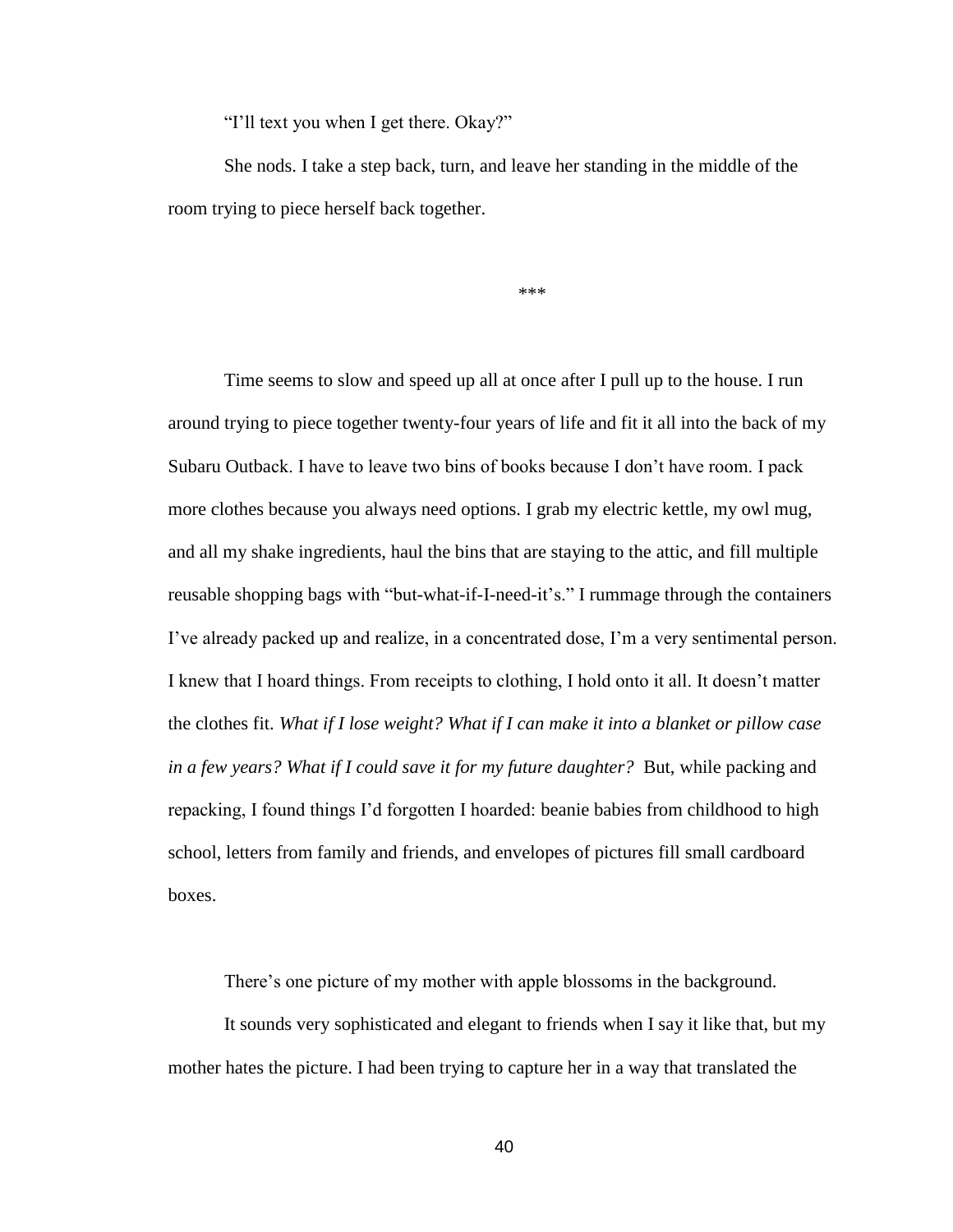dampness of the day while shining a light on the beautiful pillows of petals behind her, but instead got a wonderful shot of Mom crying out as a branch made a fort in her hair. I just love it. It's my mom. She isn't worrying about her hair or her teeth or her birthmark. She's just reacting naturally. It's also worth mentioning that her face is hilarious. Thankfully I also have nice pictures, but when I compare them side-by-side, it's hard to pick the "flattering" pictures over "When Apples Attack." I just can't do it.

There's one of my dog Vega with a snowy scene behind her.

Again, sounds lovely and well executed. At first, immediately after taking and printing it, I would have agreed with you. It looks like she is smiling. Those are the kinds of pictures that suddenly creep into your Facebook feed and you can't help but like, comment, and share it before scrolling on. Vega is out of focus while the snowflakes in front of her are in focus. A happy accident. Because of that, I first thought she was smiling with her eyes shut and her tail wagging. Come to find out that it isn't her tail; it's a giant steamy pile of crap. I, no joke, got a picture of my dog smiling after taking a mammoth dump in the snow. I keep a copy of it on my fridge.

It takes me a couple hours, but by two in the afternoon I'm saying my goodbyes.

I go through the house giving every animal a kiss and hug. "Goodbye Cobalt, Dorian, Whiteface, Jacamar, Kodiak, Bijou, Panda, Delphia, Lumia, and Vega. I'll miss you." They don't say goodbye. I understand though. Goodbyes are hard.

Hardest is the very last one: my mom. She has two daughters and I'm the first to leave. She's never had to watch a child pack up before. As I run upstairs and down, I see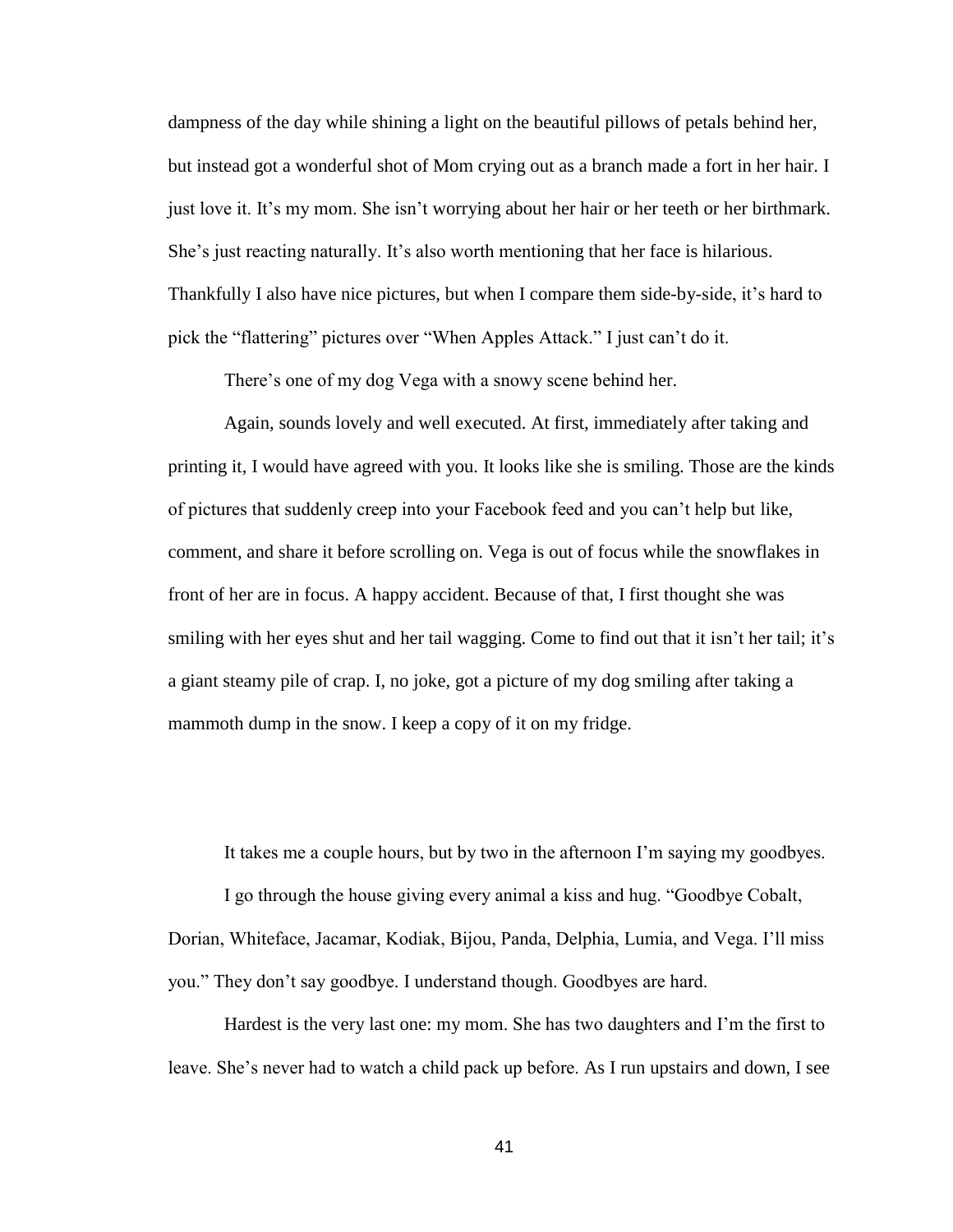my mom keeping her distance. I fling scarves, yarn, head bands, books, and jewelry into shoe boxes and shopping bags. She glances from tables and through doorways as I tear out the heart of my piles. She's itching to offer her help, to solve my problems, but she waits for me to ask. "Mom, have you seen my second gray reusable shopping bag? The one with the removable bottom." "Where can I put these boxes before I go?" "Is it okay if I leave a mess on the sofa?" I condense fourteen years down, sort each year appropriately, and seal them each away in the attic. Elementary school report cards? Packed. Middle school art projects? Filed. High school papers? Tucked away. I try to clear myself, every scrap of me, out of the way. No matter how hard I try, I can't get everything packed and stored. For me, I feel like I'm leaving things for my mom to purge later, another thing to clean up, but for my mom it probably makes my absence more noticeable. Instead of seeing my school books teetering on the edge of the printer and my purse thrown onto a living room chair, there will only be various pieces of paper and small labeled totes. Like leaving a coat on a chair, it'll hold my place. It will remind them that I used to sit here, read there, think here, fume there. No Braelyn sitting at the living room table to write another workshop piece as my mom watches *Longmire* on Netflix. No bonding time sitting in the hammock under the apple tree while drinking Mike's Hard Lemonade. No long nights trying to enter REM sleep as I rip the plaster from the ceiling with my snores.

I don't want to know how hard today is for Mom because it's plenty hard for me. I have no right to these rooms or this house anymore.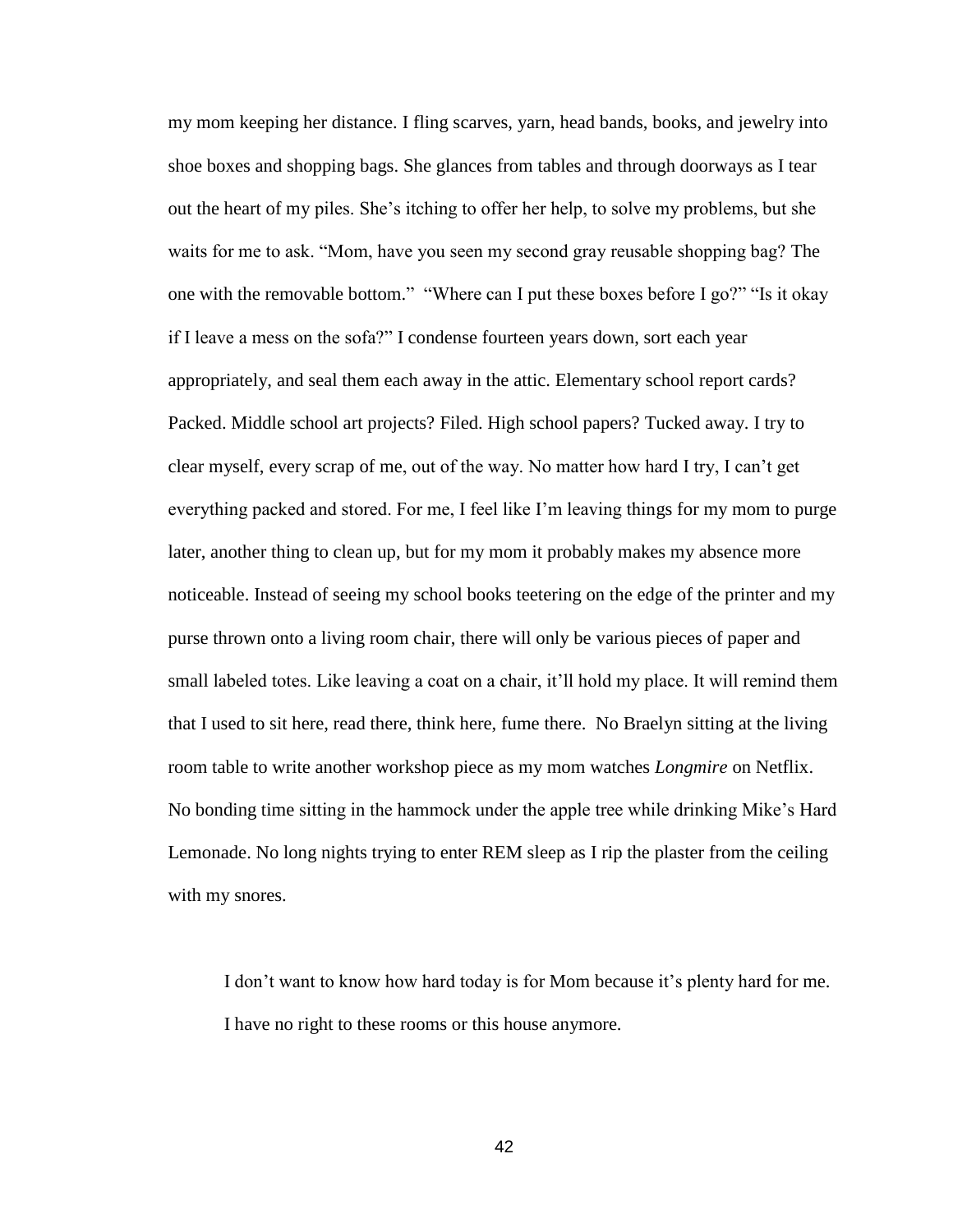I walk out the back door with the last arm-load and hustle to my car. My mom and Brin walk out behind me. I don't know if they feel like I'm rushing, but I am. I don't mean to run. Though we aren't perfect, they are two of the few family members that I can come to with insecurities and doubts. Mom has sat up with me late into the night because I was stressed and have horrible time management skills. Brin has threatened to hunt down people that cause me pain. They love me, so I walk faster. I don't want to linger long enough to break down and call the move off. If I turn around to stare into Mom's eyes, she will break down. Right there, under the dying plum trees, she'll lose it because it's starting to rain and that won't stop me from leaving.

"I guess that's everything for this trip."

"Yeah." Mom looks over the contents of my car through the windows. "I think you got the essentials. We'll take care of what you've left behind."

I'm trying to look over the boxes and trash bags in the back of my car. "I know. I can always come back if there is something I need or forgot." A fine mist starts to coat my arm hair. I look at them in small intervals, not holding a gaze with either of them for more than ten seconds.

"Perfect timing. Looks like it's going to rain." Mom holds out a hand briefly then tucks it back in under her arm. "Let me know when you get there." She looks over me, to the hood of my car, and then back to me. "Make sure you pull over if it starts raining really hard."

I hug her tight, locking my hands behind her back. As I feel her squeeze tighter I pull away.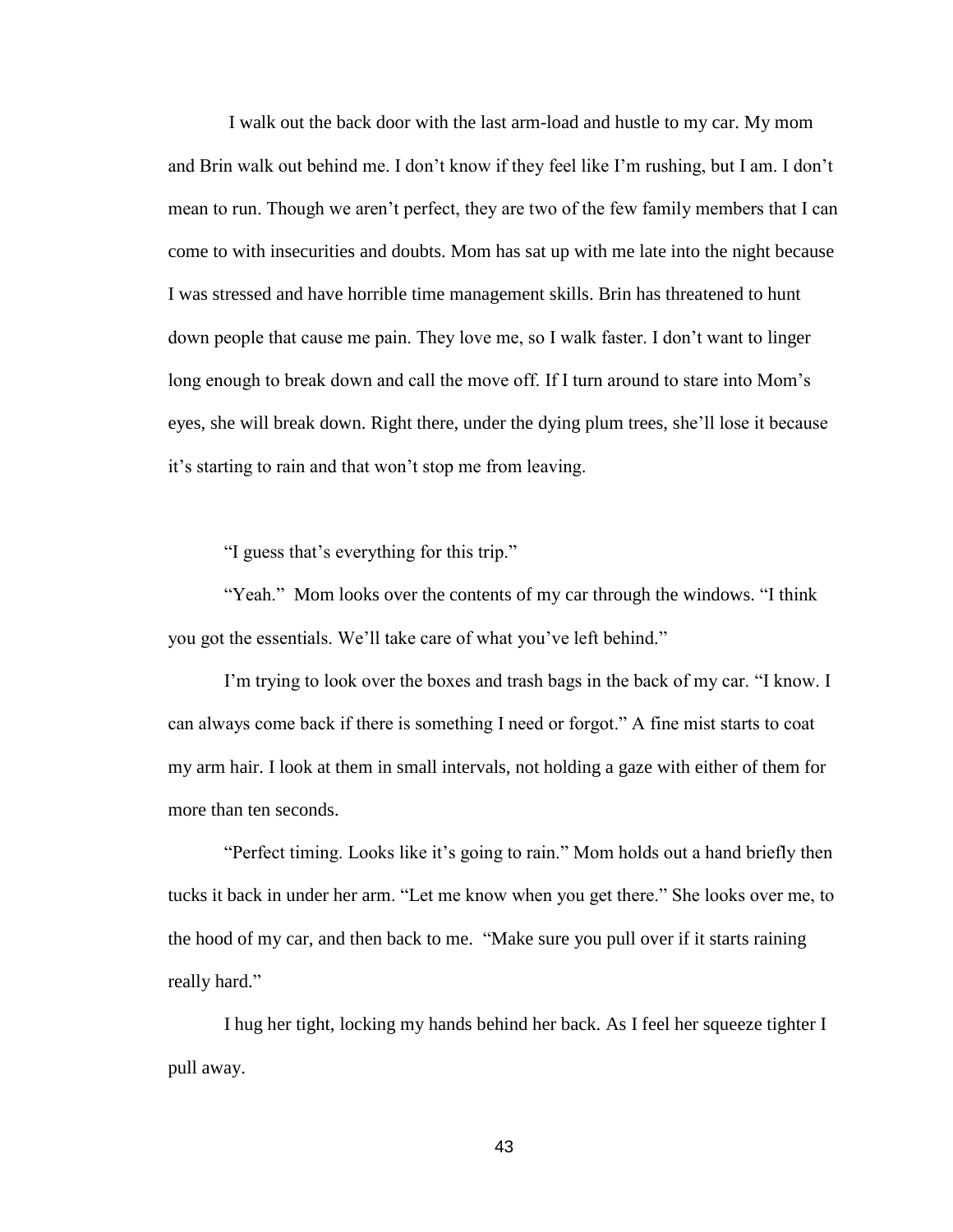I hug Brin for a moment. Thankfully, she isn't one for physical contact. She gave me a hug when I graduate from high school, so I consider this hug my goodbye present.

\*\*\*

It's hard to push a pedal down when you know that it will propel you at rocket speed out of childhood. For every pothole, a little more innocence is funneled out of the tailpipe. For every mile, a pinch more responsibility filters into the passenger seat from the vents.

At first, I don't really feel the weight of adulthood settling on my breast bone. I shift in my seat and find the position that might work for the next three hours. I check my mirrors and adjust the blowers to guarantee a comfortable drive. I turn on wipers, double check where my light controls are, and realize that I'm already halfway through Ishpeming. Reality sinks in. My hands are shaking. I'm about to drive one hundred eighty five miles by myself on a driver's license that's only about to celebrate its five hour birthday. I don't know how long to look at my speedometer. I don't have the timing down when it comes to effortlessly change stations on my satellite radio without sliding into the left lane. Part of me wants to talk to my mother for the entire drive down, but it's not very flattering to detach from one home only to drag your umbilical cord behind you. That, and I probably shouldn't cause a crash before getting twenty miles from home. Maybe that's just me; always thinking of how I look in the eyes of the world, always wanting to be strong, independent, and creative without the advice or guidance of anyone. Mom wouldn't see me as weak if I gave her a brief call. Another part of me wants to have a few hours of silence to analyze the gaps between my fingers as my knuckles turn white.